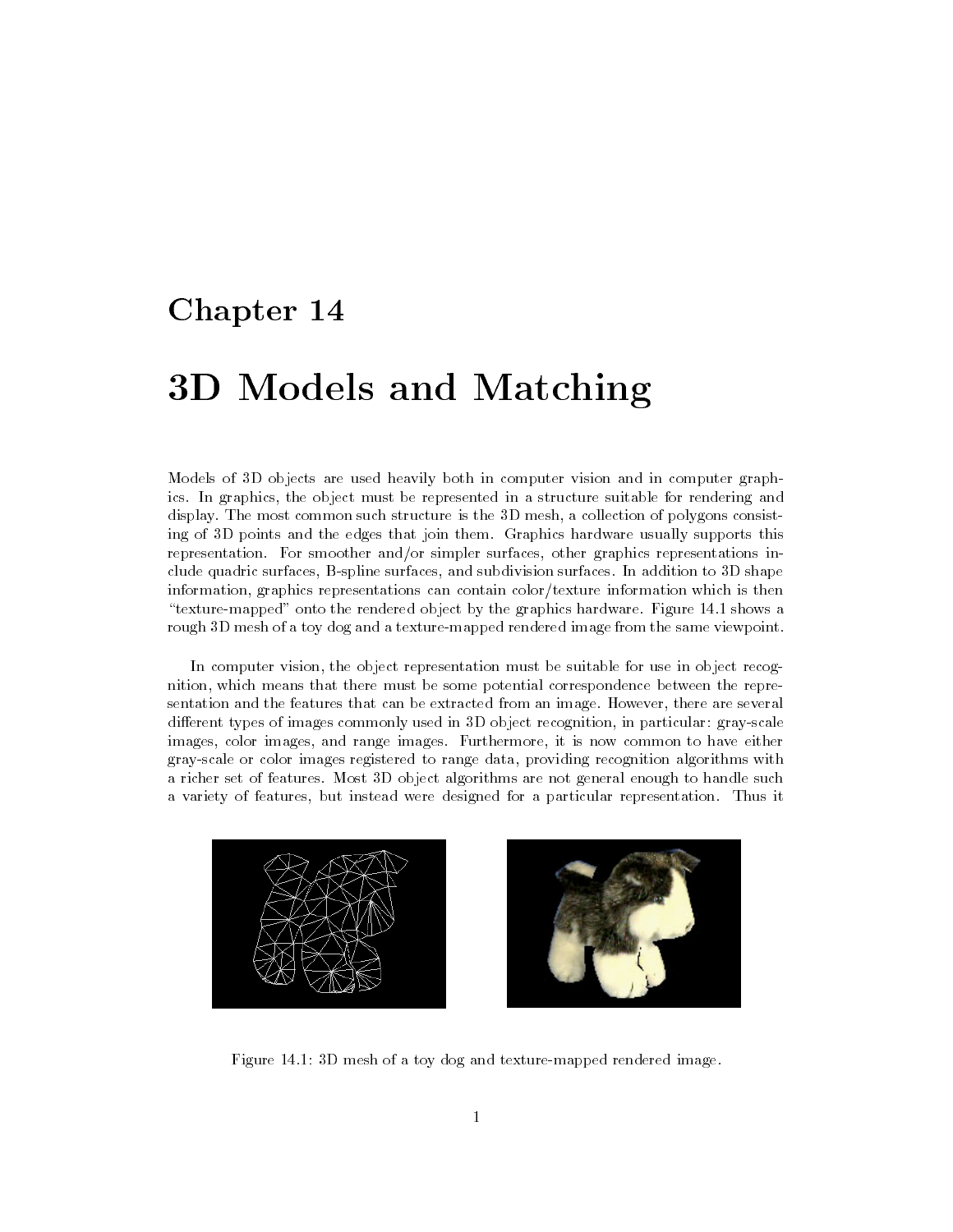is important to look at the common representations before discussing 3D object recognition. In general categories, there are geometric representations in terms of points, lines, and surfaces; symbolic representations in terms of primitive components and their spatial relationships; and functional representations in terms of functional parts and their functional relationships. We will begin with a survey of the most common methods for representing 3D objects and then proceed to the representations required by the most common types of object recognition algorithms.

#### 14.1 Survey of Common Representation Methods ---

Computer vision began with the work of Roberts in 1965 on recognition of polyhedral objects, using simple wire-frame models and matching to straight line segments extracted from images. Line-segment-based models have remained popular even today, but there are also a number of alternatives that attempt to more closely represent the data from objects that can have curved and even free-form surfaces. In this section, we will look at mesh models, surface-edge-vertex models, voxel and octree models, generalized-cylinder models, superquadric models, and deformable models. We will also look at the distinction between true 3D models and characteristic-view models that represent a 3D object by a set of 2D views.

#### 3D Mesh Models 14.1.1

A 3D mesh is a very simple geometric representation that describes an object by a set of vertices and edges that together form polygons in 3D-space. An arbitrary mesh may have arbitrary polygons. A regular mesh is composed of polygons all of one type. One commonly used mesh is a *triangular mesh*, which is composed entirely of triangles; the mesh shown in Figure 14.1 is a triangular mesh. Meshes can represent an object at various different levels of resolution, from a coarse estimate of the object to a very fine level of detail. Figure 14.2 shows three different meshes representing different levels of resolution of the dog. They can be used both for graphics rendering or for object recognition via range data. When used for recognition, feature extraction operators must be defined to extract features from the range data that can be used in matching. Such features will be discussed later in this chapter.

#### Surface-Edge-Vertex Models 14.1.2

Since many of the early 3D vision systems worked with polygonal objects, edges have been the main local feature used for recognition or pose estimation. A three-dimensional object model that consists of only the edges and vertices of the object is called a *wire-frame* model. The wire-frame representation assumes that the surfaces of the object are planar and that the object has only straight edges.

A useful generalization of the wire-frame model that has been heavily used in computer vision is the surface-edge-vertex representation. The representation is a data structure containing the vertices of the object, the surfaces of the object, the edge segments of the object, and, usually, the topological relationships that specify the surfaces on either side of an edge and the vertices on either end of an edge segment. When the object is polygonal, the surfaces are planar and the edge segments are straight line segments. However, the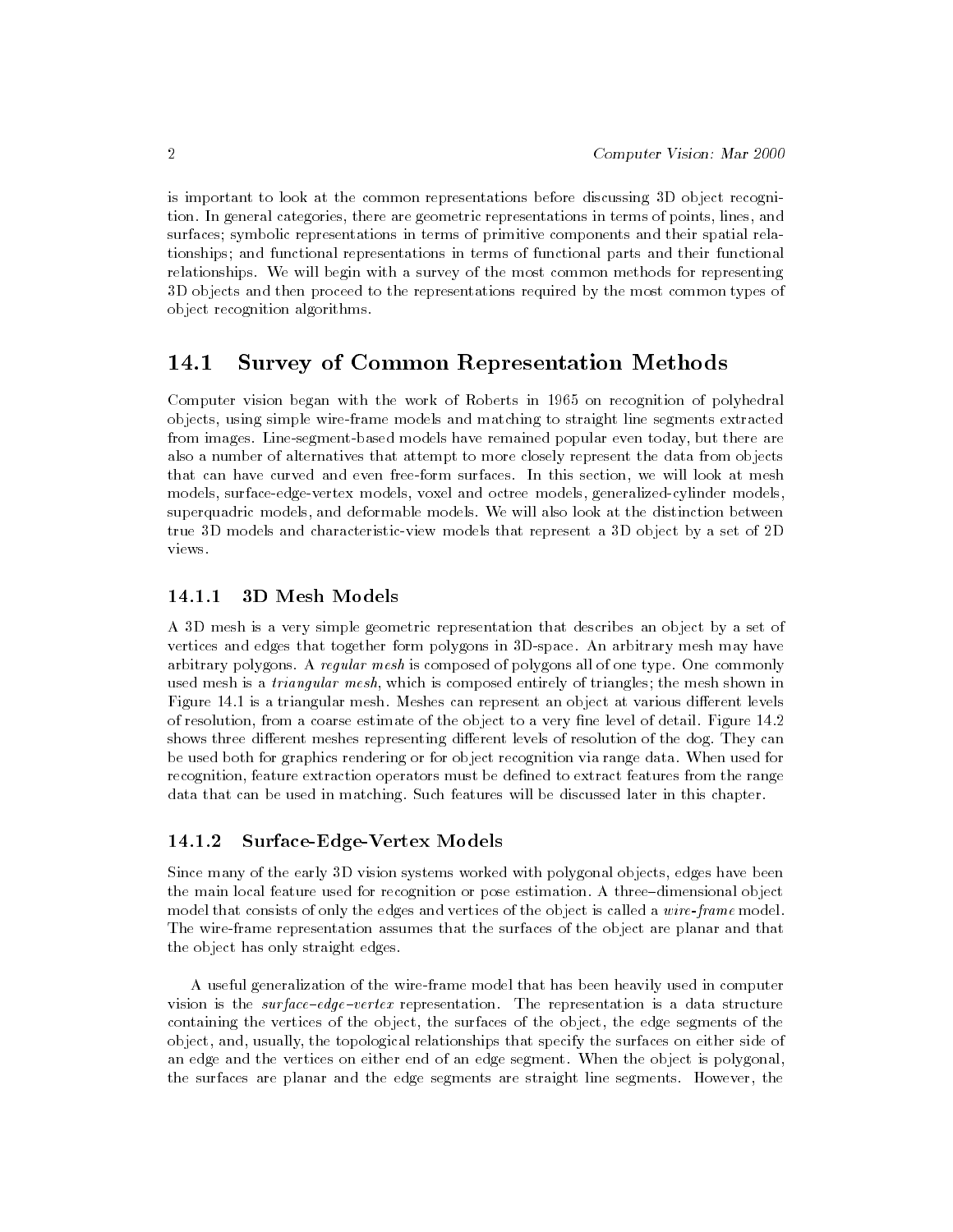

Figure 14.2: Three meshes of the dog at different resolutions.

model generalizes to include curved edge segments and/or curved surfaces.

Figure 14.3 illustrates a sample surface-edge-vertex data structure used for representing a database of object models in a 3D object recognition system. The data structure is hierarchical, beginning with the world at the top level and continuing down to the surfaces and arcs at the lowest level. In Figure 14.3 the boxes with fields labeled  $|name, type, \leq entity \rangle$ . transf] indicate the elements of a set of class <entity>. Each element of the set has a name, a type, a pointer to an <entity>, and a 3D transformation that is applied to the <entity> to obtain a potentially rotated and translated instance. For example, the world has a set called *objects*. In that set are named instances of various 3D object models. Any given object model is defined in its own coordinate system. The transformation allows each instance to be independently positioned in the world.

The object models each have three sets: their edges, their vertices, and their faces. A vertex has an associated 3D point and a set of edges that meet at that point. An edge has a start point, an end point, a face to its left, a face to its right, and an arc that defines its form, if it is not a straight line. A face has a surface that defines its shape and a set of boundaries including its outer boundaries and hole boundaries. A boundary has an associated face and a set of edges. The lowest level entities-arcs, surfaces, and points-are not defined here. Representations for surfaces and arcs will depend on the application and on the accuracy and smoothness required. They might be represented by equations or further broken down into surface patches and arc segments. Points are merely vectors of  $(x,y,z)$  coordinates.

Figure 14.4 shows a simple 3D object that can be represented in this manner. To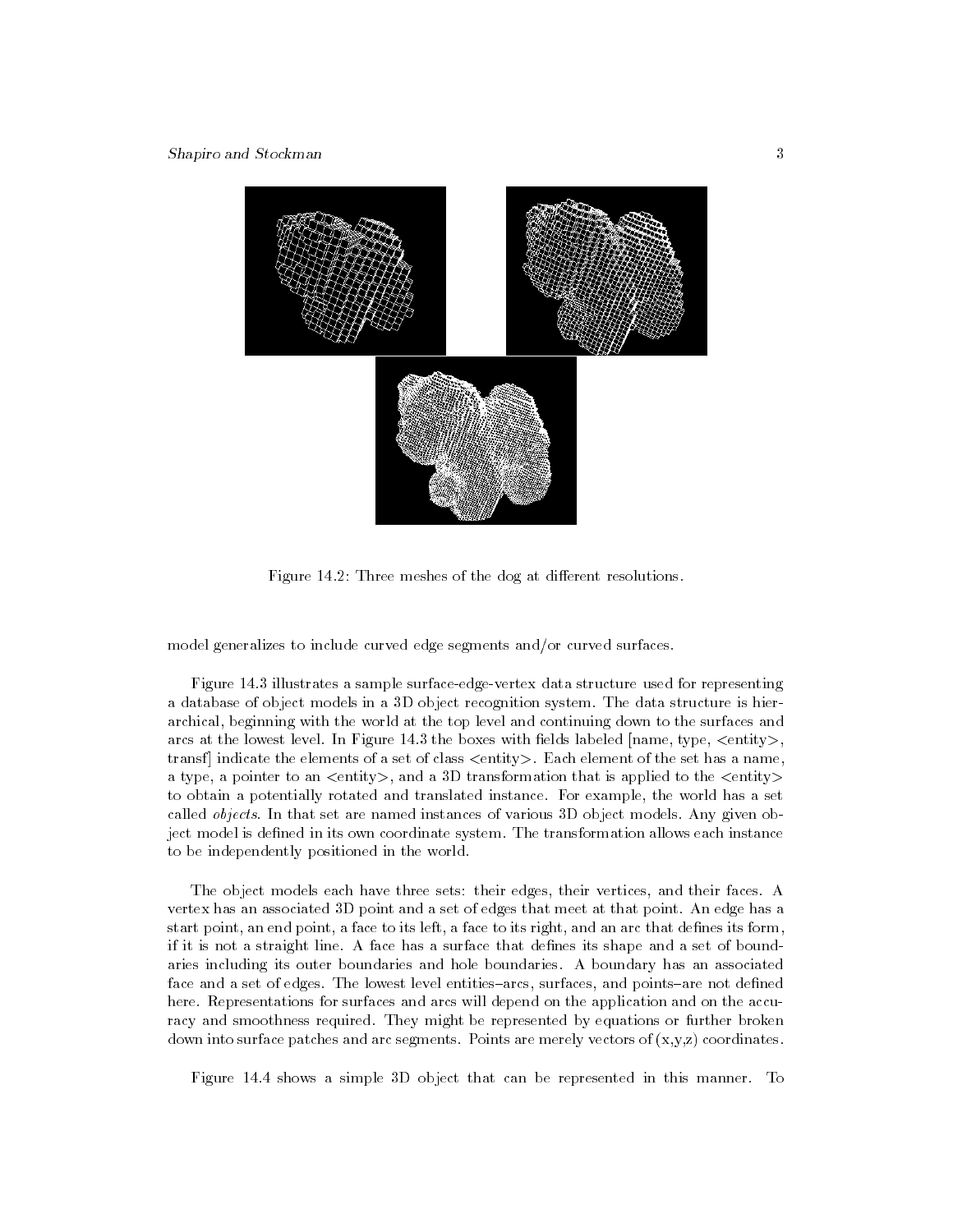

Figure 14.3: Surface-edge-vertex data structure.



Figure 14.4: Sample 3D object with planar and cylindrical surfaces.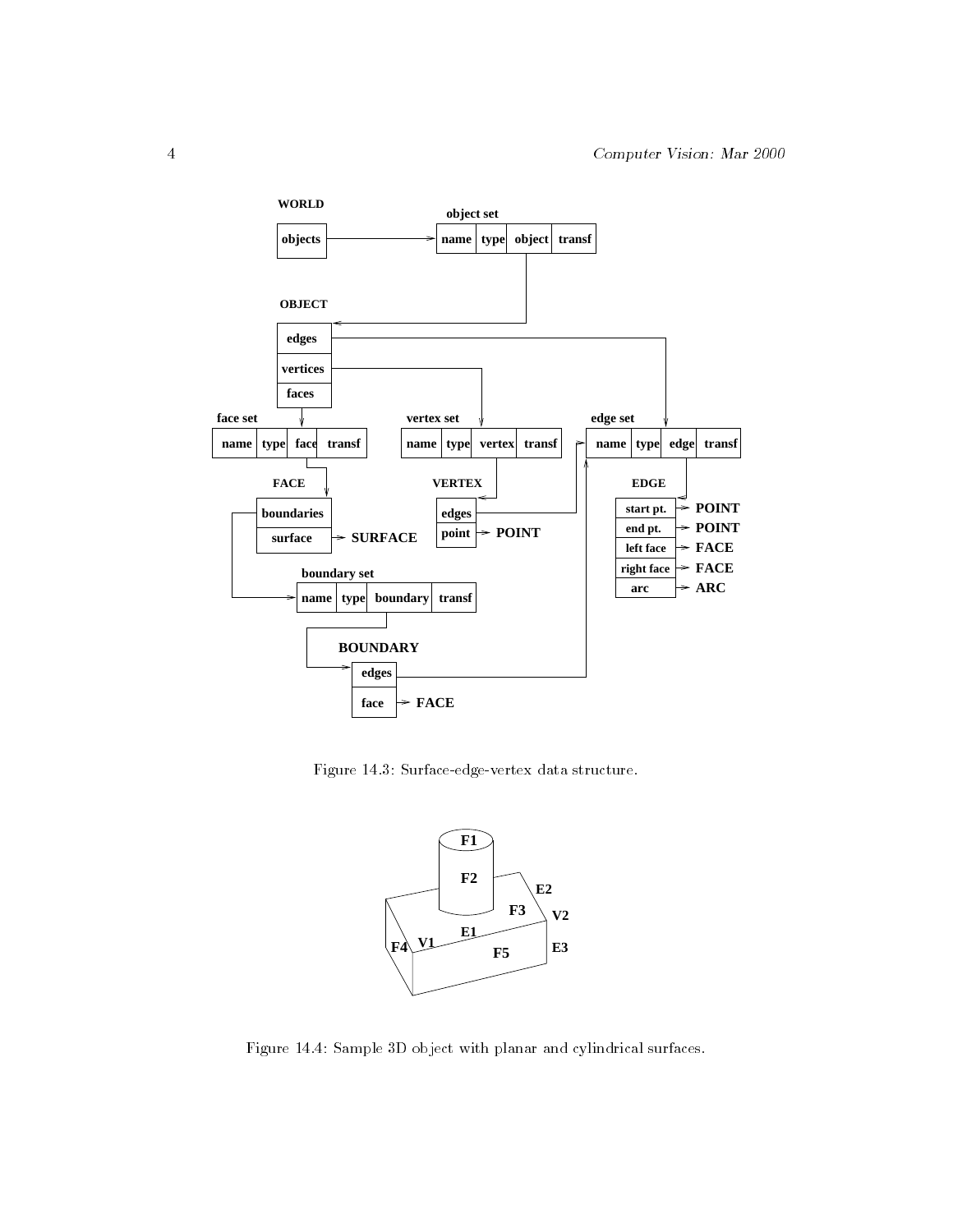simplify the illustration, only a few visible surfaces and edges are discussed. The visible surfaces are F1, F2, F3, F4, and F5. F1, F3, F4, and F5 are planar surfaces, while F2 is a cylindrical surface. F1 is bounded by a single boundary composed of a single edge that can be represented by a circular arc. F2 is bounded by two such boundaries. F3 is bounded by an outer boundary composed of four straight edges and a hole boundary composed of a single circular arc. F4, and F5 are each bounded by a single boundary composed of four straight edges. Edge E1 separates faces F3 and F5. If we take vertex V1 to be its start point and V2 to be its end point, then F3 is its left face and F5 is its right face. Vertex V2 has three associated edges E1, E2, and E3.

Exercise 1 Surface-edge-vertex structure

Using the representation of Figure 14.3, create a model of the entire object shown in Figure 14.4, naming each face, edge, and vertex in the full 3D object, and using these names in the structure.

# 14.1.3 Generalized-Cylinder Models

A generalized cylinder is a volumetric primitive defined by a space curve axis and a cross section function at each point of the axis. The cross section is swept along the axis creating a solid of revolution. For example, a common circular cylinder is a generalized cylinder whose axis is a straight line segment and whole cross section is a circle of constant radius. A cone is a generalized cylinder whose axis is a straight line segment and whose cross section is a circle whose radius starts out zero at one end point of the axis and grows to its maximum at the other end point. A rectangular solid is a generalized cylinder whose axis is a straight line segment and whose cross section is a constant rectangle. A torus is a generalized cylinder whose axis is a circle and whose cross section is a constant circle.

A generalized cylinder model of an object includes descriptions of the generalized cylinders and the spatial relationships among them, plus global properties of the object. The cylinders can be described by length of axis, average cross-section width, ratio of the two, and cone angle. Connectivity is the most common spatial relationship. In addition to endpoint connectivity, cylinders may be connected so that the end points of one connect to an interior point of another. In this case, the parameters of the connection, such as the position at which the cylinders touch, the inclination angle, and the girdle angle describing the rotation of one about the other may be used to describe the connection. Global properties of an object may include number of pieces (cylinders), number of elongated pieces, and symmetry of the connections. Hierarchical generalized cylinder models, in which different levels of detail are given at different levels of the hierarchy, are also possible. For example, a person might be modeled very roughly as a stick gure (as shown in Figure 14.5) consisting of cylinders for the head, torso, arms, and legs. At the next level of the hierarchy, the torso might be divided into a neck and lower torso, the arms into three cylinders for upper arm, lower arm, and hand, and the legs similarly. At the next level, the hands might be broken into a main piece and five fingers, and one level deeper, the fingers might be broken into three pieces and the thumb into two.

A three-dimensional generalized cylinder can project to two different kinds of twodimensional regions on an image: ribbons and ellipses. A *ribbon* is the projection of the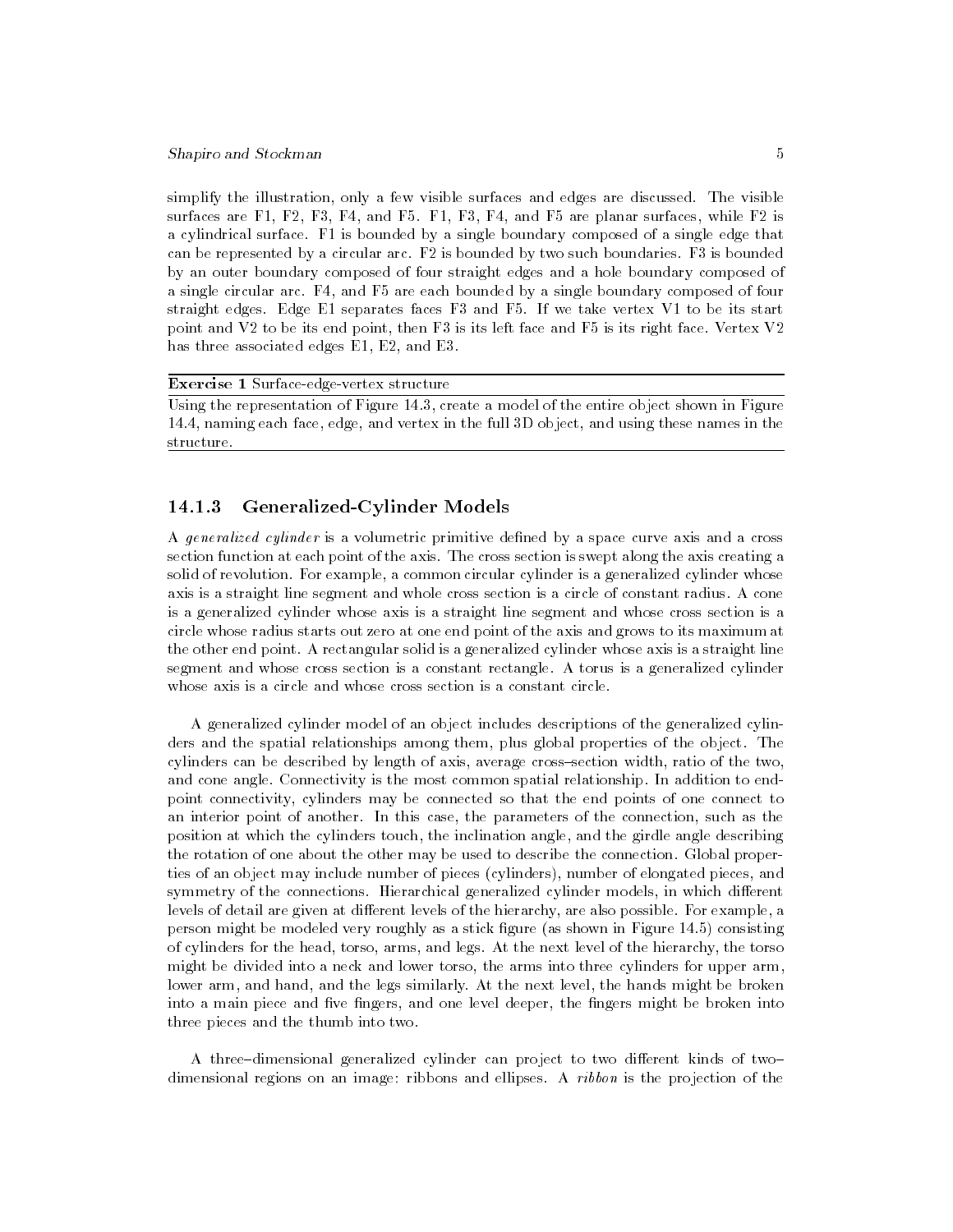

Figure 14.5: Rough generalized cylinder model of a person. The dotted lines represent the axes of the cylinders.



Figure 14.6: The process of constructing a generalized cylinder approximation from a 2D shape. (Example courtesy of Gerard Medioni.)

long portion of the cylinder, while an ellipse is the projection of the cross section. Of course, the cross section is not always circular, so its projection is not always elliptical, and some generalized cylinders are completely symmetric, so they have no longer or shorter parts. For those that do, algorithms have been developed to find the ribbons in images of the modelled objects. These algorithms generally look for long regions that can support the notion of an axis. Figure 14.6 shows the process of determining potential axes of generalized cylinders from a 2D shape.

Figure 14.7 shows steps in creating a detailed model of a particular human body for the purpose of making well-fitting clothing. A special sensing environment combines input from twelve cameras. Six cameras view the human at equal intervals of a 2m cylindrical room: there is a low set and high set so that a 2m tall person can be viewed. As shown in Figure 14.7, silhouettes from six cameras are used to fit elliptical cross sections to obtain a cylindrical model. A light grid is also used so that triangulation can be used to compute 3D surface points in addition to points on the silhouettes. Concavities are developed using the structured light data, and ultimately a detailed mesh of triangles is computed.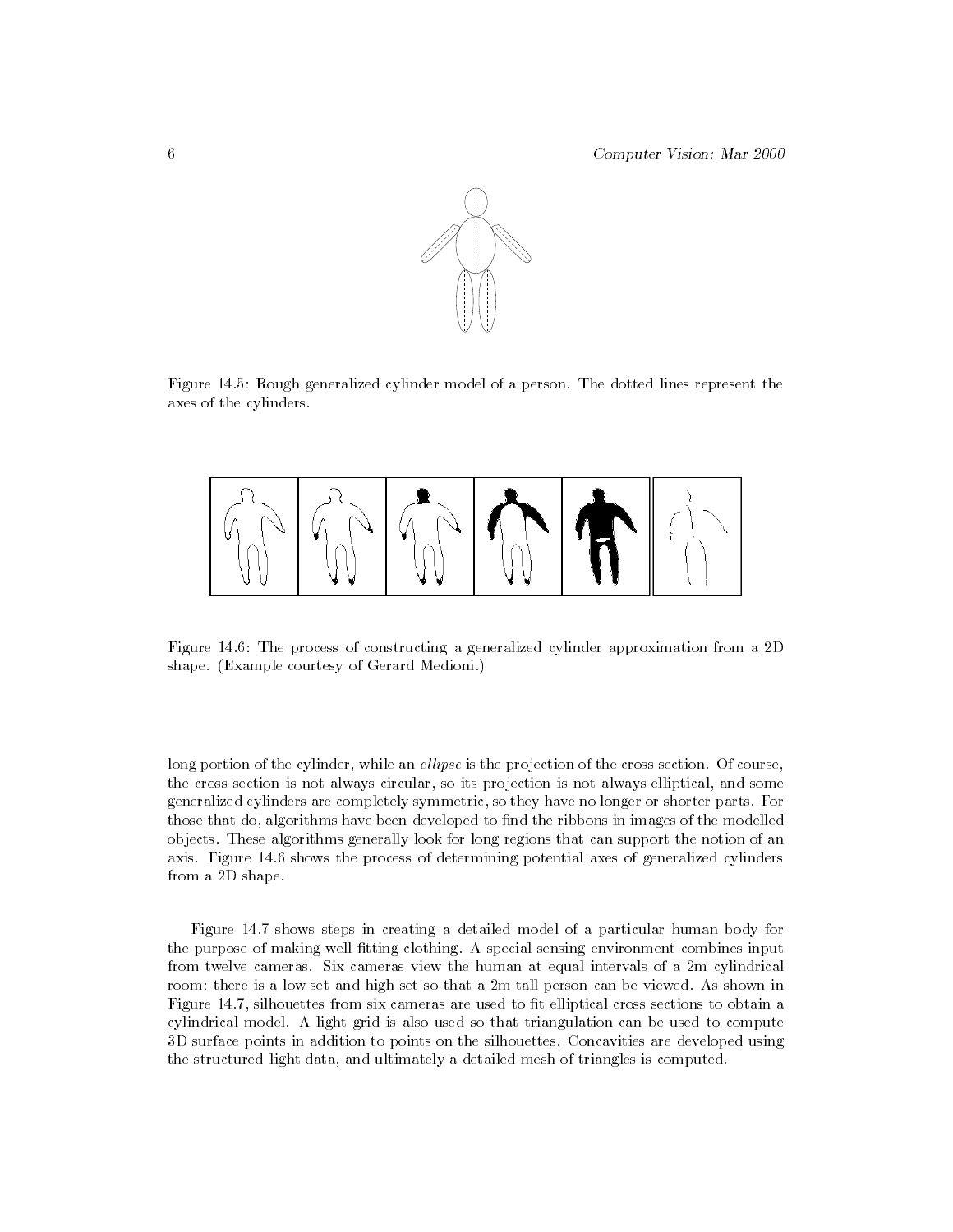

Figure 14.7: Steps in making a model of a human body for fitting clothing. (Top) Three cross section curves along with cross section silhouettes from six cameras viewing the body (the straight lines project the silhouette toward the cameras). Structured light features allow 3D points to be computed in concavities. (Bottom) Generalized cylinder model created by tting elliptical cross sections to the six silhouettes, resulting triangular mesh, and shaded image. (Courtesy of Helen Shen and colleagues at the Dept. of Computer Science, Hong Kong University of Science and Technology: project supported by grant AF/183/97 from the Industry and Technology Development Council of Hong Kong, SAR of China in 1997.)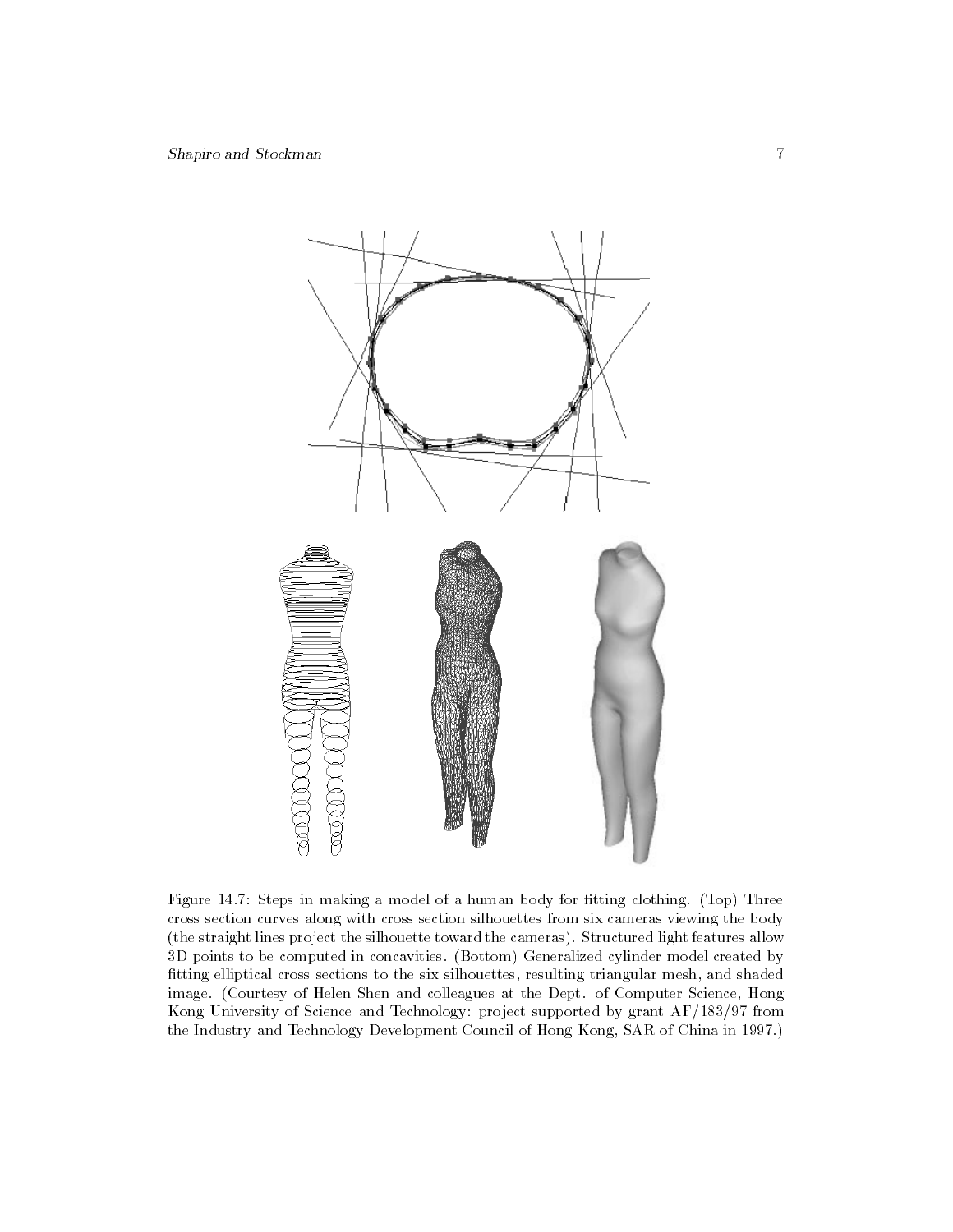Exercise 2 Generalized cylinder models

Construct a generalized cylinder model of an airplane. The airplane should have a fuselage, wings, and a tail. The wings should each have an attached motor. Try to describe the connectivity relationships between pairs of generalized cylinders.



Figure  $14.8$ : A simple three-dimensional object and its octree encoding.

# 14.1.4 Octrees

An *octree* is a hierarchical 8-ary tree structure. Each node in the tree corresponds to a cubic region of the universe. The *label* of a node is either  $full$ , if the cube is completely enclosed by the three-dimensional object, empty if the cube contains no part of the object, or partial, if the cube partly intersects the object. A node with label full or empty has no children. A node with label partial has eight children representing the partition of the cube into octants.

A three-dimensional object can be represented by a  $2^\circ \times 2^\circ \times 2^\circ$  three-dimensional array for some integer n. The elements of the array are called *voxels* and have a value of 1 (full) or 0 (empty), indicating the presence or absence of the object. The octree encoding of the object is equivalent to the three-dimensional array representation, but will generally require much less space. Figure 14.8 gives a simple example of an object and its octree encoding, using the octant numbering scheme of Jackins and Tanimoto.

```
Exercise 3 Octrees
```
Figure 14.11 shows two views of a simple chair. Construct an octree model of the chair. Assume that the seat and back are both 4 voxels by 4 voxels by 1 voxel and that each of the legs is 3 voxels by 1 voxel by 1 voxel.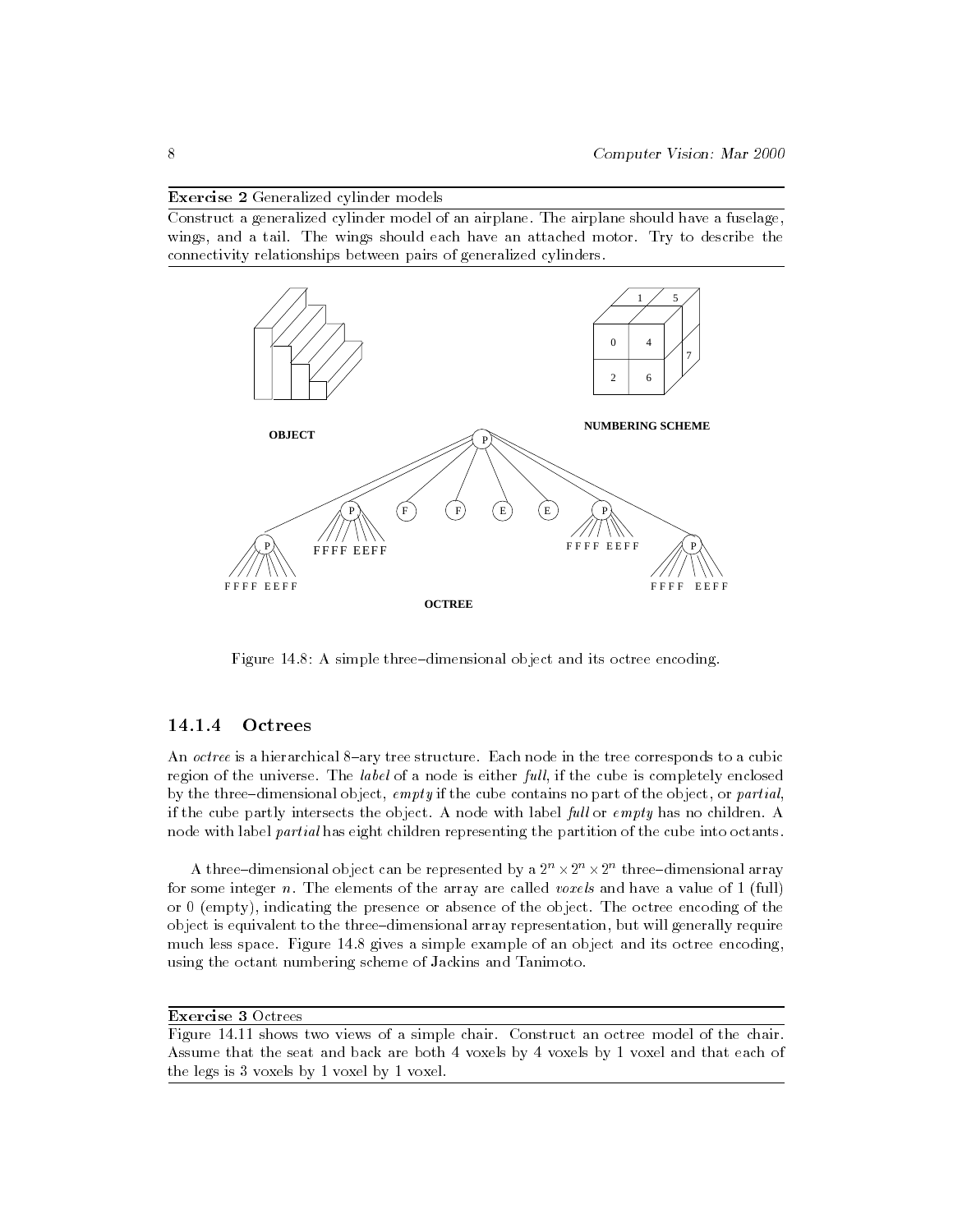# 14.1.5 Superquadrics

Superquadrics are models originally developed for computer graphics and proposed for use in computer vision by Pentland. Superquadrics can intuitively be thought of as lumps of clay that can be deformed and glued together into object models. Mathematically superquadrics form a parameterized family of shapes. A superquadric surface is defined by a vector  $S$  whose x, y, and z components are specified as functions of the angles  $\eta$  and  $\omega$  via the equation

$$
S(\eta,\omega) = \begin{bmatrix} x \\ y \\ z \end{bmatrix} = \begin{bmatrix} a_1 \cos^{\epsilon_1}(\eta) \cos^{\epsilon_2}(\omega) \\ a_2 \cos^{\epsilon_1}(\eta) \sin^{\epsilon_2}(\omega) \\ a_3 \sin^{\epsilon_1}(\eta) \end{bmatrix}
$$
(14.1)

for  $-\frac{n}{2} \leq \eta \leq \frac{n}{2}$  and  $-\pi \leq \omega < \pi$ . The parameters  $a_1, a_2$ , and  $a_3$  specify the size of the superquadric in the  $x, y$  and  $z$  directions, respectively. The parameters  $\epsilon_1$  and  $\epsilon_2$  represent the squareness in the latitude and longitude planes.

Superquadrics can model a set of useful building blocks such as spheres, ellipsoids, cylinders, parallelepipeds, and in-between shapes. When  $\epsilon_1$  and  $\epsilon_2$  are both 1, the generated surface is an ellipsoid, and if  $a_1 = a_2 = a_3$ , a sphere. When  $\epsilon_1 \ll 1$  and  $\epsilon_2 = 1$ , the surface looks like a cylinder.

The power of the superquadric representation lies not in its ability to model perfect geometric shapes, but in its ability to model deformed geometric shapes through deformations such as tapering and bending. Linear tapering along the  $z$ -axis is given by the transformation

$$
x' = \left(\frac{k_x}{a_3}z + 1\right)x
$$
  

$$
y' = \left(\frac{k_y}{a_3}z + 1\right)y
$$
  

$$
z' = z
$$

where  $k_x$  and  $k_y$  ( $-1 \leq k_x, k_y \leq 1$ ) are the tapering parameters with respect to the x and y planes, respectively, relative to the z direction. The bending deformation is defined by the

$$
x' = x + \cos(\alpha)(R - r),
$$
  
\n
$$
y' = y + \sin(\alpha)(R - r),
$$
  
\n
$$
z' = \sin(\gamma)(\frac{1}{k} - r)
$$

where k is the curvature, r is the projection of the x and y components onto the bending plane z <sup>r</sup> given by

$$
r = \cos\left(\alpha - \tan^{-1}\left(\frac{y}{x}\right)\right)\sqrt{x^2 + y^2},
$$

R is the transformation of  $r$  given by

$$
R = k^{-1} - \cos(\gamma) (k^{-1} - r) ,
$$

and  $\gamma$  is the bending angle

$$
\gamma=zk^{-1}.
$$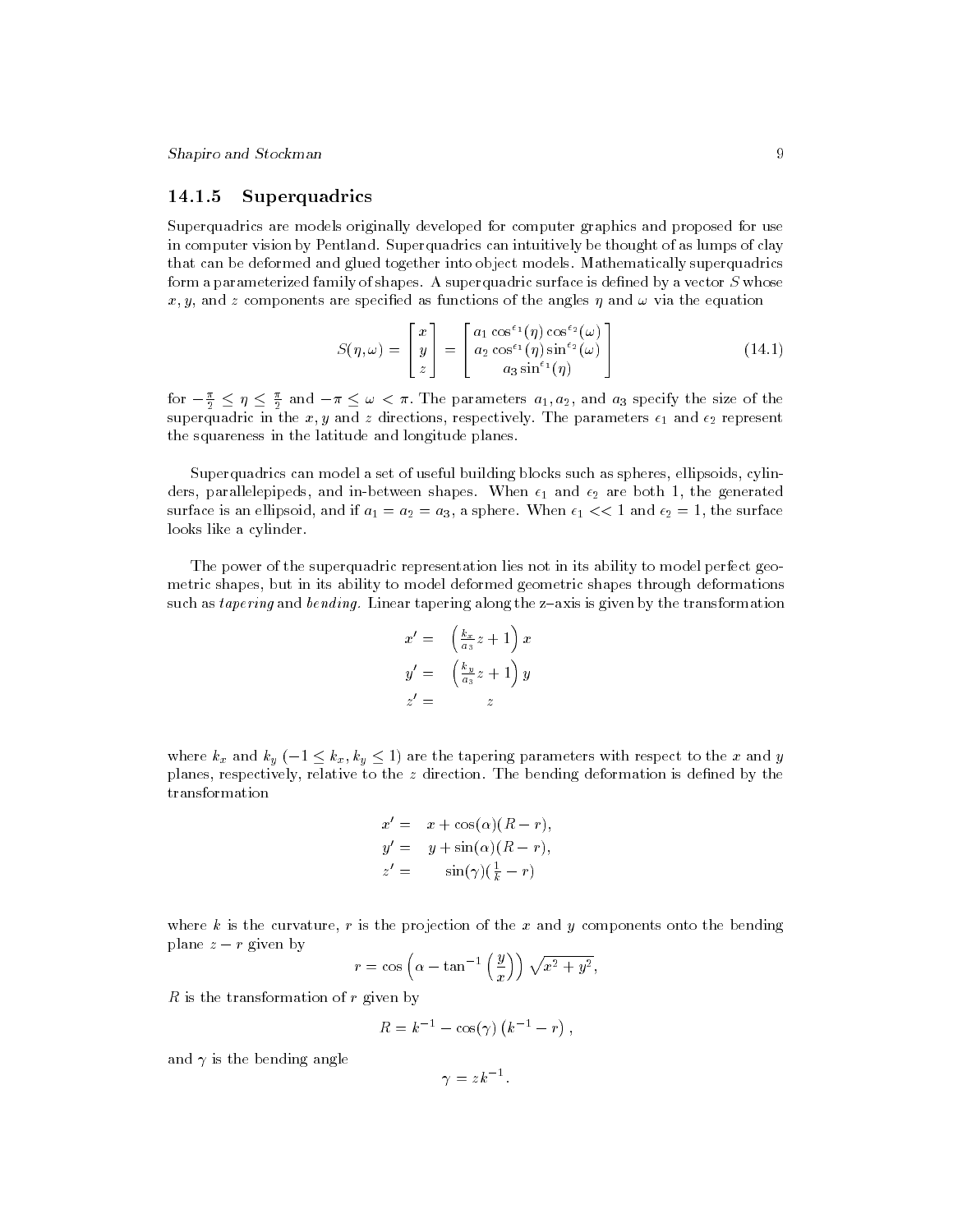

Figure 14.9: Fitted left-ventricle models at five time points during systole, using extended superquadrics with parameter functions (courtesy of Jinah Park and Dmitris Metaxas).

Superquadric models are mainly for use with range data and several procedures for recovering the parameters of a superquadric fit to a surface have been proposed. Figure 14.9 illustrates superquadric fits to 3D data from the left ventricle of a heart at five time points. These are extended superquadrics with parameter functions, where the parameters are not constants but functions.

#### 14.2True 3D Models versus View-Class Models

All of the above object representations emphasize the three-dimensional nature of the objects, but ignore the problem of recognizing an object from a two-dimensional image taken from an arbitrary viewpoint. Most objects look different when viewed from different viewpoints. A cylinder that projects to a ribbon (see above) in one set of viewpoints also projects to an ellipse in another set of viewpoints. In general, we can partition the space of viewpoints into a limite set of  $view\;classes$  , each view class representing a set of viewpoints that share  $$ some property. The property may be that the same surfaces of the object are visible in an image taken from that set of viewpoints, the same line segments are visible, or the relational distance (see Chapter 11) between relational structures extracted from line drawings at each of the viewpoints is small enough. Figure 14.10 shows the view classes of a cube defined by grouping together those viewpoints which produce line drawings that are topologically isomorphic. Figure 14.11 shows two views of a chair in which most, but not all, of the same surfaces are visible. These views could be grouped together via a clustering algorithm using their relational distance defined over region primitives and the region adjacency relation as a basis for closeness. They are among many different similar views that together form a view class; the number of views is potentially infinite. The main point is that once the correct view class has been determined for an object, the matching to determine the correspondences necessary for pose determination is a highly-constrained, two-dimensional kind of matching.

The use of view classes was proposed by Koenderink and van Doorn (1979). The structure they proposed is called an *aspect graph*. An *aspect* is defined as a qualitatively distinct view of an object as seen from a set of connected viewpoints. The nodes of an aspect graph represent aspects and the arcs connect adjacent aspects. The change in appearance at the boundary between two aspects is called a visual event. Algorithms for automatic construction of aspect graphs were developed in the late 1980s, but because the structures are very

<sup>&</sup>lt;sup>1</sup> Also called characteristic views.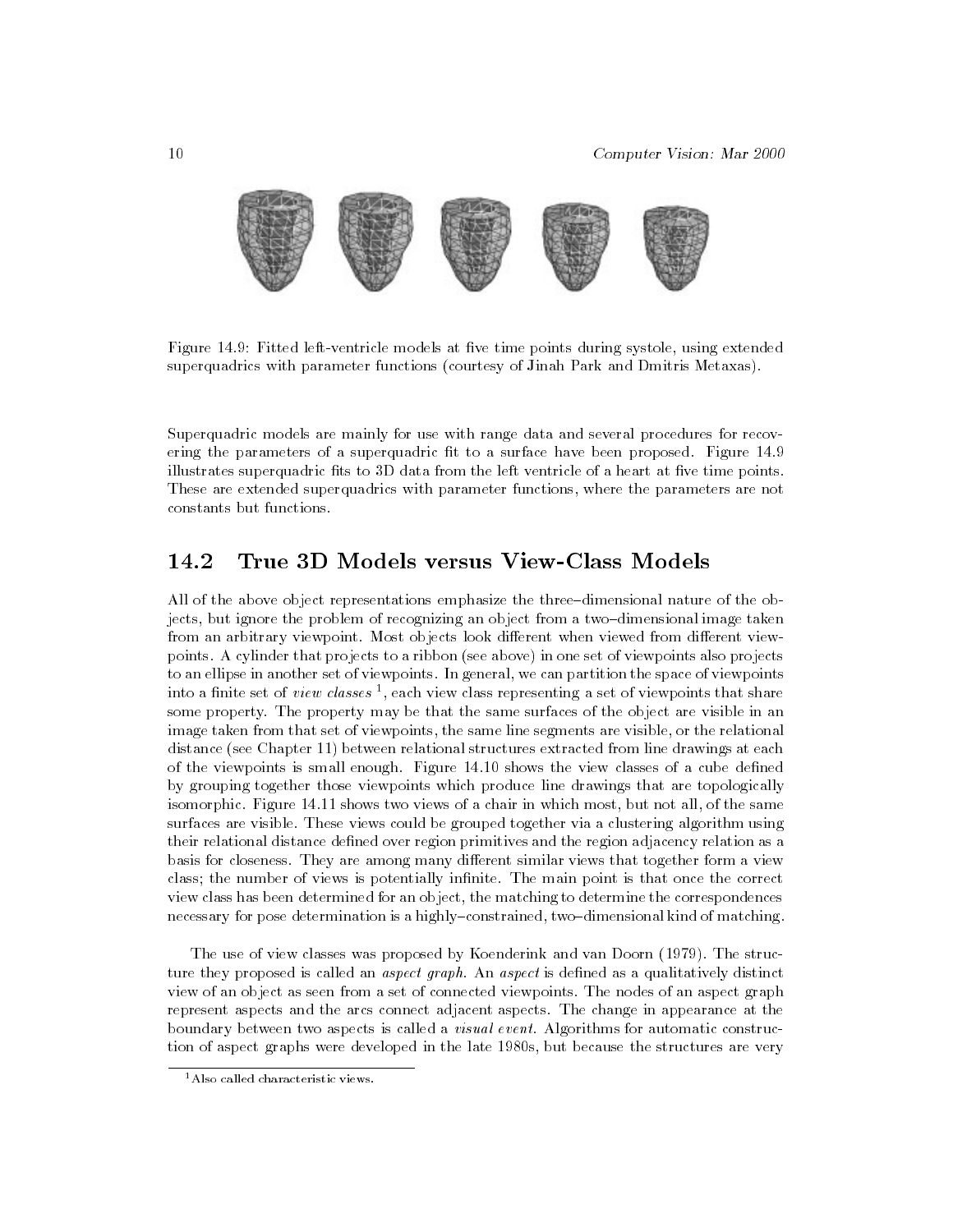

Figure 14.10: The three view classes of a cube dened by grouping together viewpoints that produce topologically isomorphic line drawings.



Figure 14.11: Two chair views that belong to the same view class based on their low relational distance.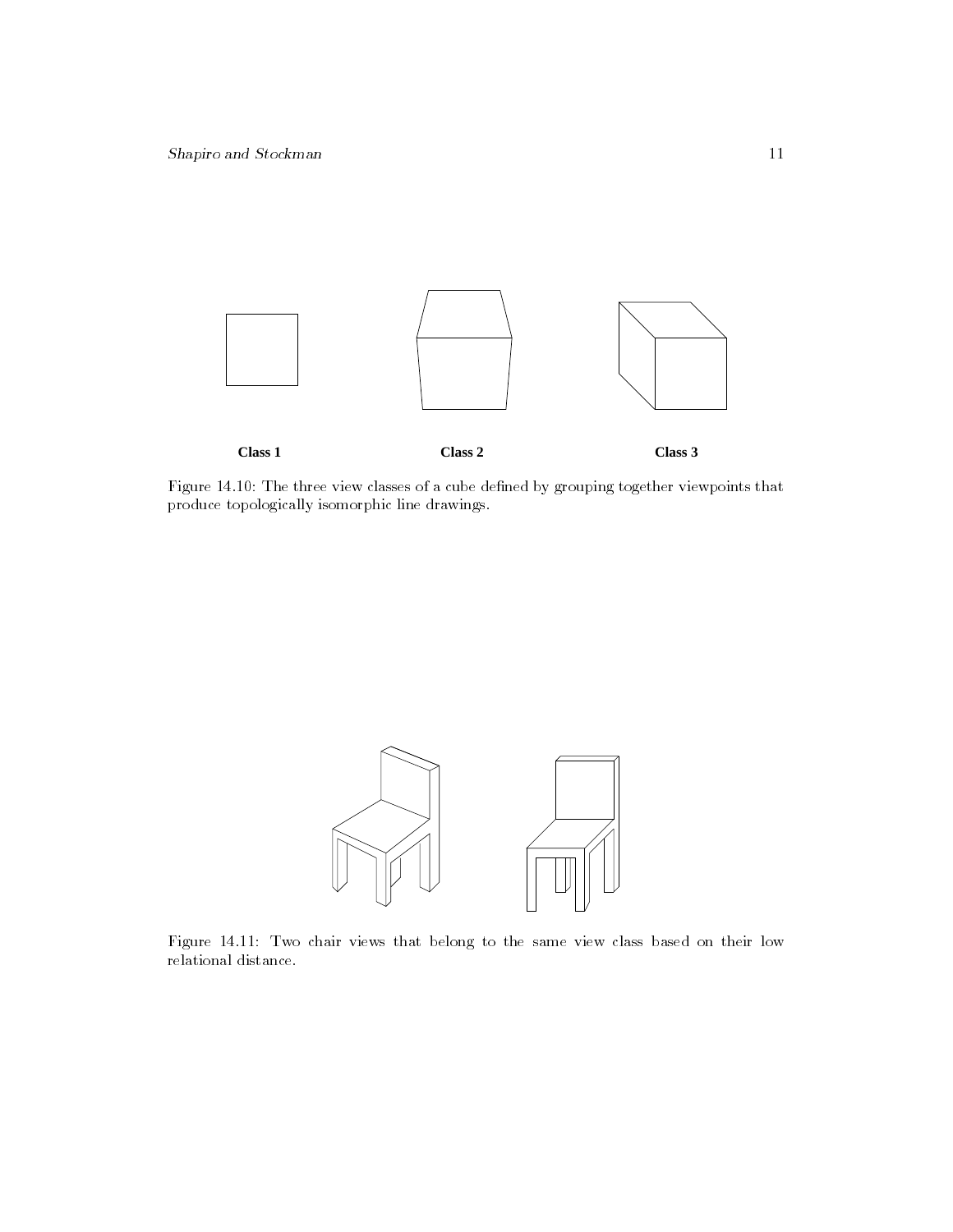

Figure 14.12: (Left) 2D "balloon" or *active contour* being blown up to fit the 2D points. (Right) 2D "rubber band" stretched over the outside of the 2D points.

large for realistic objects, they have not been used much in object recognition. The view class or characteristic view concept has been heavily used instead.

| <b>Exercise 4 View-class models</b>                                                      |
|------------------------------------------------------------------------------------------|
| The two chairs of Figure 14.11 both belong to a single view class of a three-dimensional |
| object. Draw pictures of three more common view-classes of the chair.                    |

#### 14.3Physics-based and Deformable Models

Physics-based models can be used to model the appearance and behavior of an actual physical object being imaged. An example is given below where the object is the human heart. Often, the principles of physics are not used to model an actual physical system, but instead are used in analogy to simulate some image analysis task. An example is given below, where a mesh of triangles is  $blown$  up as a balloon to fit 3D data points taken from a telephone handset. In the modeling of the heart, the objective is to model the changing shape and behavior of an object over time so that its functioning can be understood. In the modeling of the telephone handset, the objective is to obtain a good mesh model of the static measurements.

A term that is strongly related to the term physics-based model is deformable model. The latter term emphasizes that the change in object shape is to be modeled.

There has been good progress recently in physics-based and deformable modeling. Theory and applications are rich and more complex than the other areas covered in this text. The brief coverage given here is only for the purpose of introducing the topic and motivating the student to do outside reading in the rapidly developing literature.

#### **Snakes: Active Contour Models** 14.3.1

Most of us have placed a rubber band around our outstretched fingers. Our fingers are analogous to five points in 2D and the rubber band is a closed contour "through" the five points.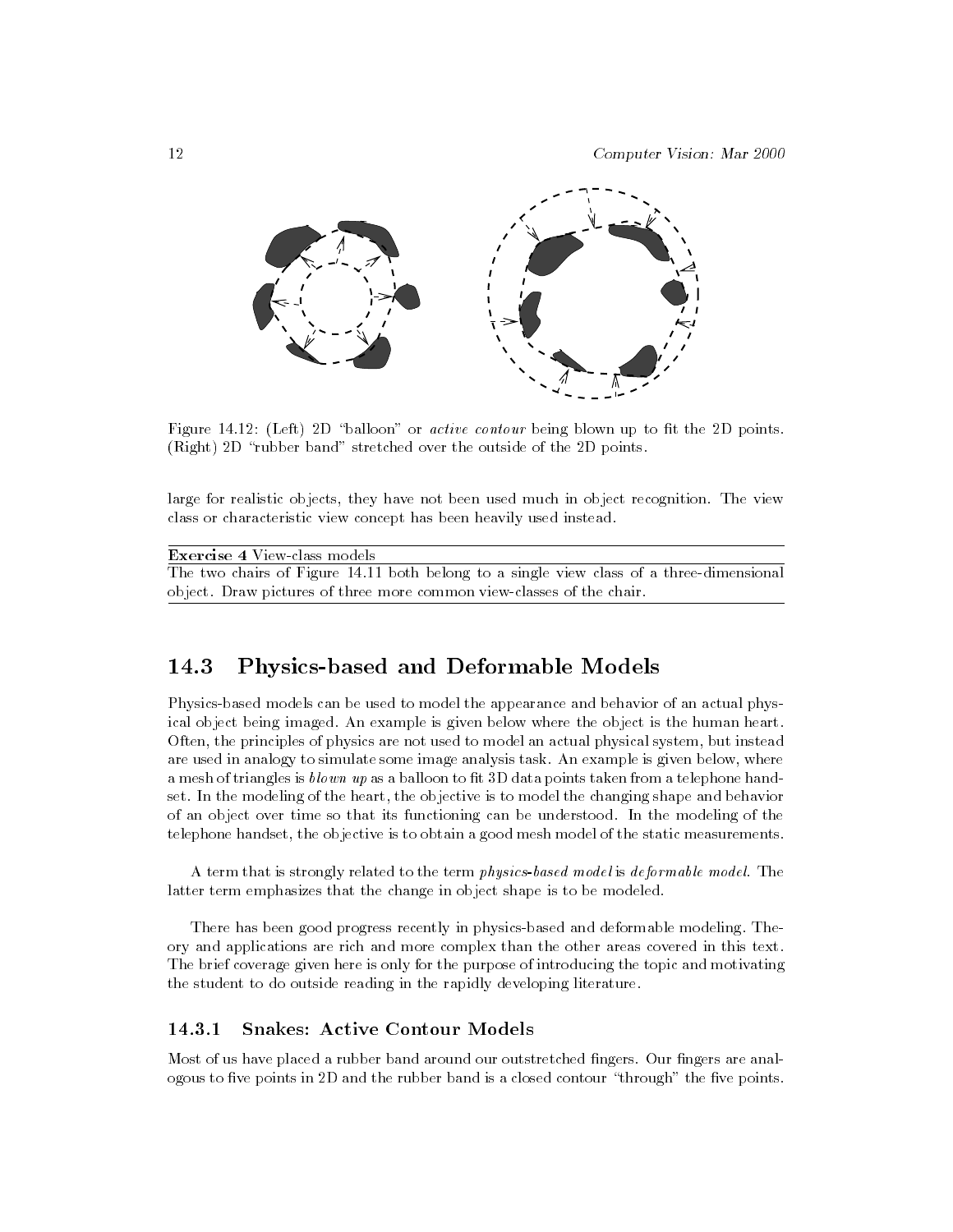

Figure 14.13: (Left) Forces on a point of a stretched rubber band tend to move that point inward. (Right) An inflationary force on a point of a balloon tends to move it outward, provided the elastic forces from neighboring points are exceeded.

The action of the rubber band can be simulated by an *active contour* which moves in an image toward a minimum energy state. A rubber band tends to contract to reduce its stored energy, at least until it has met with supporting forces (the fingers). Figure  $14.12$ (right) illustrates this concept. The small dark regions are analogous to our fingers: the contraction of the rubber band is stopped by these regions. Another aspect of the analogy is that the rubber band will not have infinite curvature; even if stopped by a single point (or wire) the rubber band will smoothly wrap around that point. Preventing or punishing high curvature can be done during simulation. Figure 14.12(left) shows what would happen if a balloon were blown up inside our hand with fingers posed as if grasping a ball. Analogously, we could simulate a virtual balloon being blown up inside some image regions or points.

Figure 14.12 illustrates a critical advantage of active contours: the contour is a complete structure even though the data being fit may be badly fragmented. Moreover, other characteristics can be enforced top-down, such as smoothness, perimeter limits, and the property of being a simple curve. We now give a brief sketch of how the behavior of an active contour can be simulated by a computer algorithm.

To simulate the behavior of an active contour object, we first need a memory state to define the structure and location of the contour. Consider the simple case where we have a core set of the points at time t, each located at Pj;t and each circularly related to two neighbors  $P_{j-1,t}$  and  $P_{j+1,t}$ . In the case of a virtual rubber band, each point will be subject to a pulling force from the two neighbors, the result of which will accelerate the point Pj;t to a new position  $P_{j,t+1}$ . Figure 14.13(left) illustrates this. We usually consider each point to have unit mass so we can easily compute acceleration in terms of force. Using acceleration we compute velocity, and using velocity we compute position. Thus, our memory state at time t should also contain the acceleration and velocity of each point: moreover, these need not be zero at the start of the simulation. One more data member is needed: we use a Boolean variable to indicate whether or not the point has stopped moving due to running into some data point (called a *hard constraint*). In addition to our active contour object, of course, we need to store the data to be modeled: this could be a greyscale image, a set of 2D edge points, a set of 3D surface points, etc. represented in some manner as described in this chapter or in Chapters 2 or 10.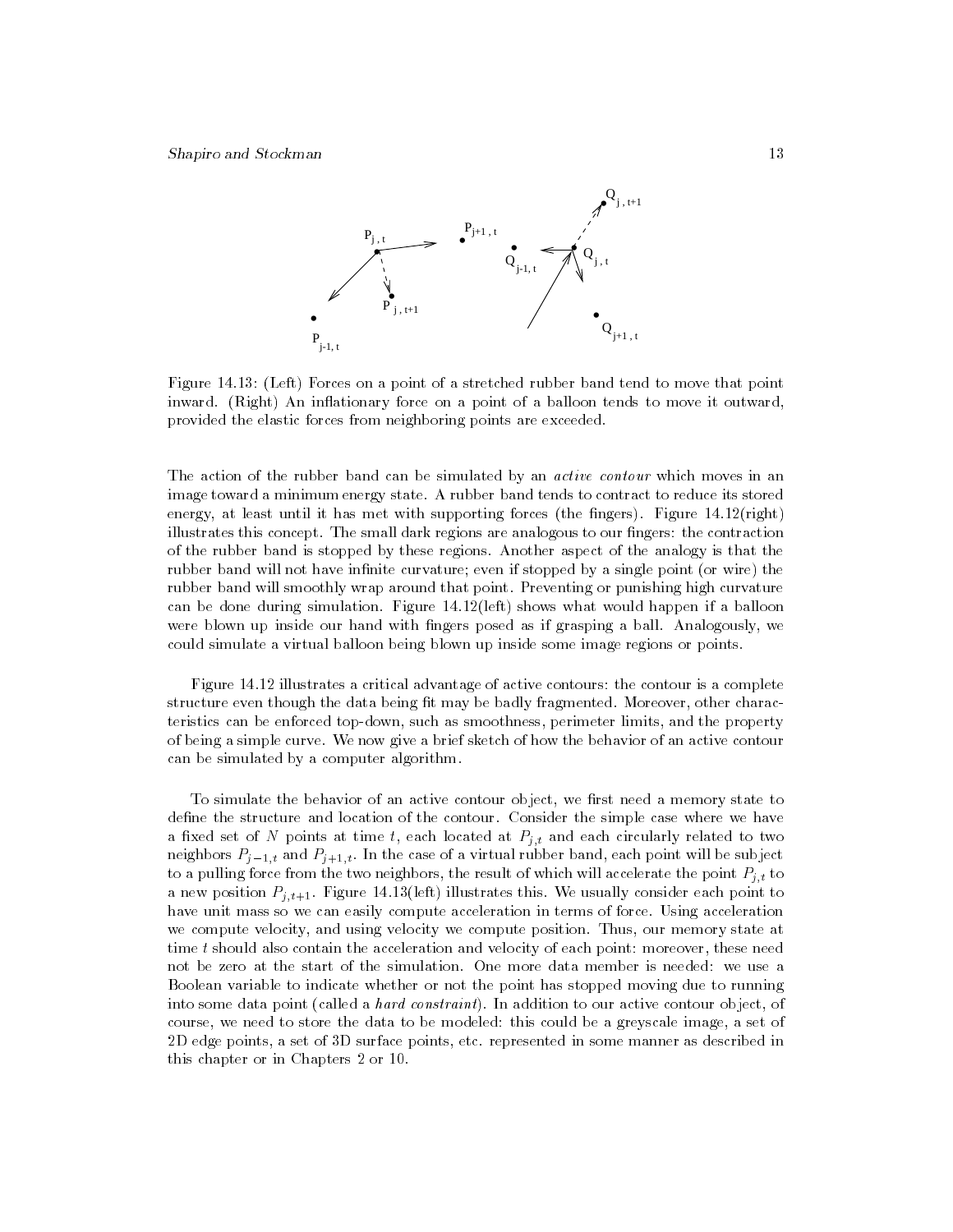A simple algorithm for moving active contour points is sketched below. Contour points move until they meet hard constraints or until the resultant force on them is zero. Or, perhaps the algorithm never stops, as in the case where the active contour is tracking a pair of speaking lips! Note that an initial position for the contour is required.

Move contour (snake) points Pj;t to next position Pj;t+1

Input: N data points at time t; each Pj;t has velocity Vj;t and acceleration Aj;t.

**Output:** N data points at time  $t+1$ ; each  $P_{j,t+1}$  has velocity  $V_{j,t+1}$  and acceleration  $A_{j,t+1}$ .

 $U$ sing time step that that has not step that has not stopped at a hard constraint:  $U$ 

- 1. Compute the resultant force on Pj;t using its neighbors.
- 2. Using the force, compute the acceleration vector  $A_{j,t+1}$ .
- 3. Compute velocity  $V_{j,t+1} = V_{j,t} + A_{j,t} \Delta t$
- 4. Compute new position  $P_{j,t+1} = P_{j,t} + V_{j,t} \Delta t$
- 5. If  $P_{i,t+1}$  is within tolerance of some data point, freeze this position.

Algorithm 1: Single update stage for an active contour.

Algorithm 1 sketches a simple stage of an Euler algorithm that computes, for a small time step, acceleration from force, velocity from acceleration and position from velocity. A point's position is frozen when it collides with a data point, edge, or surface patch. In general, this can be a costly computation that requires search through the data structure or image to find such a point.

Hooke's Law models a spring, which is a common element of physics-based models. Suppose a spring of natural length L connects points Pj and Pk. The force <sup>F</sup> acting on Pj is proportional to how the spring is stretched (or compressed) relative to its natural length.

$$
F = -k_L(||P_j - P_k|| - L)\frac{P_j - P_k}{||P_j - P_k||}
$$
\n(14.2)

 $F = -k_L(\|P_j - P_k\| - L) \frac{r}{\|P_j - P_k\|}$  (14.2)<br>This should suffice to simulate our rubber band. A damping force should be added if it is possible that the spring system could oscillate indenitely. A remaining problem is to determine a good length L. If we are modeling a known object, such as talking lips, we showled be able to determine practical values for  $\mathbf{L}$  and  $\mathbf{L}$ that relates force to deformation.

# \* An energy minimizing formulation

Although the notion of an active contour had been used previously by others, a 1987 paper by Kass, Witkin and Terzopoulos seemed to ignite the interest of the computer vision com munity. Much of the discussion above was motivated by their view of "snakes", as they were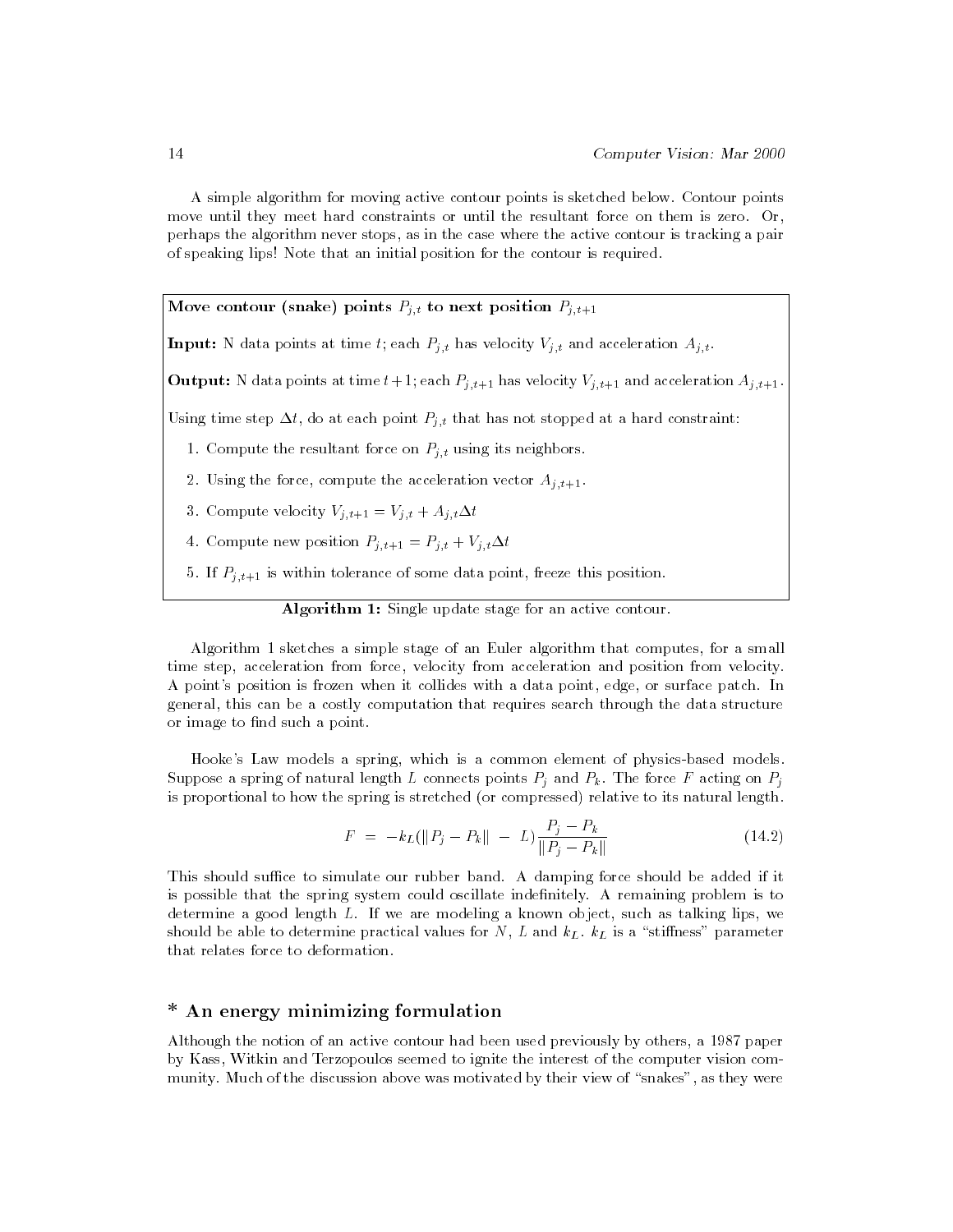called. Fitting a snake to data was defined as an optimization problem that sought a minimum energy boundary subject to some hard constraints. As useful formulation is to consider that total energy is a sum of three components; (1) internal contour energy characterized by the stretching and bending of the contour itself,  $(2)$  image energy that characterizes how the contour fits to the image intensity or gradient, and  $(3)$  external energy due to constraint forces. Constraints are used to apply information from an interactive user or a higher level CV process.

A contour parameterized by  $s \in [0, 1]$  is  $\mathbf{v}(s) = [x(s), y(s)]$ , which is just a function of real variable s. The problem is to find the function that minimizes the energy defined as follows.

$$
E_{contour} = \int_0^1 (E_{internal} + E_{image} + E_{constraints}) ds.
$$
 (14.3)

$$
E_{internal} = \alpha(s)|\mathbf{v}'(s)|^2 + \beta(s)|\mathbf{v}''(s)|^2 \qquad (14.4)
$$

The snake can be controlled to pass near some designated points by adding in the squared distance between each point and the snake using  $\Box$  the summarization is the summarization of  $\Box$ of the squared distances between a snake point and the closest edge point. The internal energy density is perfect that interesting more interesting. The contraction of  $\Gamma$ variance in the lengths of small contour segments - lower energy means small variance in their lengths. The second part punishes curvature. The weighting functions  $\alpha(s)$  and  $\beta(s)$ are used for blending and can also allow the process to form a sharp corner where a corner detector has found one or to take a long leap over bland texture.

The fitting of active contours to images can be related to the making of airfoils or canoes. Figure 14.14 shows what happens when a strip of wood is nailed at regular intervals to cross sections held in place by a "strongback". The wood bends to smoothly fit the (air) space in between the cross sections making a smooth but possibly complex curve. Contact with the cross sections enforces a hard constraint. High curvature is reduced as the wood distributes the bending energy over many points. Computer algorithms can easily produce such *spline*  $curves$  — in fact, Figure 14.14 was produced by such an algorithm in the xfig tool!

The approaches to minimizing the energy of a contour are beyond our scope here. Careful numerical programming is needed to obtain good control of an active contour. Finite elements packages can be used. After 1987, several new works appeared that used dynamic programming, instead of the scale space approach proposed by Kass et al. The interested reader can find many interesting works in the literature.

### 14.3.2 Balloon Models for 3D

A balloon model can be a mesh made by approximating a sphere. Most soccer balls are made from 12 pentagonal and 20 hexagonal pieces, each of which can be divided into triangles. Edges of the triangles can be modeled by springs so that the shape of the entire system can deform, either by expanding or contracting. Figure 14.15 shows such a spherical model expanding inside a cloud of 3D data points taken by sensing a telephone handset. The algorithm freezes the position of a vertex when it makes contact with sensed data. An inflating force is applied to each vertex in the direction of the surface normal interpolated at that vertex. To detect contact with sensed data, the data are searched only in a direction along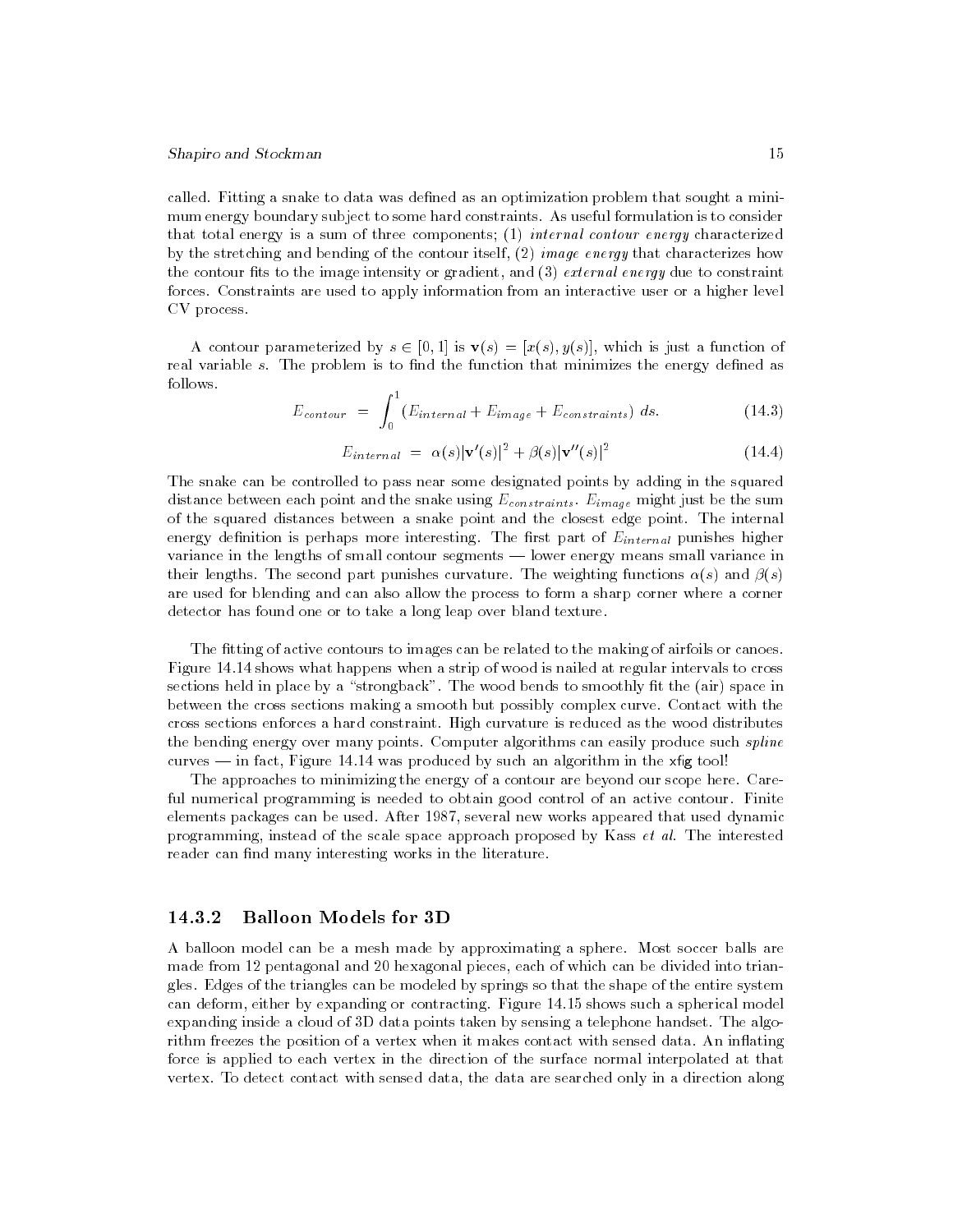

Figure  $14.14$ : A wood strip attached to cross sections makes a "low energy" contour. (Smooth spline courtesy of  $xf(g)$ )

this normal. When an inflating triangle becomes large, the algorithm subdivides it into four triangles. In this manner, the sphere can inflate to the elongated shape of the data as shown in Figure  $14.15(b)$ ,(c). The 3D data points were obtained from several different views of the object surface using a range scanner, each rigidly transformed to a global coordinate system. Imagine the difficulty of "sewing together" the several different surface meshes that could have been obtained independently from the different views. The balloon model retains the correct topology and approximate uniformity of triangles as it deforms to fit the data. It is difficult to start with just a set of the 3D points and build up a good surface model.

# 14.3.3 Modeling Motion of the Human Heart

While triangular mesh elements are commonly used for modeling surfaces, 3D volume models can be constructed using tetrahedral elements. Each tetrahedral element has four vertices, four faces, and six edges. Stiffness values can be assigned to the edges based on the characteristics of the material being modeled. When forces are applied to various points of the model, the structure will deform. Figure 14.16 shows two states of a beating heart computed from tagged magnetic resonance imagery. The sensor can tag certain parts of living tissue so that they may be sensed in motion in 3D. The heart model fit to the data is meant to model real physics and heart function. The motion of the points of the fitted model can be used to understand how the heart is functioning. The deformation of a tetrahedral element of the model is related to the forces on it and the stiffness of the tissue that it models.

#### 14.43D Ob ject Recognition Paradigms

Having surveyed different models for 3D objects, we now discuss the most commonly used general paradigms for 3D object recognition. This is actually difficult, because the method used depends heavily on the application, the type of data, and the requirements of the recognition task. There are many dimensions along which one can classify or constrain an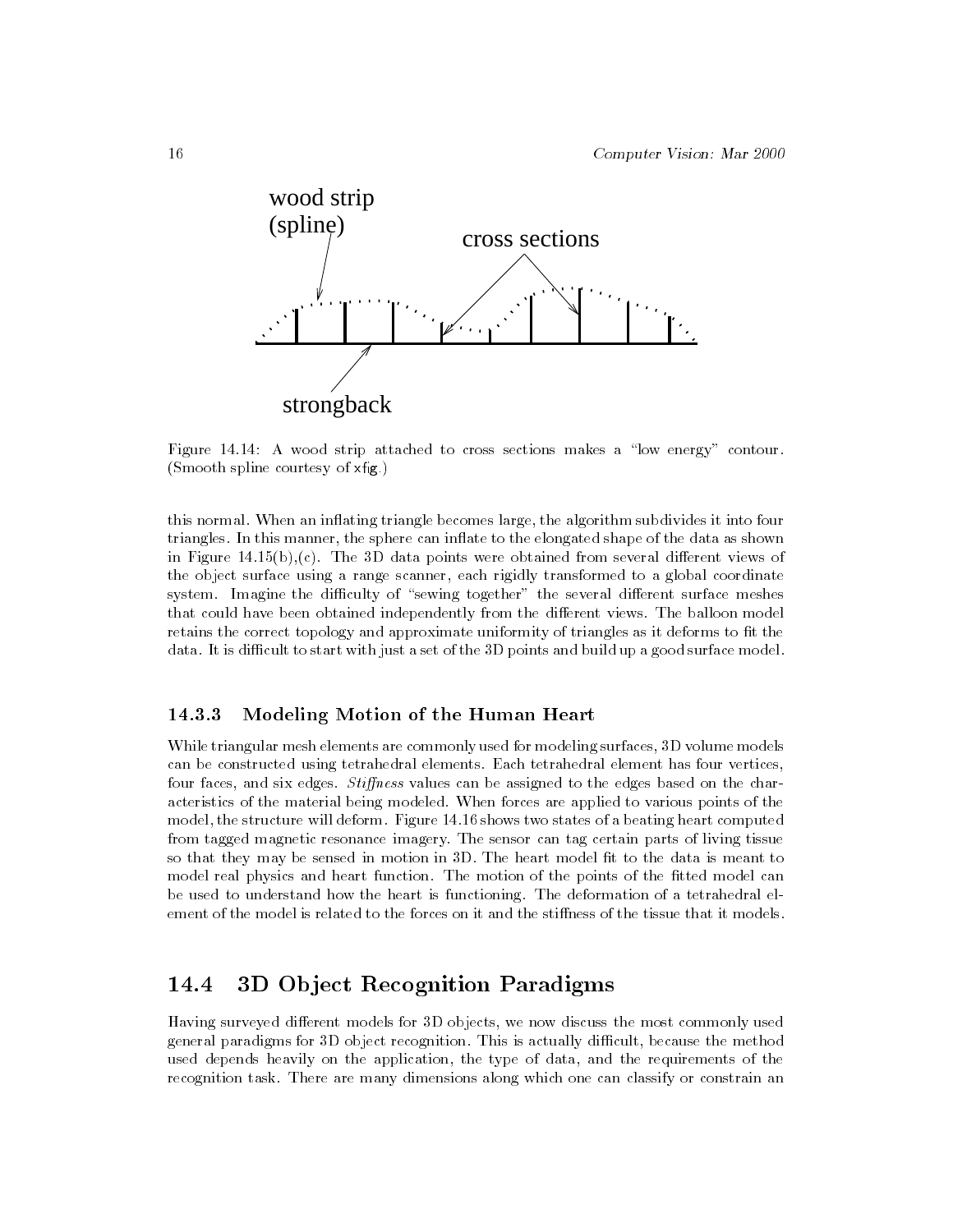

(a) Initialization with balloon entirely within the 3D point cloud.



(b) Balloon in
ated so that some triangles contact data.



(c) Triangular mesh at termination.

Figure 14.15: Three snapshots of the physics-based process of inflating a mesh of triangles to fit a cloud of 3D data. (Courtesy of Yang Chen and Gerard Medioni.)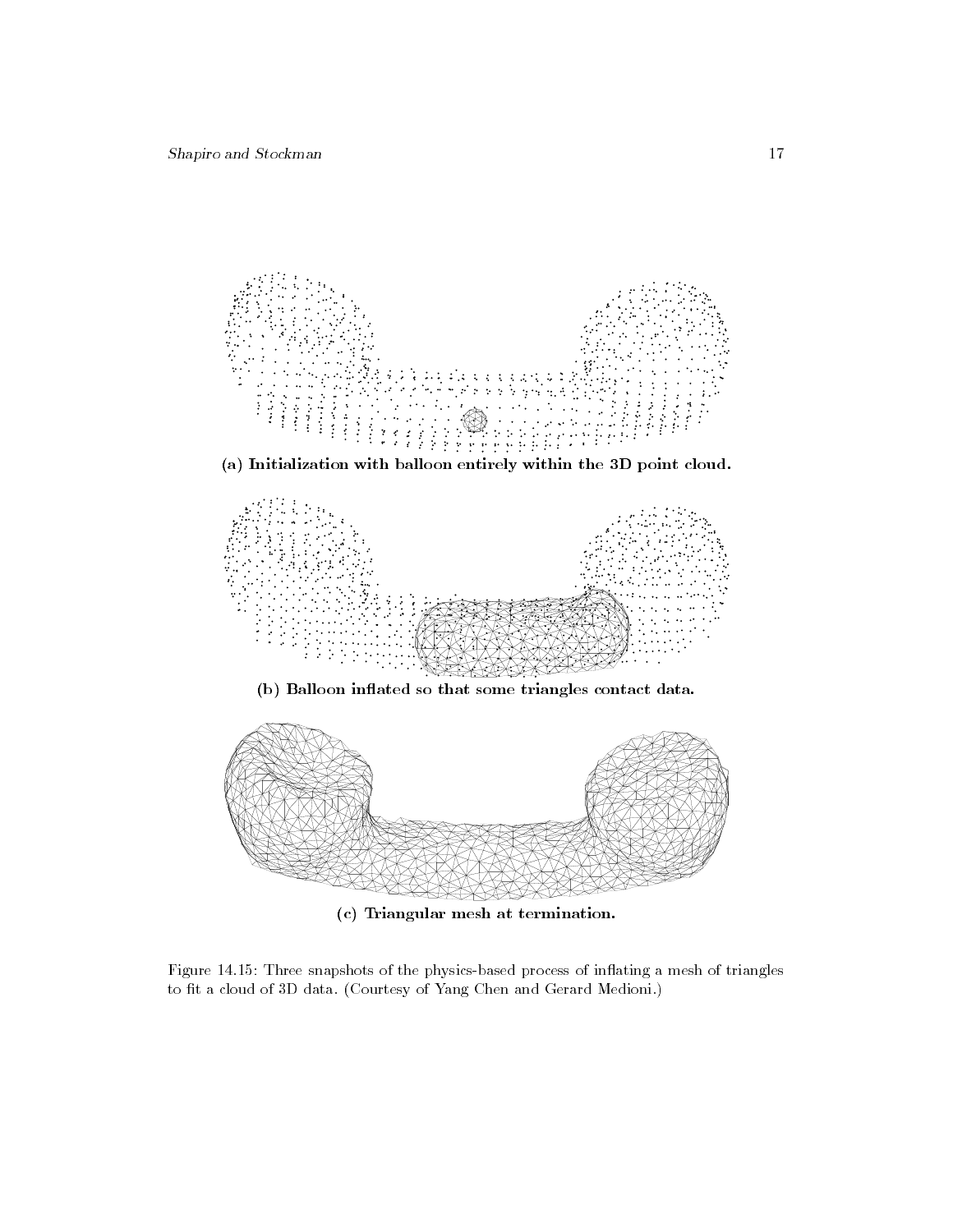

Figure 14.16: Motion of two beating hearts as computed from tagged MRI data. The sensor can tag living tissue and sense its motion in 3D. The heart model fit to the data is meant to model real physics and heart function. The motion vectors shown are different for the two hearts. (Courtesy of Jinah Park and Dimitris Metaxas.)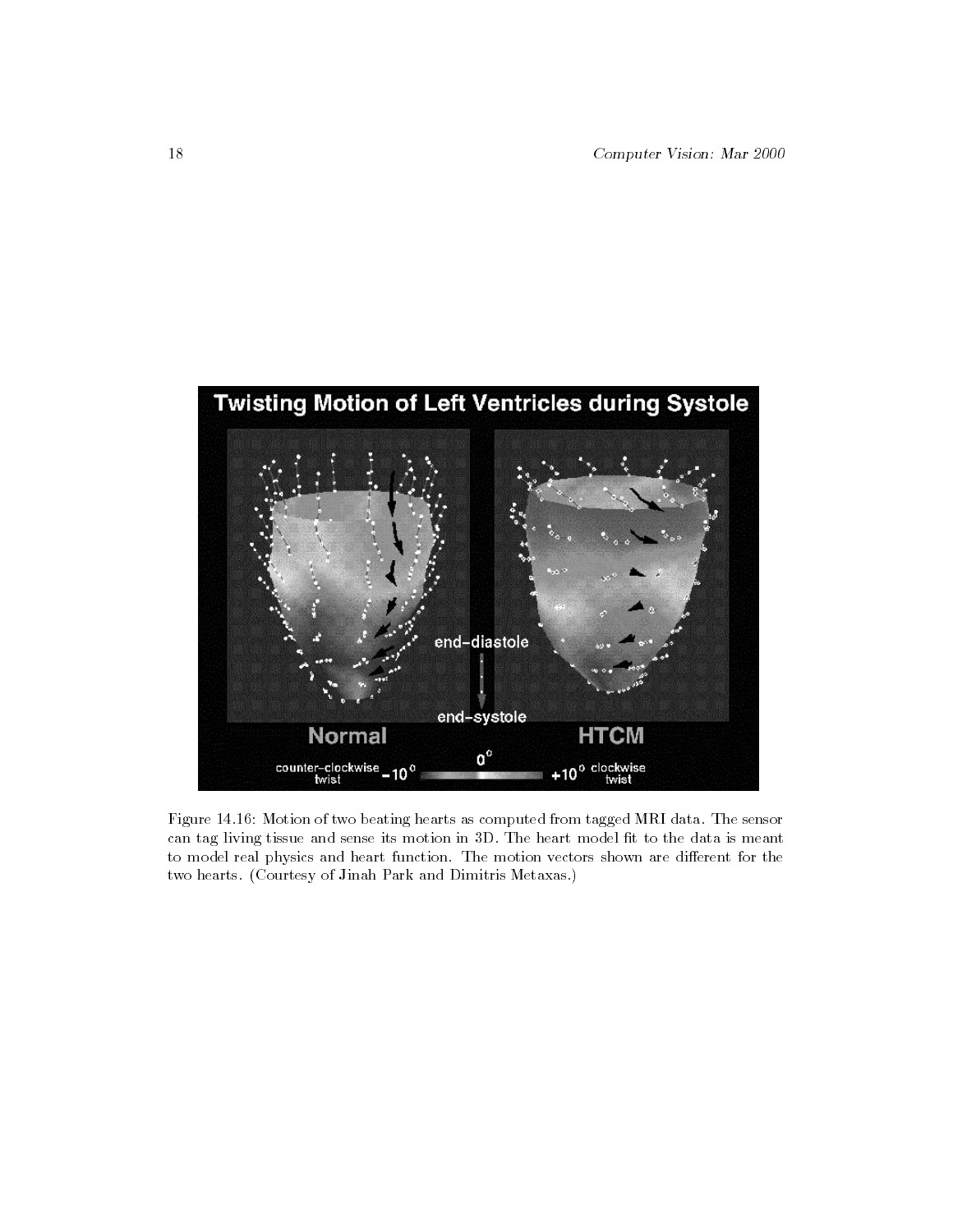object recognition problem. These include

- $\sim$  solution to an immediate practical problem, our problem may be specific enough to be simple. For example, we may have to grab a steel cylinder from a jumble of many of them. On the other hand, our interest may be in understanding human object recognition. This implies development of a very general theory which is consistent with multifarious psychological data-a much more difficult problem.
- are usually more regular than natural ones. Moreover, there are rigid iconic prototypes for many man-made objects, making several known matching paradigms applicable. Natural objects are created by processes (geological, biological, etc.) which produce a great deal of variety that may be difficult to model. Furthermore, the context of natural objects may be less contrained and less predictable than the context in which manufactured objects are found. For example, the problem of object recognition for autonomous navigation in outdoor environments seems to be much more difficult than the problem of recognizing and determining the pose of objects for factory automation.
- projects have dealt only with polyhedra, which makes modeling particularly simple. Recently, researchers have turned toward use of quadric surfaces, which it is claimed can model about 85% of manufactured objects. The major convenience is that the modeling and the sensed data are readily described by the same primitives, possibly with some fitting of parameters. It is not clear how best to model sculpted, free-form objects even when they are rigid objects. A sculpted object, such as a sports car, turbin blade, or iceberg, may have many different smoothly blending surface features which are not easily segmented into simple primitives.
- schemes assume that objects to be recognized are presented in isolation. This may or may not be possible to engineer in the task domain. Multiple object environments are typically harder because object features will be both masked and intermixed. Global feature methods work well only for single objects. The segmentation problem can be acute in multiple object environments.
- inspection, grasping, or object avoidance. For inspection, we would look at the small details of at least part of the object -modeling and measurement precision must be good. Grasping an object has different requirements. Not only does the task require some rough geometrical knowledge, but it must also consider balance and strength and accessibility of the object in the workspace. A robot recognizing that an object in its path must be avoided must only have a rough idea of the size, shape, and location of that object.
- from only one eye. Many researchers have designed systems that use only 2D intensity images as input. 2D features from the object image are related to a 3D model via the view transformation; usually the matching process has to discover this transformation as well as the object identity. Matching is often easier if 3D data is directly available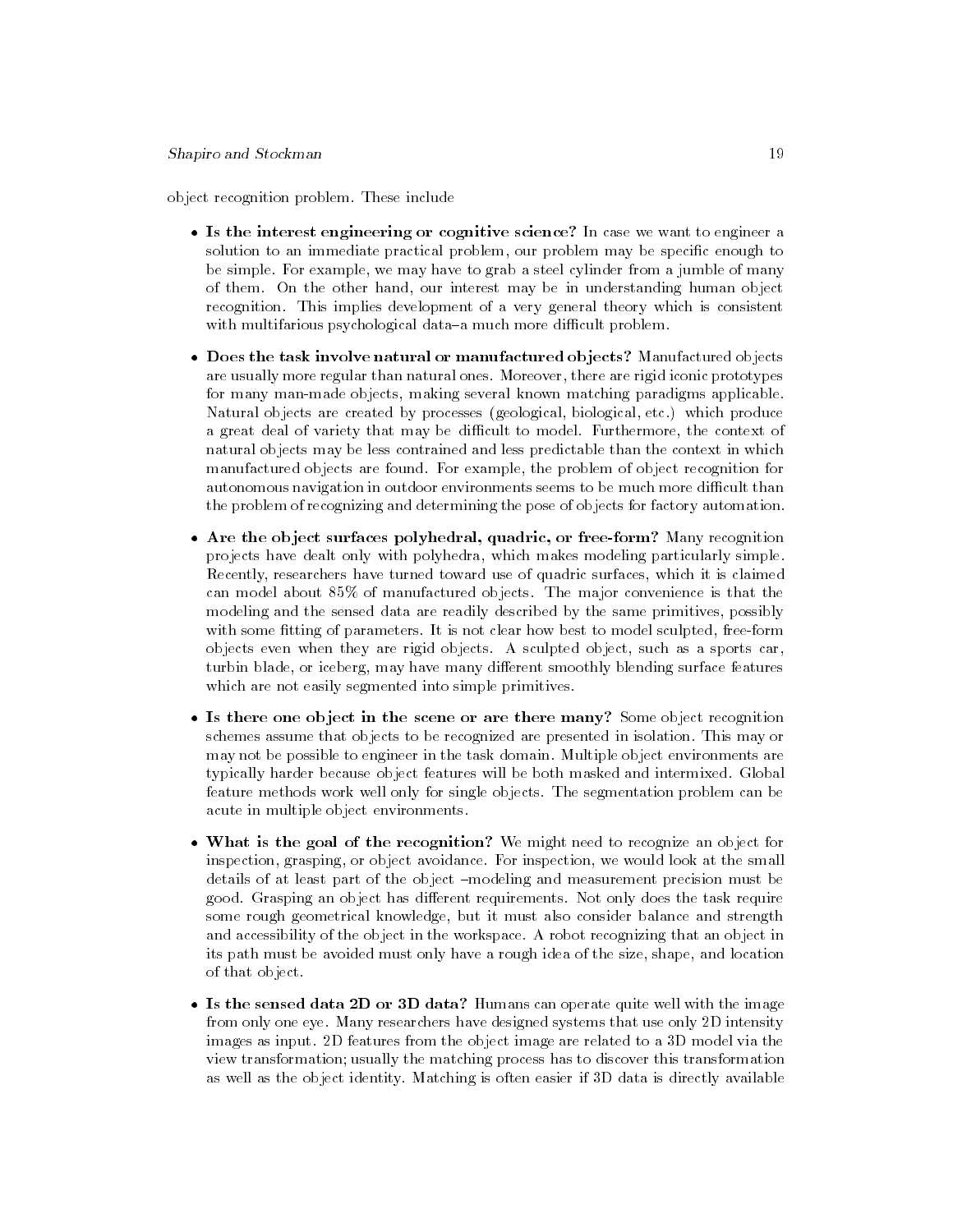and this is the reason why many current researchers are working with range data. The belief is that the surface shape of objects and their positions can be directly sensed; this in turn provides a direct index into possible object models and also reduces the amount of ambiguity in computing the registration transformation.

- 3D shape of an object, while symbolic models describe an entire class of objects. Geometric models are heavily used in industrial machine vision, where the objects to be recognized come from a small prespecified set. CAD data is becoming more available and will usually have all the necessary geometric detail. Symbolic models are required in tasks where there are many different varieties of the object class to be recognized. For example, in medical imaging, each organ provides a new object class and every person provides a unique variation. Many objects in our environment, for example, chairs, have many variations and require more than a geometric approach.
- contain a large amount of precise data which is very difficult for humans to provide. CAD data alone may not be enough; some additional organization of that data, such as emphasizing features, is often necessary. Having a system learn object geometry by presenting the object to its sensors is an attractive possibility.

#### 14.4.1 Matching Geometric Models via Alignment

Recognition by alignment employs the same principles in 3D object recognition as in 2D matching. (See Chapter 11 for basic definitions.) The main idea is expressed in Algorithm 2.

Determine if a set of image data points matches a 3D object model.

- 1. hypothesize a correspondence between a set of model points and a set of image data points,
- 2. use that correspondence to determine a transformation from the model to the data,
- 3. apply the transformation to the model points to produce a set of transformed model points, and
- 4. compare the transformed model points to the data points to verify or disprove the hypothesis.

Algorithm 2: The Basic Alignment Algorithm

We will look at both the 3D-3D and 2D-3D cases.

**3D-3D Alignment** Let us assume that the 3D models are, or can be converted to, collections of 3D model-point features. If the data is range data, then corresponding 3D data-point features are required for matching. The alignment procedure finds the correspondences from three chosen model-point features to three corresponding data-point features. This correspondence determines a 3D transformation consisting of a 3D rotation and a 3D translation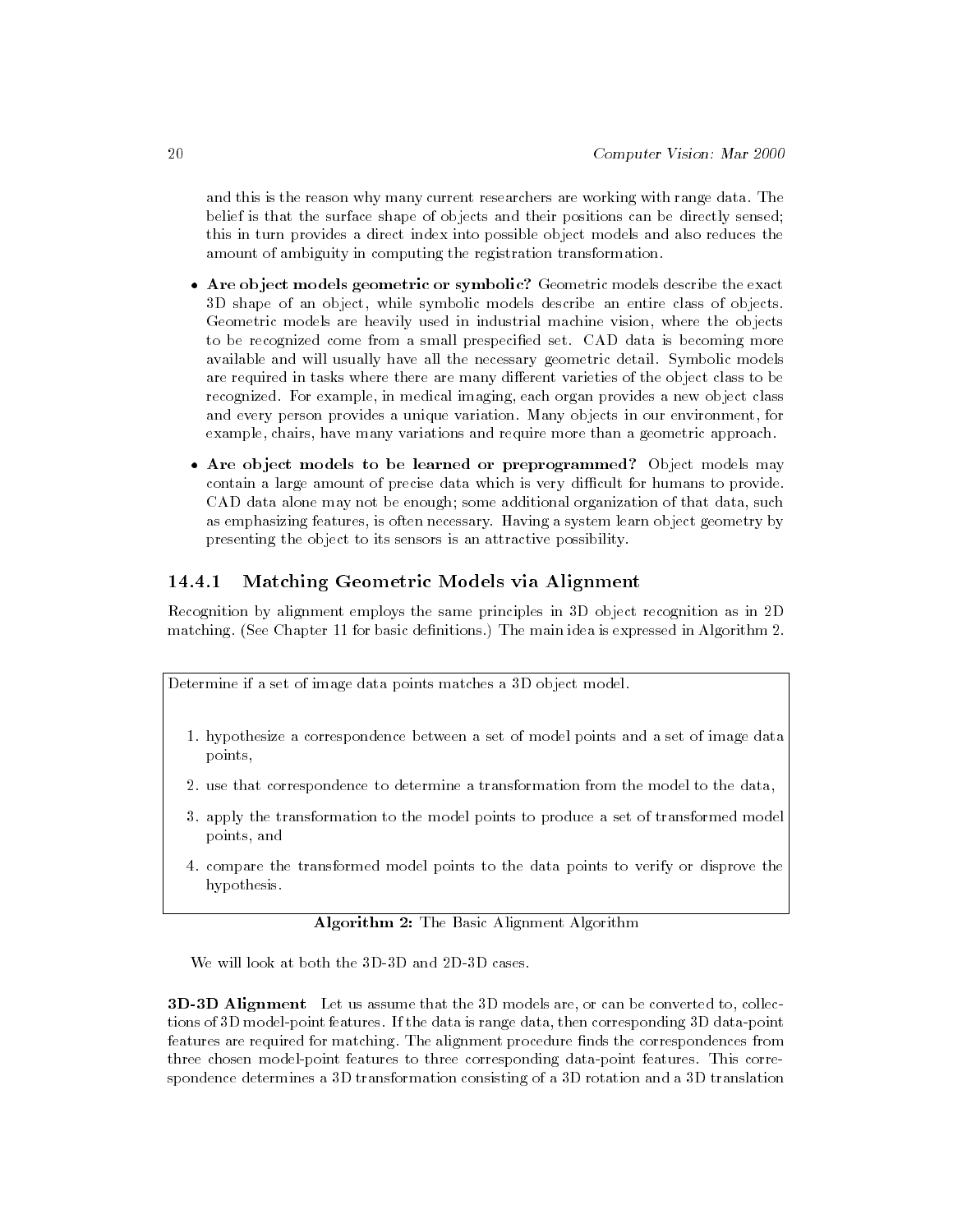

Figure 14.17: Correspondences between 3D model points and 3D mesh data points that can be used to compute the transformation from the model to the data in the 3D-3D alignment procedure.

whose application to the three model points produces the three data points. An algorithm to do this appeared in Chapter 13. If the point correspondence is correct and there is no noise, the correct 3D transformation can be found from the three matches. Since this is rarely the case, more robust procedures that typically use on the order of ten correspondences have been developed. In any case, once the potential transformation has been computed, it is applied to all of the model points to produce a set of transformed model points that can be directly compared to the full set of data points. As in the 2D case, a verification procedure decides how well the transformed model points line up with the data points and either declares a match or tries another possible correspondence. As in the 2D case, there are intelligent variations that select the corresponding points by the local-feature-focus method or by some other perceptual grouping technique. Figure 14.17 illustrates the 3D-3D correspondences that come about from matching a three-segment 3D junction of a chair model to a 3D mesh dataset.

#### Exercise 5 3D-3D feature alignment

Junctions of line segments are common in polyhedral objects. Consider a 3D cup object having a cylindrical part with a cylindrical cavity for the liquid and a semicircular handle. What features of the cup might be detected in the 3D data and used for finding correspondences in matching?

Feature extraction is an important issue here. If the class of objects is such that distinguished points, such as corners points, peaks, and pits, can be easily found, then the above procedure should work well. If surfaces are smooth and distinguished points are rare or nonexistant, then a better method for finding correspondences is needed. Johnson and Hebert at CMU have developed a very robust method for exactly this problem. Their 3D object representation consists of 1) a 3D mesh model of the object and 2) a set of  $spin$ images constructed from the mesh that characterize local shape features of the object.

Given a mesh model of a 3D object, the surface normal can be estimated at each vertex of the mesh. Then the relationship between any oriented point in 3D-space and a surface normal at a particular vertex can be represented by two distance parameters,  $\alpha$  and  $\beta$ ,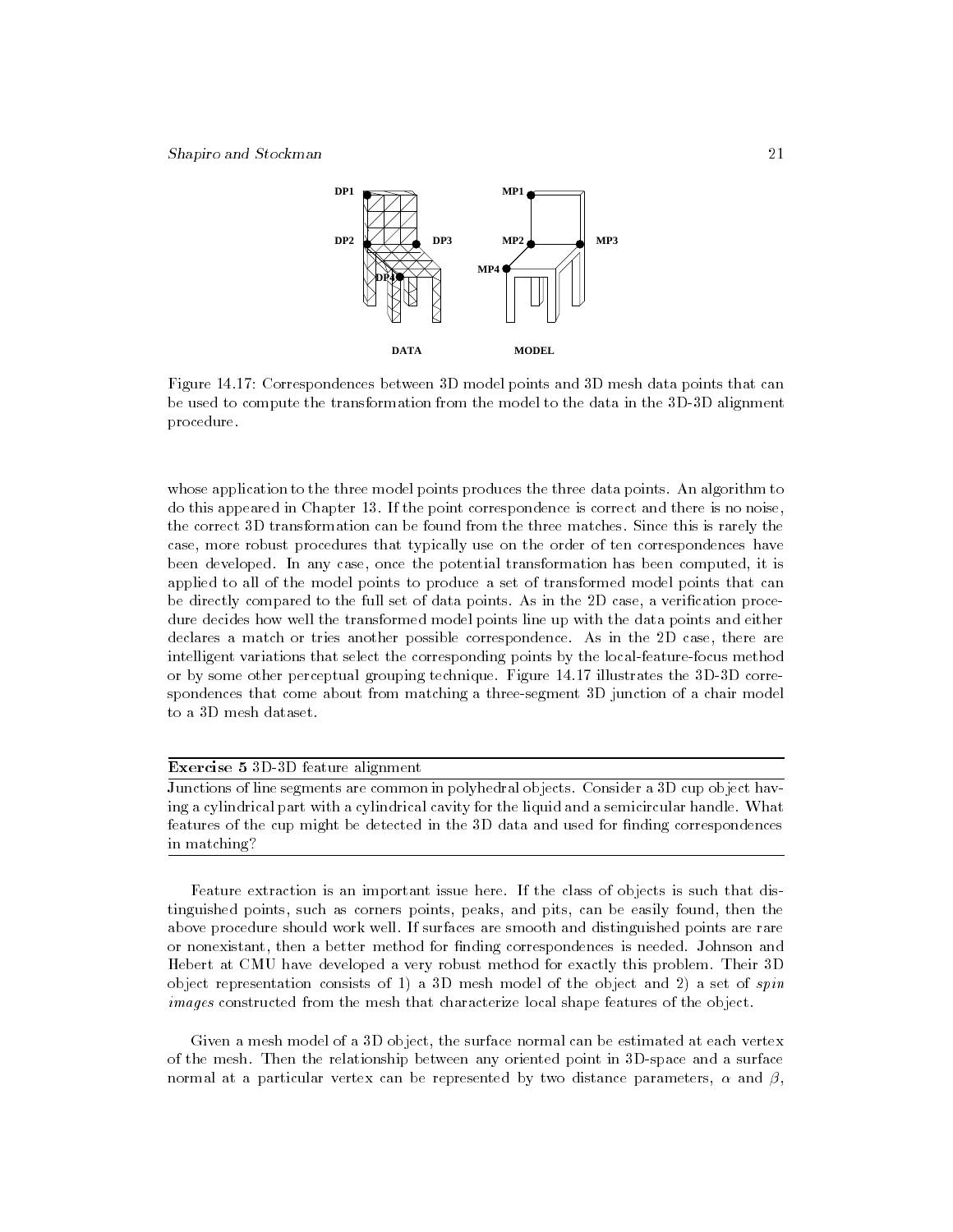where  $\alpha$  is its perpendicular distance to the surface normal, and  $\beta$  is its signed perpendicular distance to the tangent plane at that vertex. Rotational angles are omitted from this description, because they are ambiguous.

A spin image is a kind-of histogram that can be computed at a selected vertex of the mesh. Each spin image will have a set of contributing points used in its construction. The size of the volume of contributing points depends on two spin-image parameters:  $D$ , the maximum distance from a contributing point to the selected vertex, and A, the angle allowed between the normal of the contributing point and the normal of the vertex. A spin image is constructed about a specied oriented point o with respect to a set of contributing points C that have been selected based on specified spin-image parameters  $A$  and  $D$ . An array of accumulators  $S(\alpha, \beta)$  represents the spin image and is initially set to zero. Then for each point  $c \in C$ , its distance parameters  $\alpha$  and  $\beta$  are computed with respect to the selected mesh vertex *o*, and the accumulator bin corresponding to this  $\alpha$  and  $\beta$  is incremented. Note that the size of a bin in the accumulator array is on the order of the median distance between vertices in the 3D mesh. Figure 14.18 gives some examples of spin images.



Figure 14.18: Examples of spin images. (Figure courtesy of Andrew Johnson with permission of IEEE. Reprinted from \Ecient Multiple Model Recognition in Cluttered 3-D Scenes," by A. E. Johnson and M. Hebert, Proceedings of the IEEE Conference on Computer Vision and Pattern Recognition, June 1998.  $\odot$  1998 IEEE)

Spin images are constructed at each vertex of the mesh model. This gives information on the local shape at every point of the mesh. To match two objects, the two sets of spin images are used. The spin image at each point of the first object is compared to the spin image at each point of the second object by computing the correlation coefficient of the pair. Those point pairs with high correlations form the 3D point correspondences needed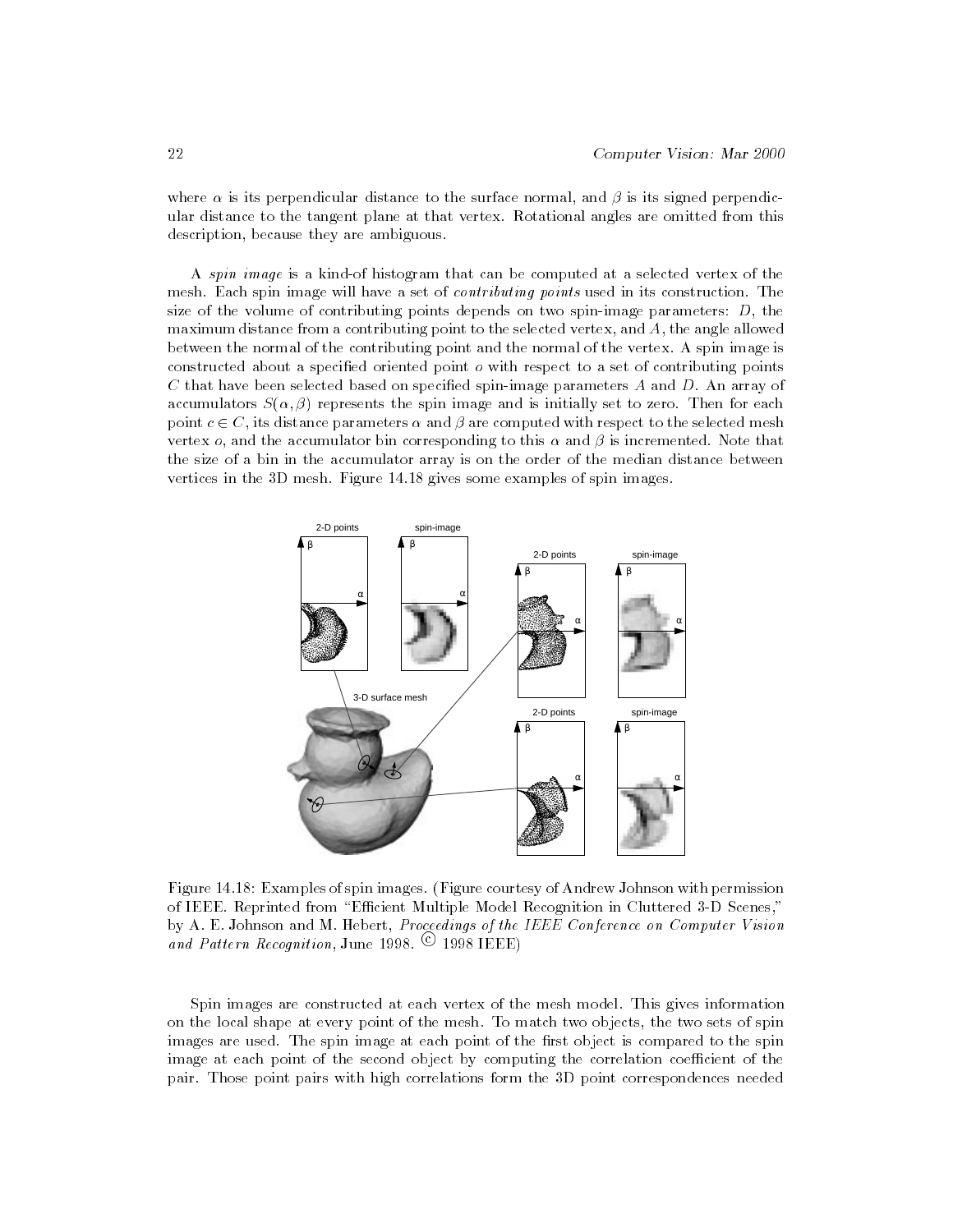for object matching. The point correspondences are grouped and outliers eliminated using geometric consistency. Then, as in alignment in general, a rigid transformation is computed and used to either verify the match or rule it out. Figure 14.19 shows the operation of the spin-image recognition method on a difficult, cluttered image containing six different objects that correspond to models in a database of twenty object models.

2D-3D Alignment Alignment can also be applied to 2D-3D matching in which the object model is three-dimensional, but the data comes from a 2D image. In this case, the transformation from model points to data points is more complex. In addition to the 3D rotation and 3D translation, there is a perspective projection component. The full transformation can be estimated from a set of point correspondences, a set of line segment correspondences, a 2D ellipse to 3D circle plus single point correspondence, or combinations of all three types of features. This gives us a very powerful tool for matching. Correspondences are hypothesized either blindly or through relational matching (see below) and used to determine a potential transformation. The transformation is applied to the 3D model features to produce 2D data features. Here a new problem comes up that did not appear in 2D-2D or 3D-3D alignment. In any 2D perspective view of a 3D object, some of the transformed features appear on surfaces that do not face the camera and are occluded by other surfaces that are closer to the viewer. Thus in order to accurately produce a set of transformed features to compare to image features, a hidden feature algorithm must be applied. Hidden feature algorithms are related to graphics rendering algorithms and, if applied in software, can be prohibitively slow. If appropriate mesh models and graphics hardware is available, then the full rendering is possible. Otherwise, it is common to either ignore the hidden feature problem or use an approximate algorithm that is not guaranteed to be accurate, but may be good enough for verification.

The TRIBORS object recognition system uses view-class models of polyhedral objects and finds correspondences between triplets of model line segments and triplets of 2D image line segments. Model triplets are ranked in a training phase so that triplets with high probabilities of detection are selected first in the matching phase and those with low probabilities are not considered at all. Triplets are described by a vector of nine parameters that describe the appearance of that triplet in the view class being matched. Figure 14.20 shows the parametrization of a line segment triplet. A model triplet is matched to an image triplet that has similar parameters. Once a match is hypothesized, the line junction points from the data triplet are paired with the hypothesized corresponding 3D vertices from the model, and an iterative point-to-point correspondence-based exterior orientation algorithm (as given in Chapter 13) is used to determine the transformation. The transformation is then applied to a wireframe model of the 3D object and the visible edges are determined through a hidden line detection algorithm. For each predicted edge, the closest image line segment is determined and verification is performed based on how similar each predicted edge is to its closest image segment. Figure 14.21 shows the operation of the TRIBORS system.

Smooth Object Alignment We have talked about the alignment of a 3D mesh model to a 3D range image and a 3D polyhedra model to a 2D intensity image. We consider here the problem of computing the identity and pose of a free-form 3D object from a single 2D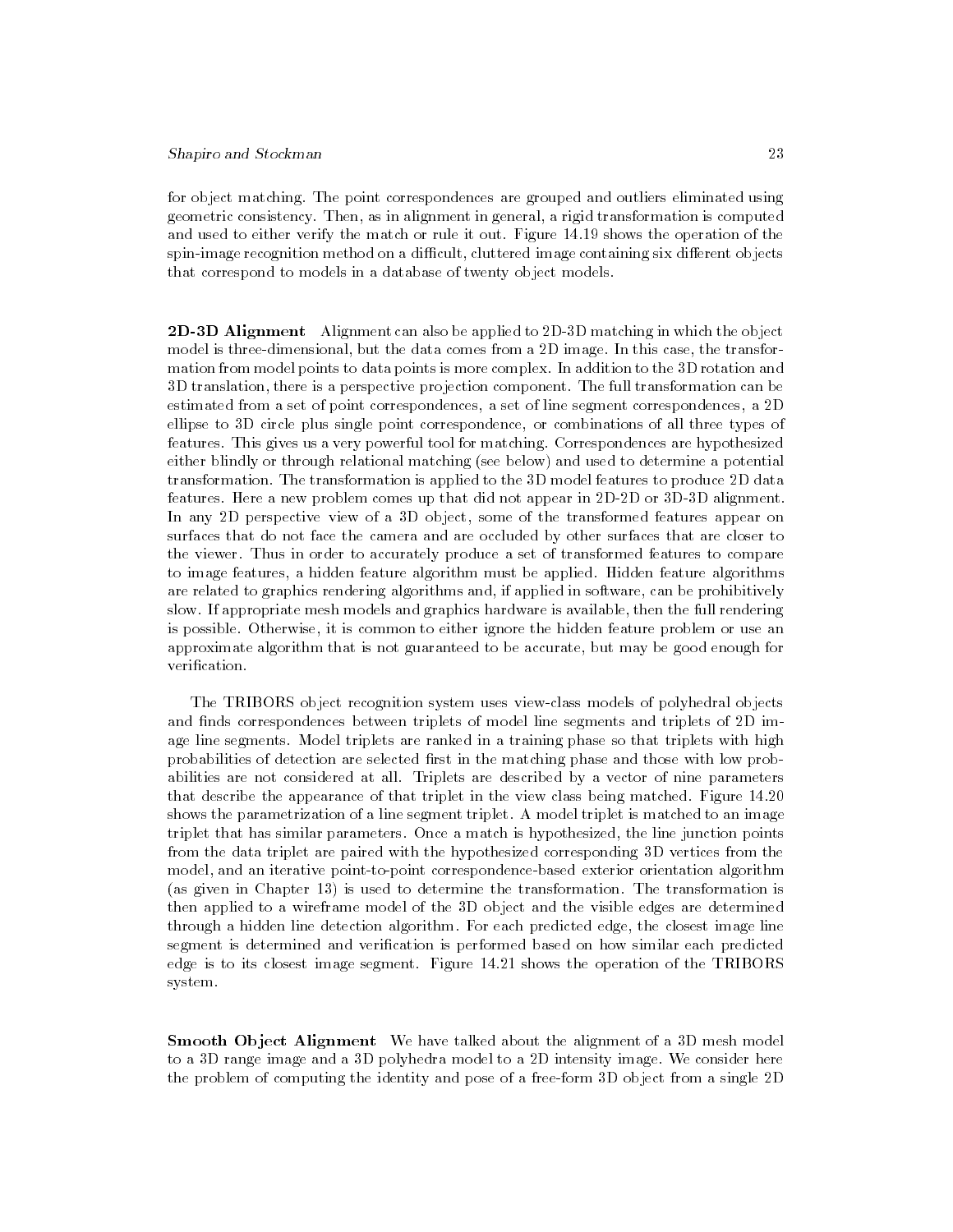

Figure 14.19: Operation of the spin-image recognition system. (Figure courtesy of Andrew Johnson with permission of IEEE. Reprinted from \Ecient Multiple Model Recognition in on Computer Vision and Pattern Recognition, June 1998.  $\copyright$  1998 IEEE)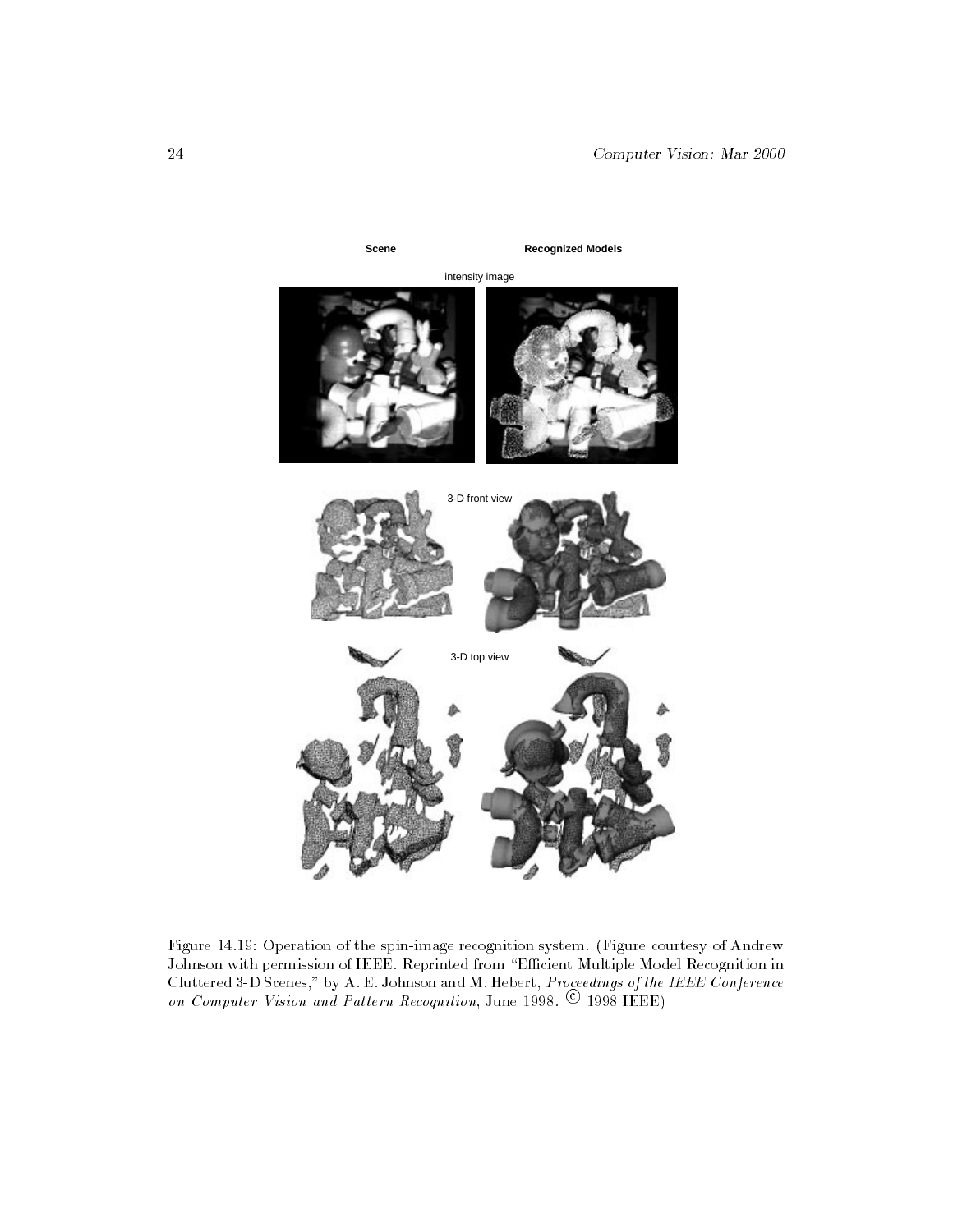

Figure 14.20: The parametrization of a line triplet in the TRIBORS system. The quantities  $d_2$  and  $d_3$  are the distances from the midpoint of line  $l_1$  to the midpoints of lines  $l_2$  and  $l_3$ , respectively. Angles  $\gamma_2$  and  $\gamma_3$  are the angles that line segments  $l_2$  and  $l_3$  make with line segment  $l_1$ . Angles  $\theta_2$  and  $\theta_3$  are the angles between line segment  $l_1$  and the connecting lines shown to  $l_2$  and  $l_3$ , respectively.



Figure 14.21: (a) The edges extracted from a real image. (b) The matched triplet of line segments (thick lines) and the initial pose estimate.  $(c)$  The final match and pose.

### Exercise 6 Matching in TRIBORS

TRIBORS uses the 9 parameters associated with a triple of line segments to identify potential matches between a model triple and an image triple. Generate several different views of a single view class of a 3D polyhedral object, such as the chair object of Figure 14.11. Identify three major line segments that appear in all your views and compute the 9 parameters shown in Figure 14.20. How similar are the different parameter vectors that you computed? Compare the 9 parameters of these three line segments to those of a completely different set of three line segments. How well do the 9 parameters discriminate among triples of line segments?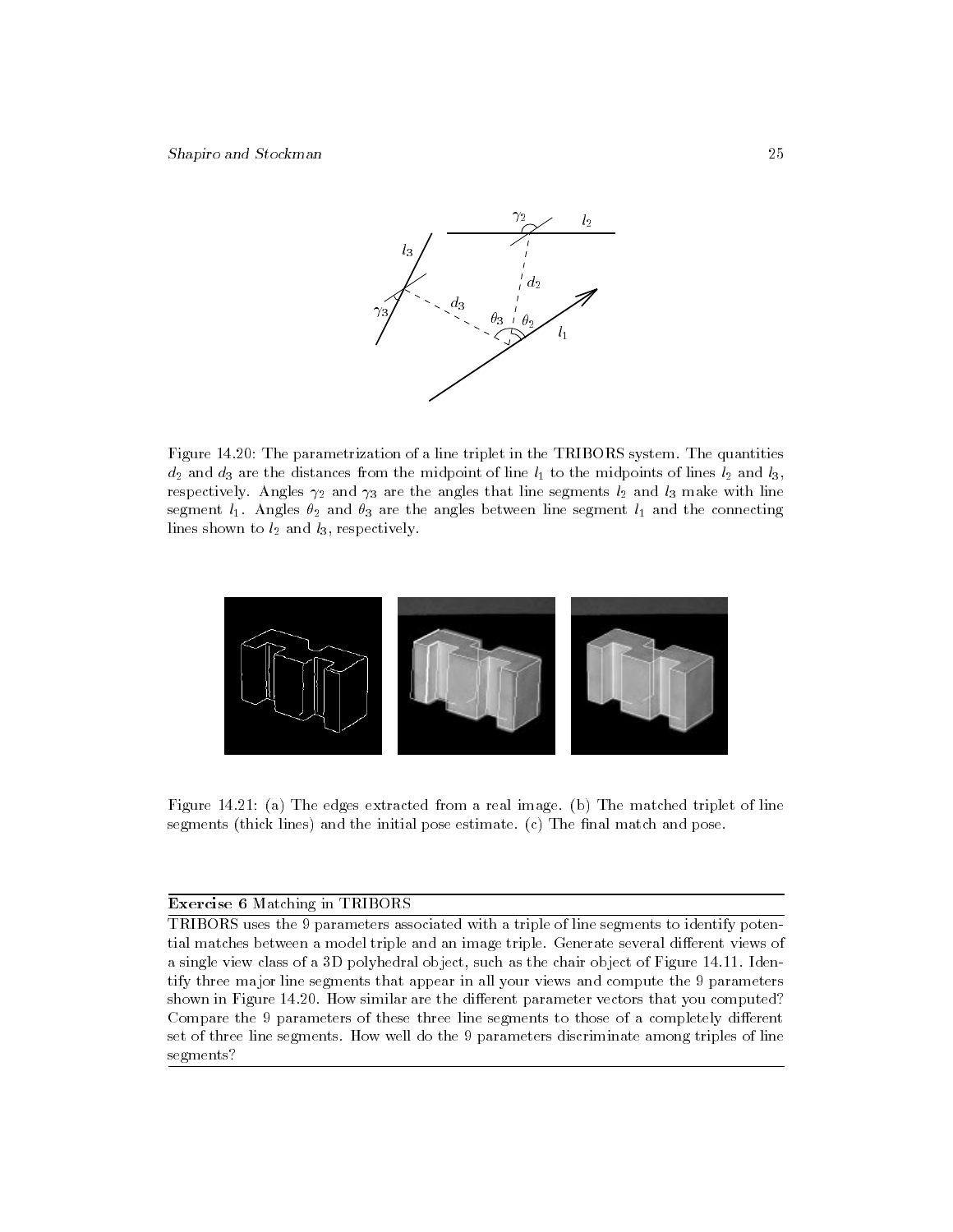intensity image. The solution we will look at employs a view-class type of model, but the representation of a view class is quite different from the sets of triplets of line segments that TRIBORS used and matching is performed at the lowest level on edge-images.

The algorithm discussed here is based on the work of Chen and Stockman, who created a system to determine the pose of 3D objects with smooth surfaces. In this system, a 3D object is modeled by a collection of 2 $\frac{1}{2}$ D views (called model aspects) each constructed from five images taken by rotating the viewpoint up, down, left and right of a central viewpoint. Input for construction of one model aspect of a car is shown in Figure 14.22. The silhouette of the central edgemap is extracted and segmented into curve segments whose invariant features are derived for indexing to this model aspect during recognition.

Stereo-like computations are performed to compute points  $[x,y,z]$  on the 3D rim for each 2D silhouette point  $[u, v]$  in the central image. The up and down images are used to compute the curvature of the object rim in the  $y$  direction and the left and right images are used to compute curvature in the  $x$  direction. Similarly, stereo-like computations are used to compute the 3D locations of crease and mark points in the central edgemap. Thus, the  $2\frac{1}{2} \mathbf{D}$ model aspects consist of the 3D rim, crease and mark points corresponding to the central edge image plus the x and y curvature at each of these points. Using this information, a mathematical formula can then produce an edge map for any other viewpoint in that view class, given the view parameters. A view class is described by 1) the set of 3D points and curvatures described above and 2) a set of invariant features to be used for indexing. The 3D points are derived from stereo-like correspondences between the central and adjacent edgemaps as described in Chapter 13. The invariant features are derived from the 2D edgemap of the central image as described in Chapter 10.

An image to be analyzed is processed to produce its edge map and a set of curve segments. The curve segments are used to index the database of model views to produce object-view hypotheses. The matching scheme tests hypotheses generated from the indexing scheme; each hypothesis includes both object identity and approximate pose. Verification is carried out by ntting the  $2\frac{1}{2}\mathbf{D}$  aspect of each candidate model to the observed edgemap. Initially, the pose of the object is set to the pose that would have produced the central aspect that has been hypothesized to match. The projected edge image of that model aspect is compared to the observed edge map. In most cases, they will not align well-enough. Thus the matching will proceed by refining pose parameters  $\vec{\omega}$  in order to diminish the 2D distance between the projected model edgemap and the observed edgemap. Figure 14.23 illustrates the matching step. The edgemap derived from the input image is shown in (a), and a model pose hypothesized from the indexing step is shown in (b). Several iterations of model boundary generation are shown in  $(c)$ , and the first acceptable match is shown in  $(d)$ .

# 14.4.2 Matching Relational Models

As in two-dimensional matching, relational models can be used in 3D object recognition to move away from the geometric and toward the symbolic. Algorithm 3 summarizes the basic relational distance matching technique that was described in Chapter 11, simplied to single relations. The exact models and methods used depend on whether the image data is 3D or 2D.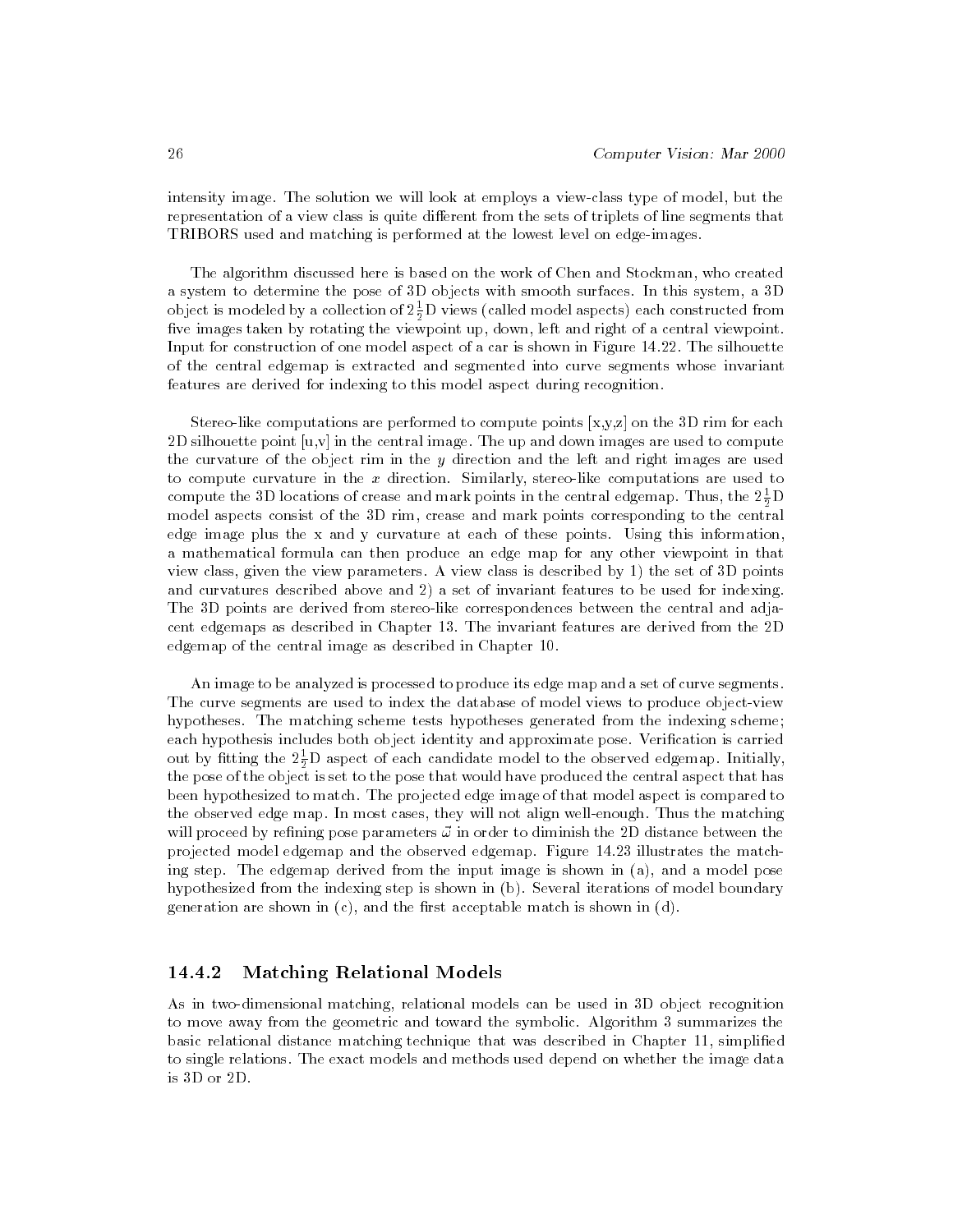

Figure 14.22: Five input images used for constructing one model aspect of a car.

3D Relational Models Three-dimensional relational models are composed of 3D primitives and 3D spatial relationships. Primitives may be volumes, surface patches, or line/curve features in 3D space. Generalized cylinders are commonly used as volumetric primitives along with some kind of 3D connection relationship. Geons, or geometric ions, are volumetric primitives hypothesized to be used in human vision, have also been used in 3D object recognition. Industrial objects may be represented by their planar and cylindrical surfaces and the surface adjacency relationship. Three-dimensional line and curve segments can be used with different kinds of spatial relationships, such as connections, parallel pairs, and collinear pairs.

The sticks, plates, and blobs models were designed to describe very rough models of 3D objects and are intended for the description and recognition of complex man-made objects, which are made up of many parts. The parts can have flat or curved surfaces, and they exist in a large variety. Instead of trying to describe each part precisely, as in the surface-edgevertex models, for rough matching each part can be classified as a *stick*, a *plate*, or a *blob*. Sticks are long, thin parts that have only one significant dimension. Plates are flatish, wide parts with two nearly flat surfaces connected by a thin edge between them. Plates have two signicant dimensions. Blobs are parts that have all three signicant dimensions. All three kinds of parts are near-convex, so a stick cannot bend very much, the surfaces of a plate cannot fold very much, and a blob can be bumpy, but cannot have large concavities. Figure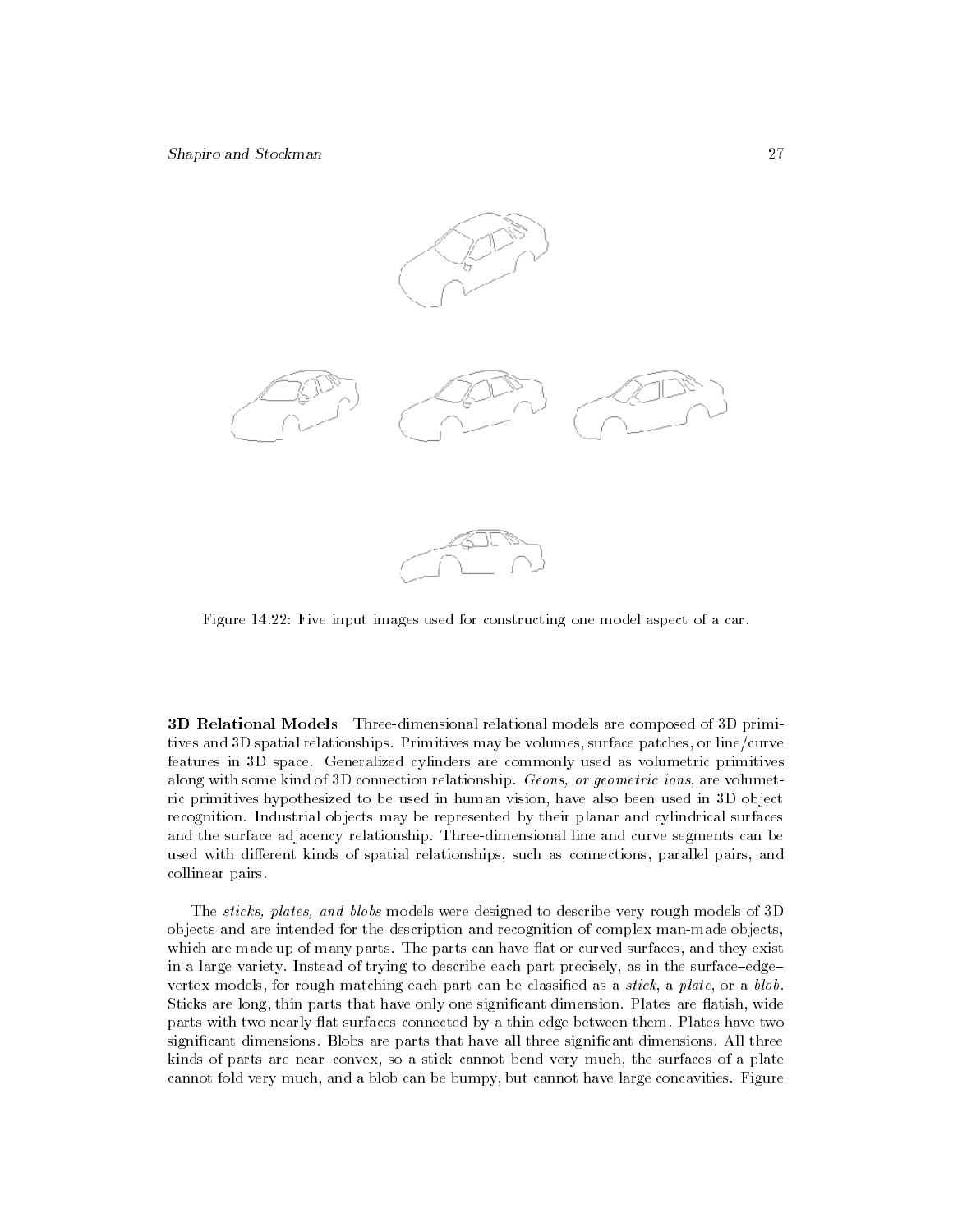28 Computer Vision: Mar 2000



# (a) detected edges



# (b) model aspect



 $(c)$  fitting steps  $(d)$  final fit



Figure 14.23: Matching edgemaps using 1:2 scale s; (a) observed edgemap; (b) the model edgemap;  $(c)$  evolution of convergence in the alignment algorithm; (d) fitted edgemap shown superimposed on the original image. (Example courtesy of Jin-Long Chen.)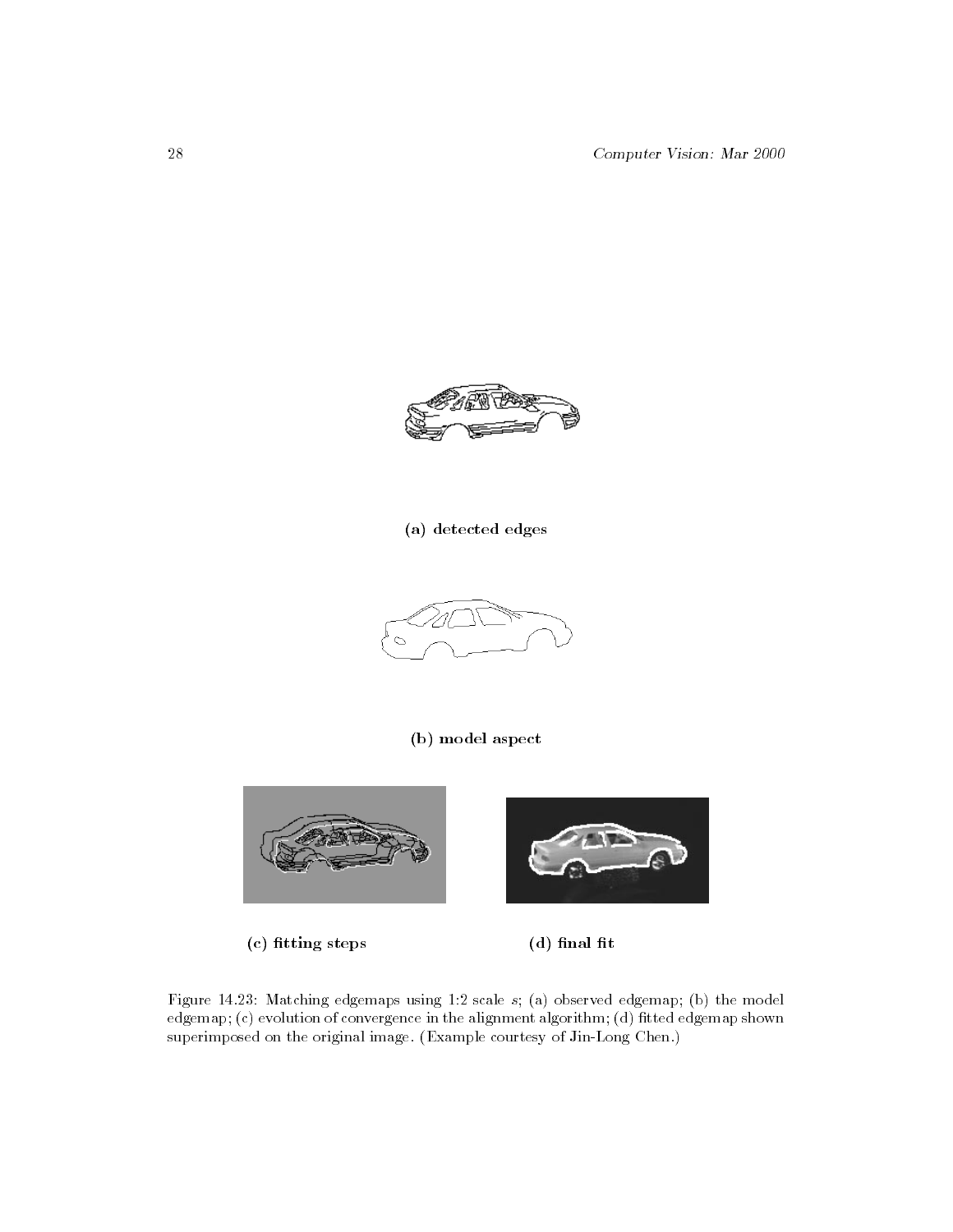### Exercise 7

In each case below explain how many object models and how many model aspects would be needed for the application. Also, explain what accuracy of pose might be needed. (a) In a carwash, the automatic machinery needs to reset itself according to the model of car that has entered. (b) In a parking garage, a monitoring and inventory system needs to recognize each car model that enters and exits and record the time of the event. (c) A computer vision system needs to scan an automobile graveyard to record how many wrecks are present and what kind they are.

### Exercise 8

Make a curvature model aspect of some object and show that it can generate silhouettes of that object under small rotations. For example, consider a torus of major outside diameter 10 and minor diameter of 1. The model aspect is centered at the view perpendicular to the circle of the major diameter. Define a set of 3D points along the model silhouette together with their  $x$  and  $y$  curvatures. Then show how this silhouette changes under small rotations by creating synthetic images.

Determine if two relational descriptions are similar enough to match.

P is a set of model parts.

L is a set of possible labels for the parts.

 $\mathbf{R}_{\mathbf{P}}$  is a relation over the parts.

RL is a relation over the labels.

Find a mapping <sup>f</sup> from <sup>P</sup> to <sup>L</sup> that minimizes the error given by ES(f ) =j RP <sup>f</sup> RL j + j RL <sup>f</sup>1 RP j using an interpretation tree, discrete or probabilistic relaxation, or other methods described in Chapter 11.

Algorithm 3: The Basic Relational Distance Matching Technique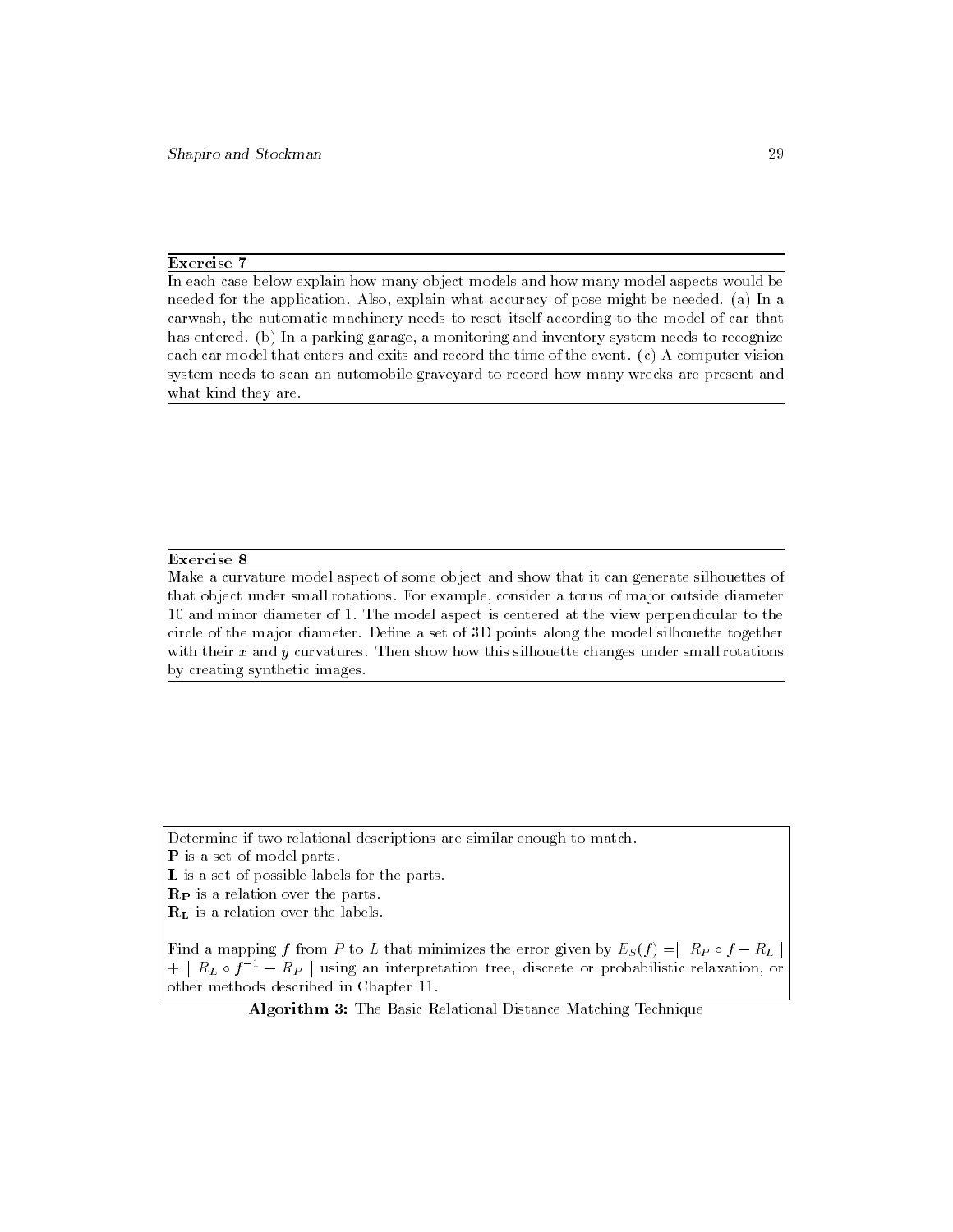

Figure 14.24: Several examples each of sticks, plates, and blobs.

14.24 shows several examples of sticks, plates, and blobs.

A sticks-plates-and-blobs model describes how the sticks, plates, and blobs are put together to form an object. These descriptions are also rough; they cannot specify the physical points where two parts join. A stick has two logical end points, a logical set of interior points, and a logical center of mass that can be specied as connection points. A plate has a set of edge points, a set of surface points, and a center of mass. A blob has a set of surface points and a center of mass. Only this minimal information can be used in the object models.

The relational model for a sticks-plates-and-blobs model is a good example of a fairly detailed symbolic object model that has been used successfully in symbolic object recognition. It consists of five relations. The unary SIMPLE PARTS relation is a list of the parts of the object. Each part has several descriptive attributes including its type (stick, plate or blob) and may also include numeric information pertaining to the size and/or shape of the part. The CONNECTS/SUPPORTS relation contains some of the most important information on the structure of the object. It consists of 6-tuples of the form  $(s_1, s_2, \text{SUPPORTS}, \text{HOW})$ . The components  $s_1$  and  $s_2$  are simple parts, SUPPORTS is true if  $s_1$  supports  $s_2$  and false otherwise, and HOW describes the connection type of  $s_1$  and  $s_2$ .

The other four relations express constraints. The TRIPLE CONSTRAINT relation has 4-tuples of the form  $(s_1, s_2, s_3, SAME)$  where simple part  $s_2$  touches both  $s_1$  and  $s_3$ , and SAME is true if  $s_1$  and  $s_3$  touch  $s_2$  on the same end (or surface) of  $s_2$  and false otherwise. The PARALLEL relation and the PERPENDICULAR relation have pairs of the form  $(s_1, s_2)$ where simple parts  $s_1$  and  $s_2$  are parallel (or perpendicular) in the model. Figure 14.25 illustrates the sticks-plates-and-blobs model of a prototype chair object. All chairs with similar relations should match this model, regardless of the exact shapes of the parts.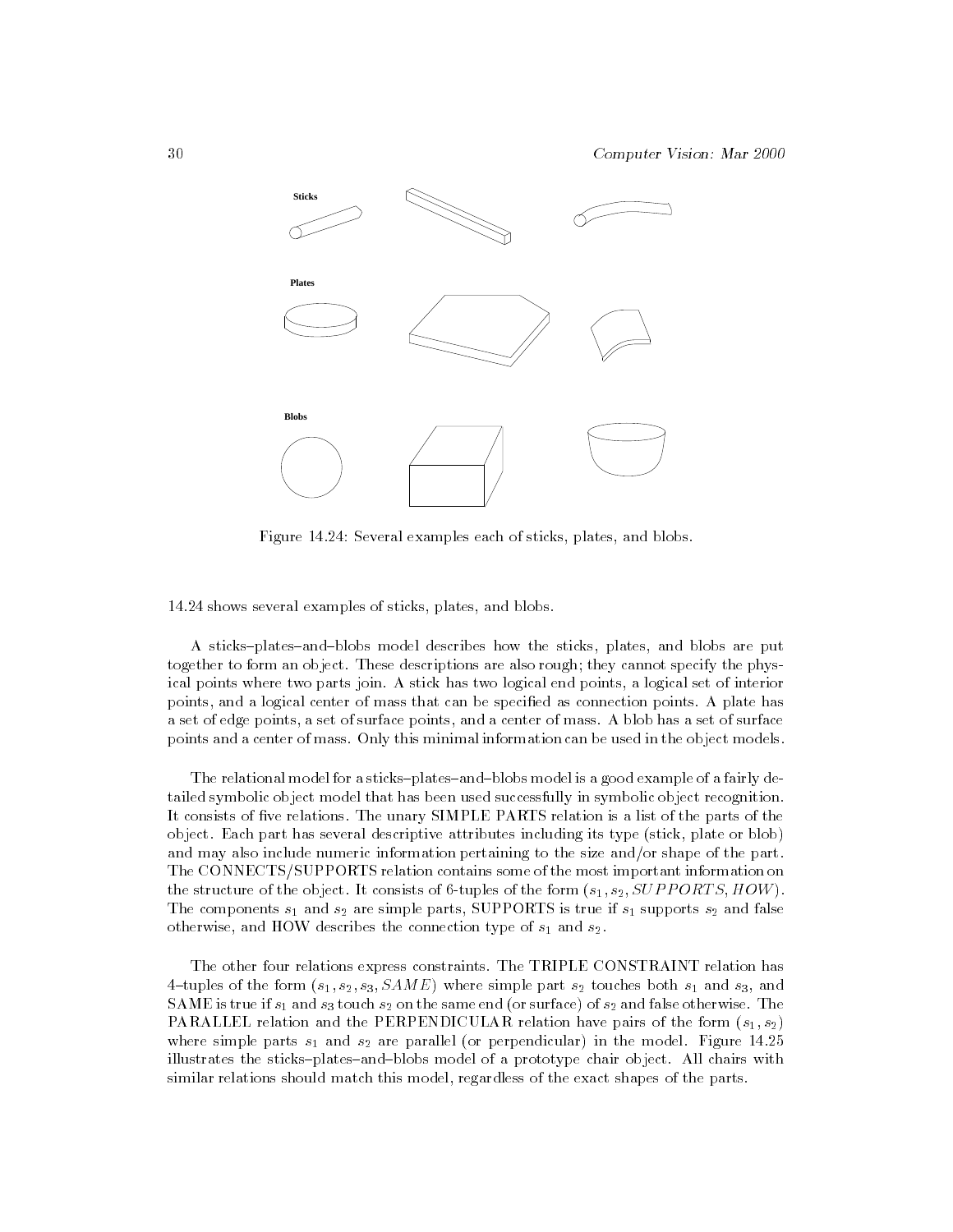

| <b>SIMPLE-PARTS</b>     |                 | <b>CONNECTS-SUPPORTS</b> |                |   |             |                             |                         | <b>TRIPLES</b> |                         |                  |  |
|-------------------------|-----------------|--------------------------|----------------|---|-------------|-----------------------------|-------------------------|----------------|-------------------------|------------------|--|
|                         | PART# TYPE      |                          |                |   |             | <b>SP1 SP2 SUPPORTS HOW</b> |                         |                |                         | SP1 SP2 SP3 SAME |  |
| 1                       | <b>Stick</b>    |                          | 1              | 5 | <b>True</b> | end-edge                    | 1                       | 5              | $\overline{2}$          | <b>True</b>      |  |
| $\mathbf{2}$            | <b>Stick</b>    |                          | $\overline{2}$ | 5 | <b>True</b> | end-edge                    | 1                       | 5              | 3                       | <b>True</b>      |  |
| 3                       | <b>Stick</b>    |                          | 3              | 5 | <b>True</b> | end-edge                    | 1                       | 5              | $\overline{\mathbf{4}}$ | <b>True</b>      |  |
| $\overline{\mathbf{4}}$ | <b>Stick</b>    |                          | 4              | 5 | <b>True</b> | end-edge                    | 1                       | 5              | 6                       | False            |  |
| 5                       | Plate           |                          | 5              | 6 | True        | edge-edge                   | $\overline{c}$          | 5              | 3                       | <b>True</b>      |  |
| 6                       | Plate           |                          |                |   |             |                             | $\mathbf{2}$            | 5              | $\overline{\mathbf{4}}$ | <b>True</b>      |  |
|                         |                 |                          |                |   |             |                             | $\overline{2}$          | 5              | 6                       | False            |  |
|                         |                 |                          |                |   |             |                             | 3                       | 5              | $\overline{\mathbf{4}}$ | <b>True</b>      |  |
|                         | <b>PARALLEL</b> | <b>PERPENDICULAR</b>     |                |   |             |                             | 3                       | 5              | 6                       | False            |  |
|                         |                 |                          |                |   |             |                             |                         |                |                         |                  |  |
| SP1 SP2                 |                 | <b>SP1 SP2</b>           |                |   |             |                             | $\overline{\mathbf{4}}$ | 5              | 6                       | False            |  |
| 1                       | $\overline{2}$  | 1                        | 5              |   |             |                             |                         |                |                         |                  |  |
| 1                       | 3               | $\mathbf{2}$             | 5              |   |             |                             |                         |                |                         |                  |  |
| 1                       | 4               | 3                        | 5              |   |             |                             |                         |                |                         |                  |  |
|                         |                 |                          |                |   |             |                             |                         |                |                         |                  |  |
| $\mathbf{2}$            | 3               | $\overline{\mathbf{4}}$  | 5              |   |             |                             |                         |                |                         |                  |  |
| $\overline{2}$          | 4               | 5                        | 6              |   |             |                             |                         |                |                         |                  |  |
| 3                       | 4               |                          |                |   |             |                             |                         |                |                         |                  |  |

Figure 14.25: The full relational structure of the sticks-plates-and-blobs model of a chair object.

| <b>Exercise 9 Sticks-plates-and-blobs models</b> |  |
|--------------------------------------------------|--|
|--------------------------------------------------|--|

Draw a picture of a simple polyhedral desk object and construct a full relational sticksplates-and-blobs model for the object.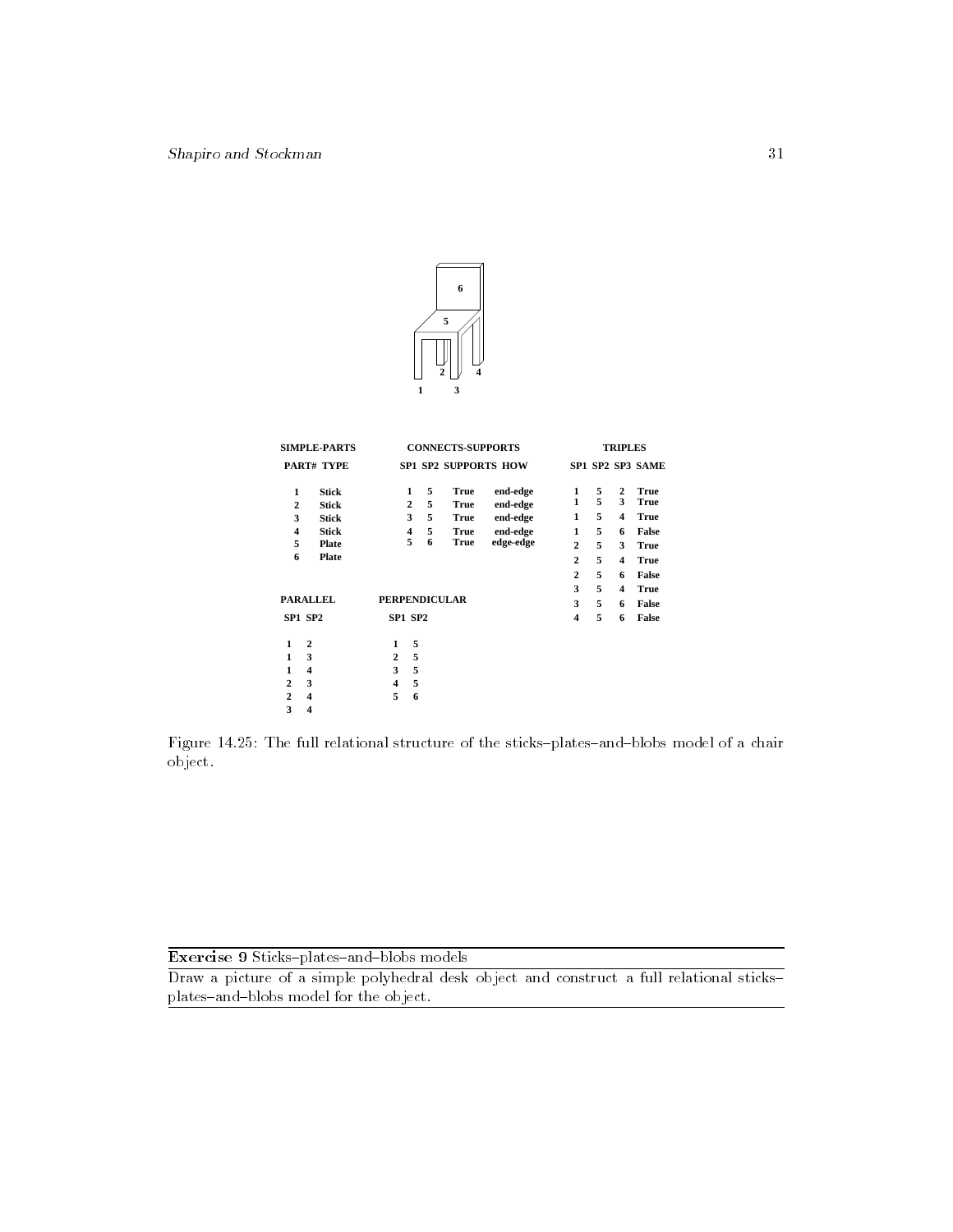

Figure 14.26: The left and right images of an industrial object and the edges extracted through an image processing step that removes shadows and most highlights.

View-Class Relational Models When the data consists of 2D images, view class models can be used instead of full 3D object models. Training data derived either synthetically or from a set of real images of the object can be used in the construction of these models. Depending on the class of objects, a set of useful 2D features are extracted from images of the object. The features extracted from each training image are used to produce a relational description of that view of the object. The relational descriptions are then clustered to form the view-classes of the object. Each view class is represented by a combined relational description that includes all the features that have been detected in all views of that view class. The combined relational description is the relational model of the view class. Typically, an object will have on the order of five view classes, each with its own relational description. The view-class models can be used for full relational matching, which is expensive when there are many different models in the database or for relational indexing, as introduced in Chapter 11. For our example here, we take the relational indexing approach.

The RIO object recognition system recognizes 3D objects in multi-object scenes from 2D images. Images are taken in pairs, with the camera fixed for the pair. One image has the light source at the left and the other has the light source at the right. The two images are used to determine which regions are shadows and highlights, so that a high-quality edge image of just the objects can be obtained. The edge image is used to obtain straight-line and circular-arc segments from which the recognition features are constructed. Figure 14.26 shows a sample left and right image pair and the extracted edge image obtained. Figure 14.27 shows the straight lines and circular arcs extracted from the edge image.

RIO objects can have planar, cylindrical, and threaded surfaces. This leads to a number of useful high-level features. The ten features employed by RIO are: ellipses, coaxial arcs (two, three, and multiple), parallel pairs of line segments (both close and far), triples of line segments (U-shaped and Z-shaped), L-junctions, Y-junctions, and V-junctions. Figure 14.28 shows some of the features constructed from the line segments and arcs of Figure 14.27. The line features include two L-junctions and a pair of parallel lines. The arc cluster shows three coaxial arcs. Note that not every line segment or arc segment becomes a part of the final features used in matching. Figure 14.29 illustrates the entire set of RIO features.

In addition to the labeled features, RIO uses labeled binary relations over the features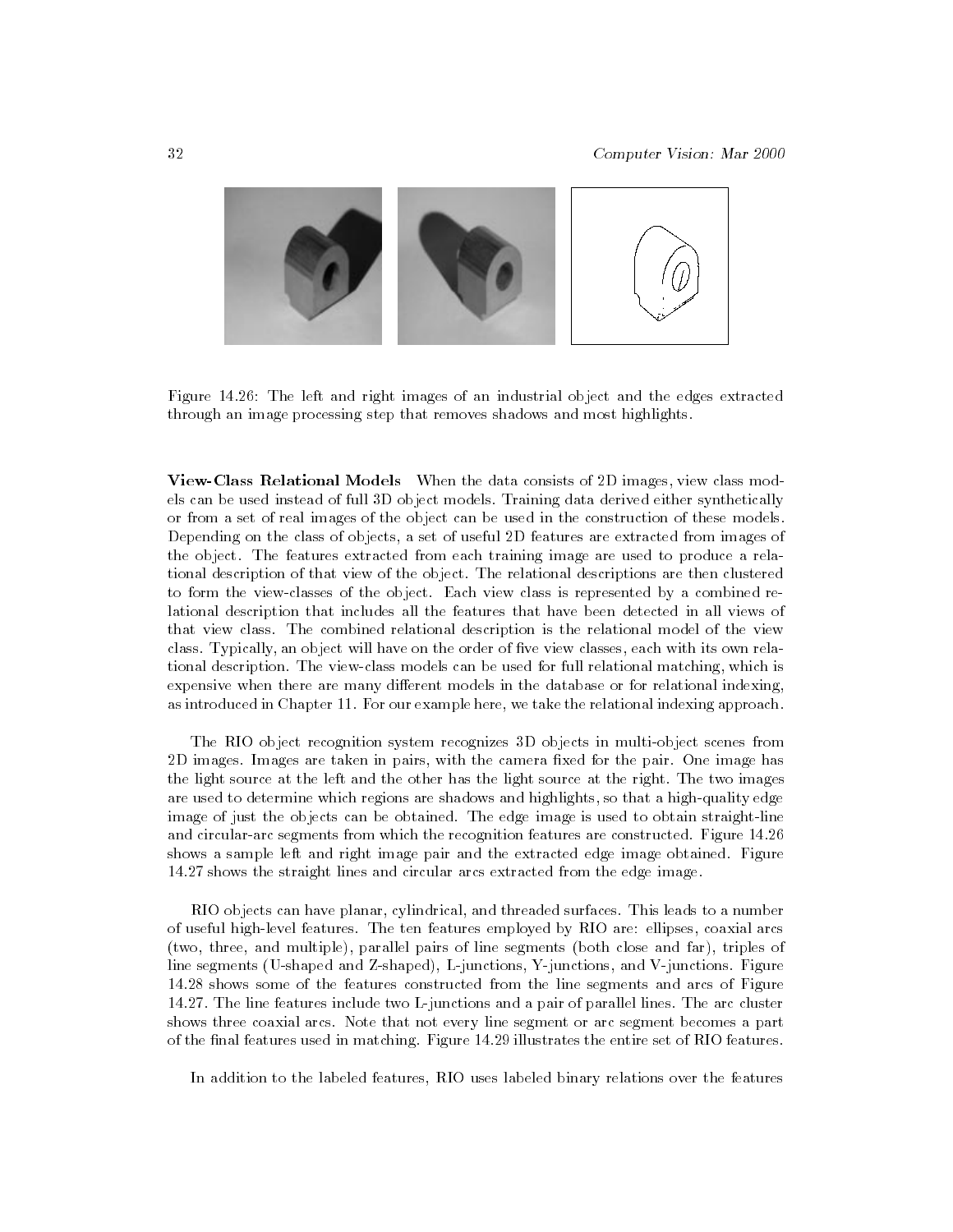

Figure 14.27: The straight line segments and circular arcs extracted from the edge image of Figure 14.26.



Figure 14.28: The line features, arc features and ellipse features constructed from the lines and arcs of Figure 14.27.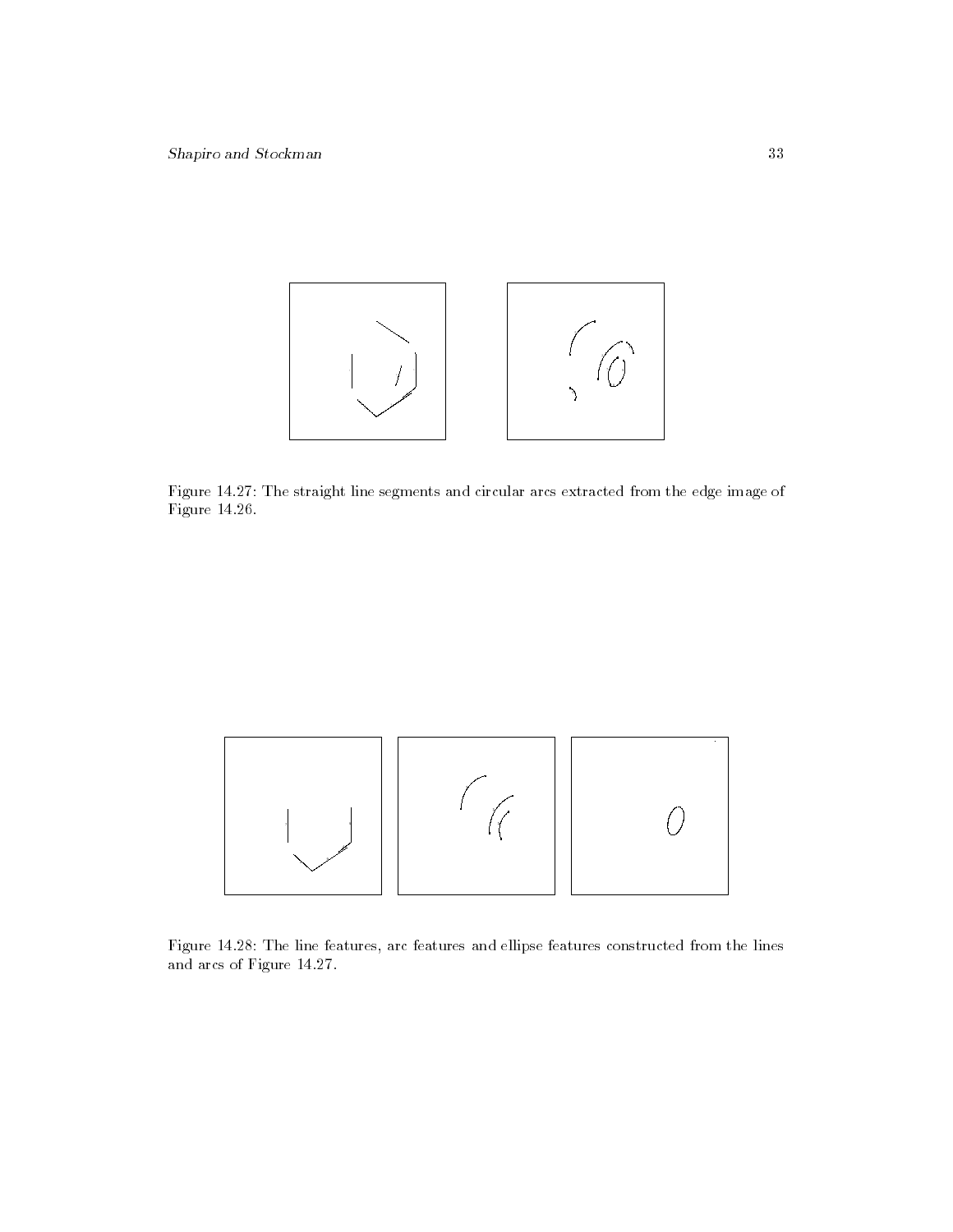

Figure 14.29: Features used in the RIO system.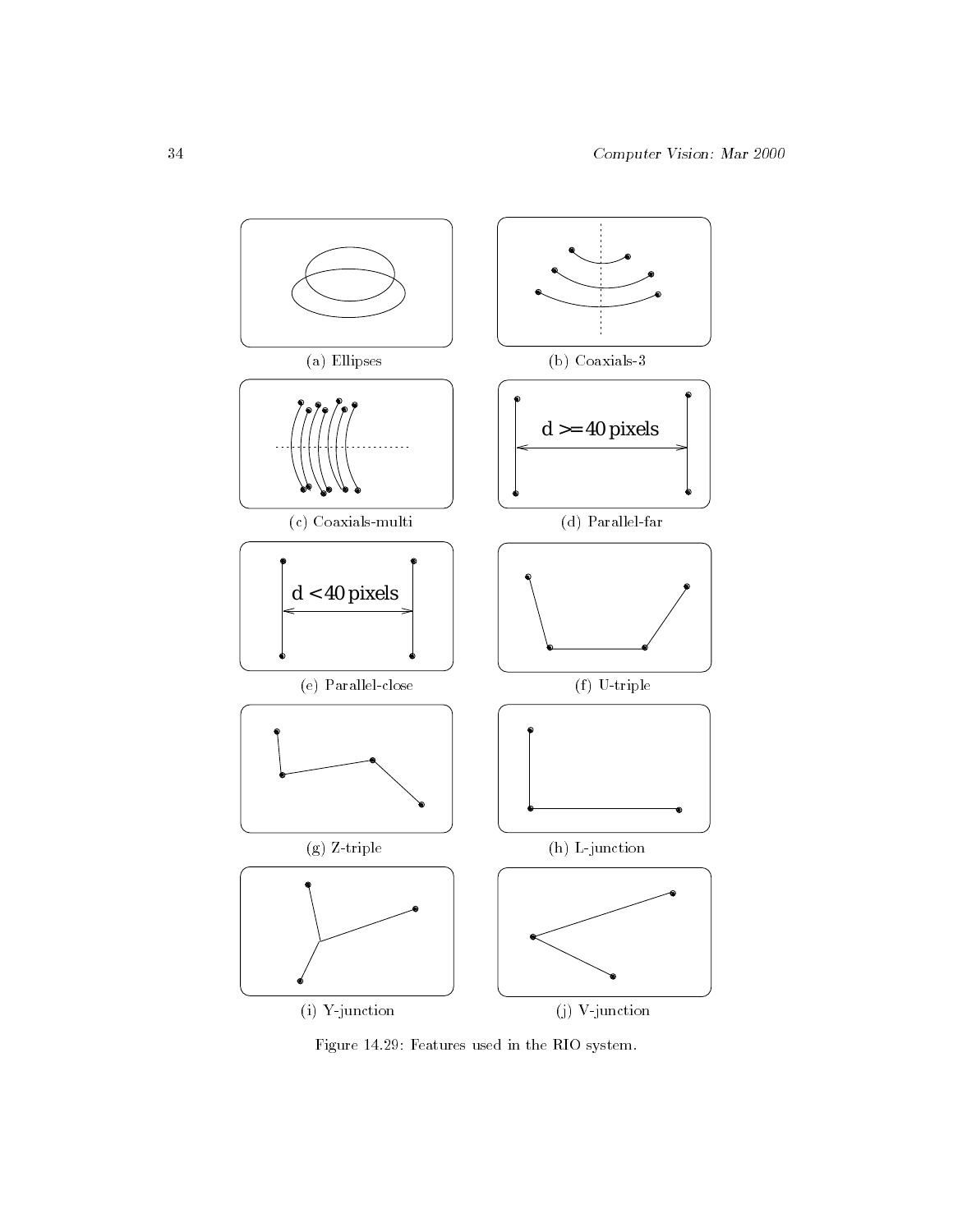

Figure 14.30: Relations between sample pairs of features.

to recognize objects. The relationships employed by RIO are: sharing one arc, sharing one line, sharing two lines, coaxiality, proximity at extremal points, and encloses/enclosed-by, as shown in 14.30.

The structural description of each model-view is a graph structure whose nodes are the feature types and whose edges are the relationship types. For use in the relational indexing procedure, the graph is decomposed into a set of 2-graphs (graphs of two nodes), each having two nodes and a relationship between them. Figure 14.31 shows one model-view of a hexnut object, a partial full-graph structure representing three of its features and their relationships, and the 2-graph decomposition.

Relational indexing in a procedure that matches an unknown image to a potentially large database of object-view models, producing a small set of hypotheses as to which objects are present in the image. There is an off-line preprocessing phase to set up the data structures and an on-line matching phase. The off-line phase constructs a hash table that is used by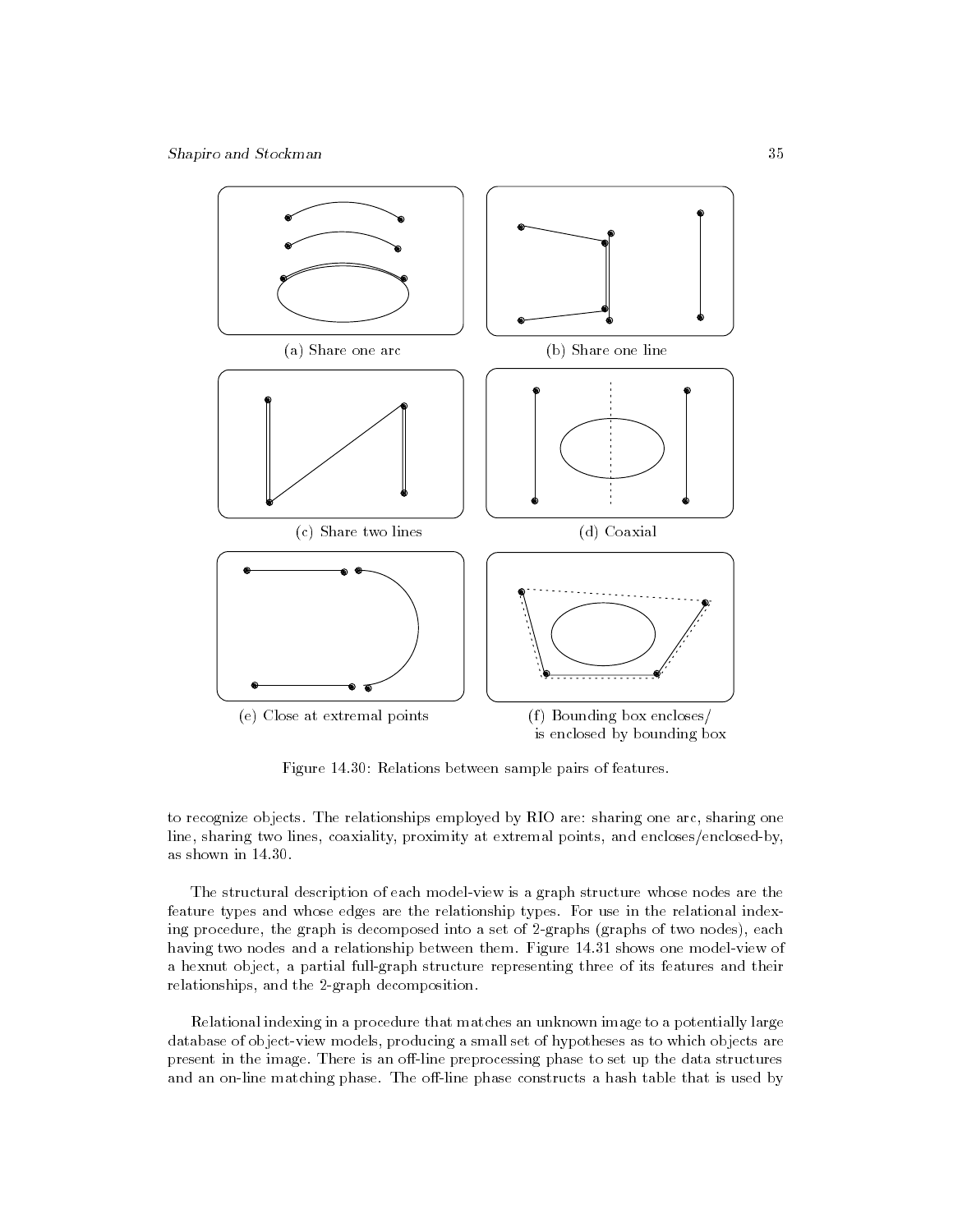

Figure 14.31: Sample graph and corresponding 2-graphs for the "hexnut" object.

the on-line phase. The indices to the hash table are 4-tuples representing 2-graphs of a model-view of an object. The components of the 4-tuple are the types of the two nodes and the types of the two relationships. For example, the 4-tuple (ellipse, far parallel pair, enclosed-by, encloses) means that the 2-graph represents an ellipse feature and a far parallel pair feature, where the ellipse is enclosed by the parallel pair of line segments and the parallel pair thus encloses the ellipse. Since most of the RIO relations are symmetric, the two relationships are often the same. For instance, the 4-tuple (ellipse, coaxial arc cluster, share an arc,share an arc) describes a relationship where an ellipse and a coaxial arc cluster share an arc segment. The symbolic components of the 4-tuples are converted to numbers for hashing. The preprocessing stage goes through each model-view in the database, encodes each of its 2-graphs to produce a 4-tuple index, and stores the name of the model-view and associated information in a list in the selected bin of the hash table.

Once the hash-table is constructed, it is used in on-line recognition. Also used is a set of accumulators for voting, one for each possible model-view in the database. When a scene is analyzed, its features are extracted and a relational description in the form of a set of 2-graphs is constructed. Then, each 2-graph in the description is encoded to produce an index with which to access the hash table. The list associated with the selected bin is retrieved; it consists of all model-views that have this particular 2-graph. A vote is then cast for each model-view in the list. This is performed for all the 2-graphs of the image. At the end of the procedure, the model-views with the highest votes are selected as hypotheses. Figure 14.32 illustrates the on-line recognition process. The 2-graph shown in the figure is converted to the numeric 4-tuple  $(1,2,9,9)$  which selects a bin in the hash table. That bin is accessed to retrieve a list of four models:  $M_1$ ,  $M_5$ ,  $M_{23}$ , and  $M_{81}$ . The accumulators of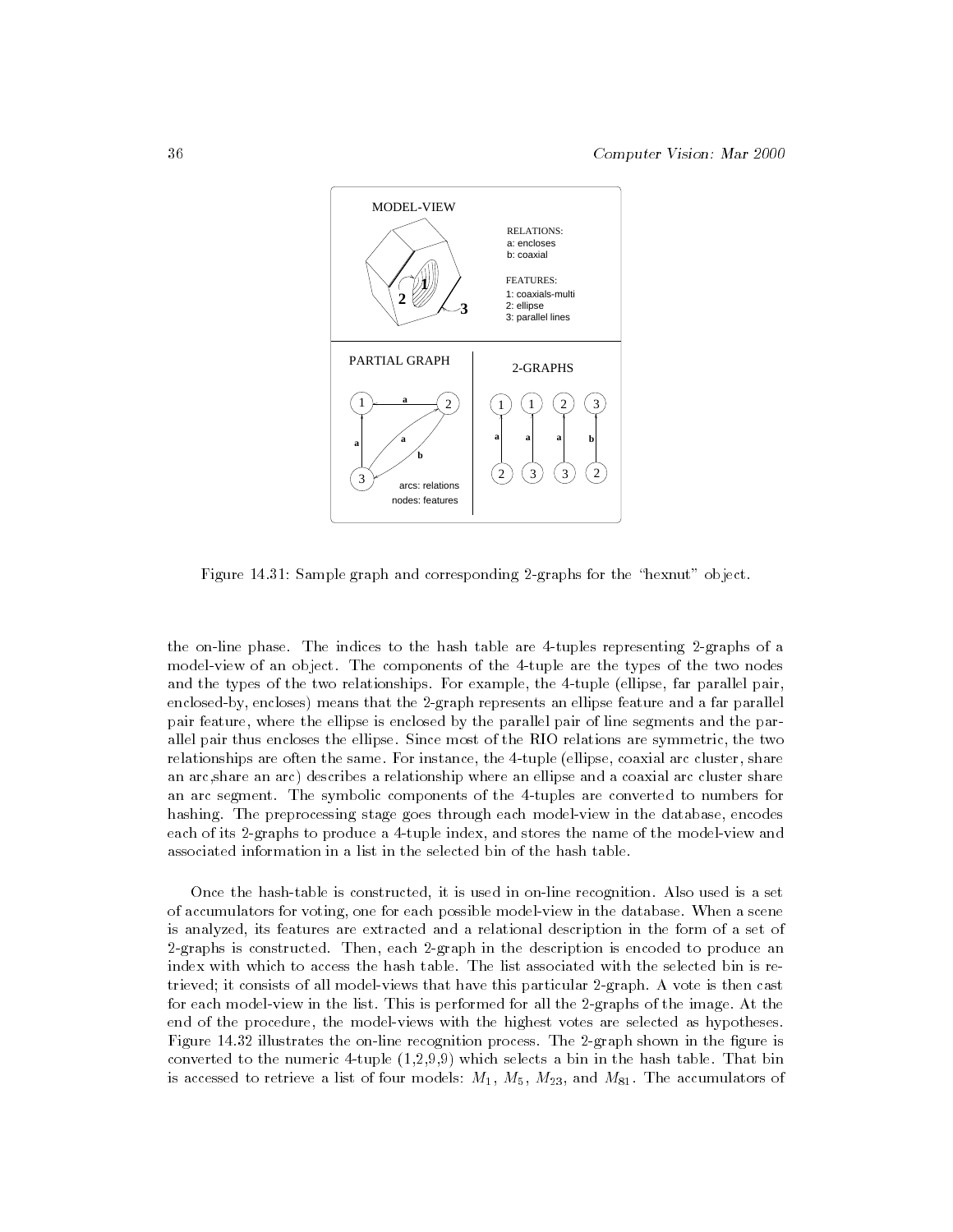

Figure 14.32: Voting scheme for relational indexing.

each of these model-views are incremented.

After hypotheses are generated, verification must be performed. The relational indexing step provides correspondences from 2D image features to 2D model features in a model-view. These 2D model features are linked with the full 3D model features of the hypothesized object. The RIO system performs verification by using corresponding 2D-3D point pairs, 2D-3D line segment pairs, and 2D ellipse-3D circle pairs to compute an estimate of the transformation from the 3D model of the hypothesized object to the image. Line and arc segments are projected to the image plane and a distance is computed that determines if the verication is successful or if the hypothesis is incorrect. Figures 14.33 and 14.34 show a sample run of the RIO system. Figure 14.33 shows the edge image from a multi-object scene and the line features, circular arc features and ellipses detected. Figure 14.34 shows an incorrect hypothesis produced by the system, which was ruled out by the verification procedure and three correct hypotheses, which were correctly verified. The RIO pose estimation procedure was given in Chapter 13. Figure 14.35 shows a block diagram of the whole RIO system.

# Exercise 10 Relational indexing

Write a program that implements relational indexing for object matching. The program should use a stored library of object models, each represented by a set of 2-graphs. The input to the recognition phase is a representation of a multi-object image, also in terms of a set of 2-graphs. The program should return a list of each model in the database that has at least 50% of its 2-graphs in the image.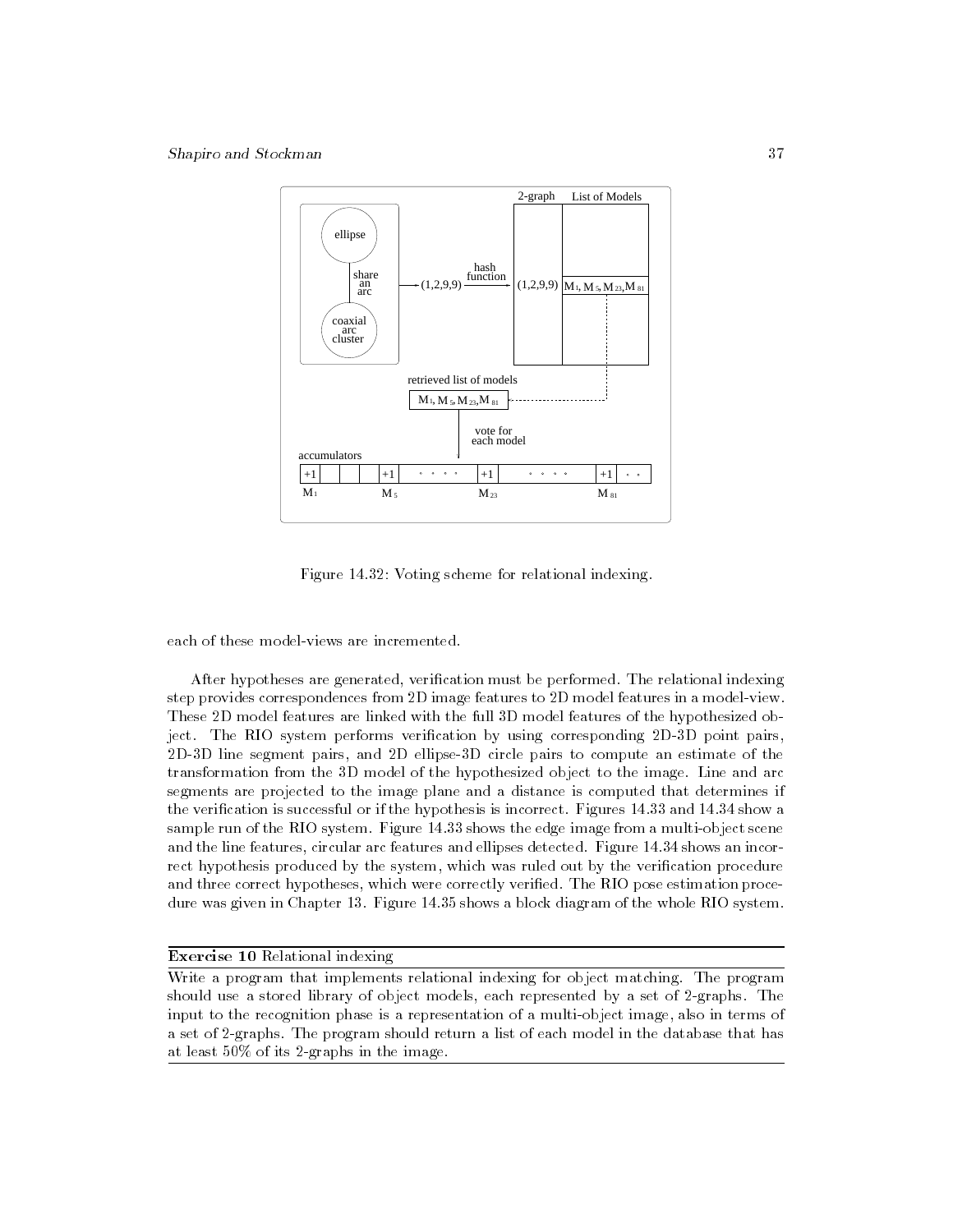

Figure 14.33: A test image and its line features, circular arc features, and ellipse features.



Figure 14.34: An incorrect hypothesis (upper left) and three correct hypotheses.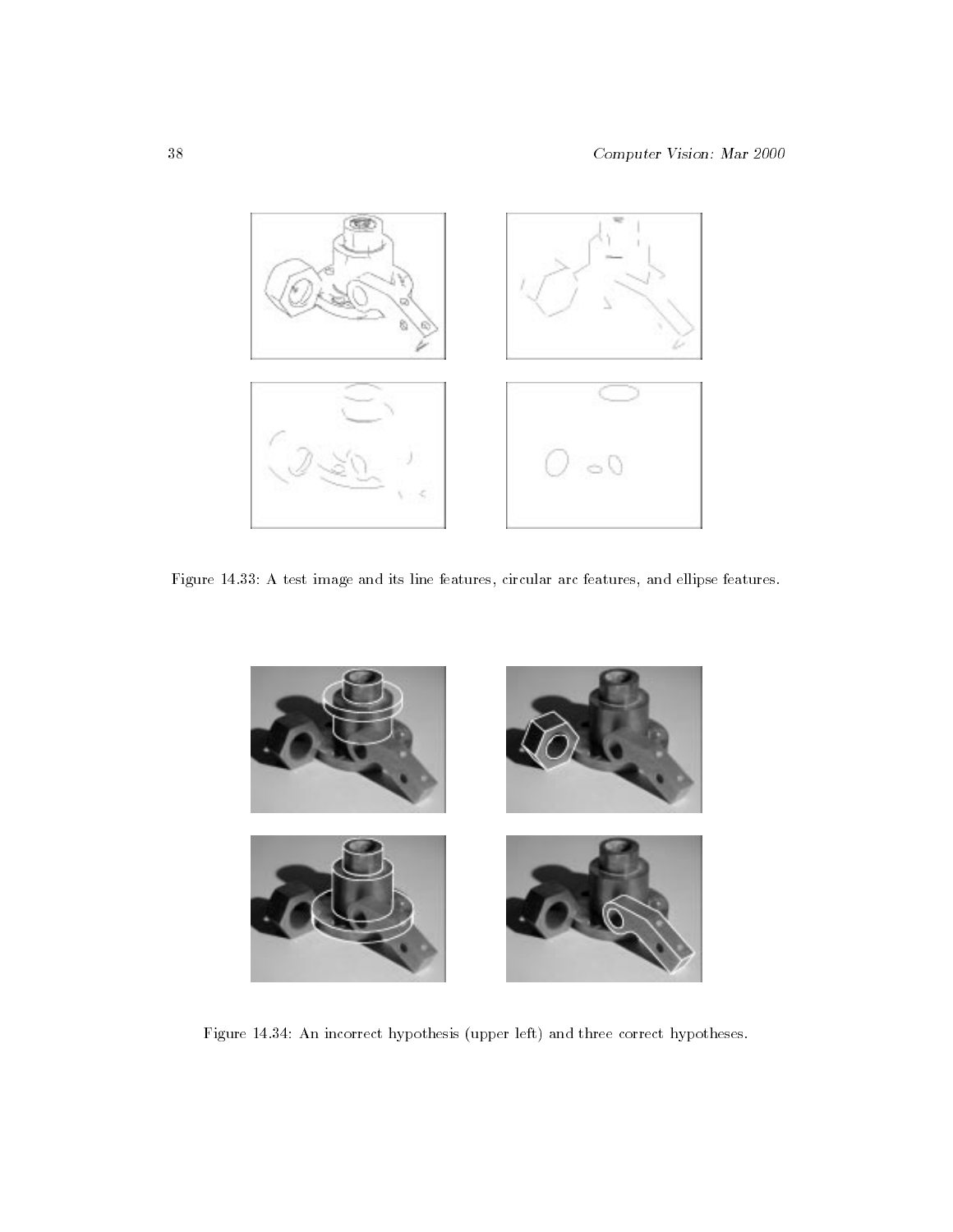

Figure 14.35: Flow diagram of the RIO object recognition system.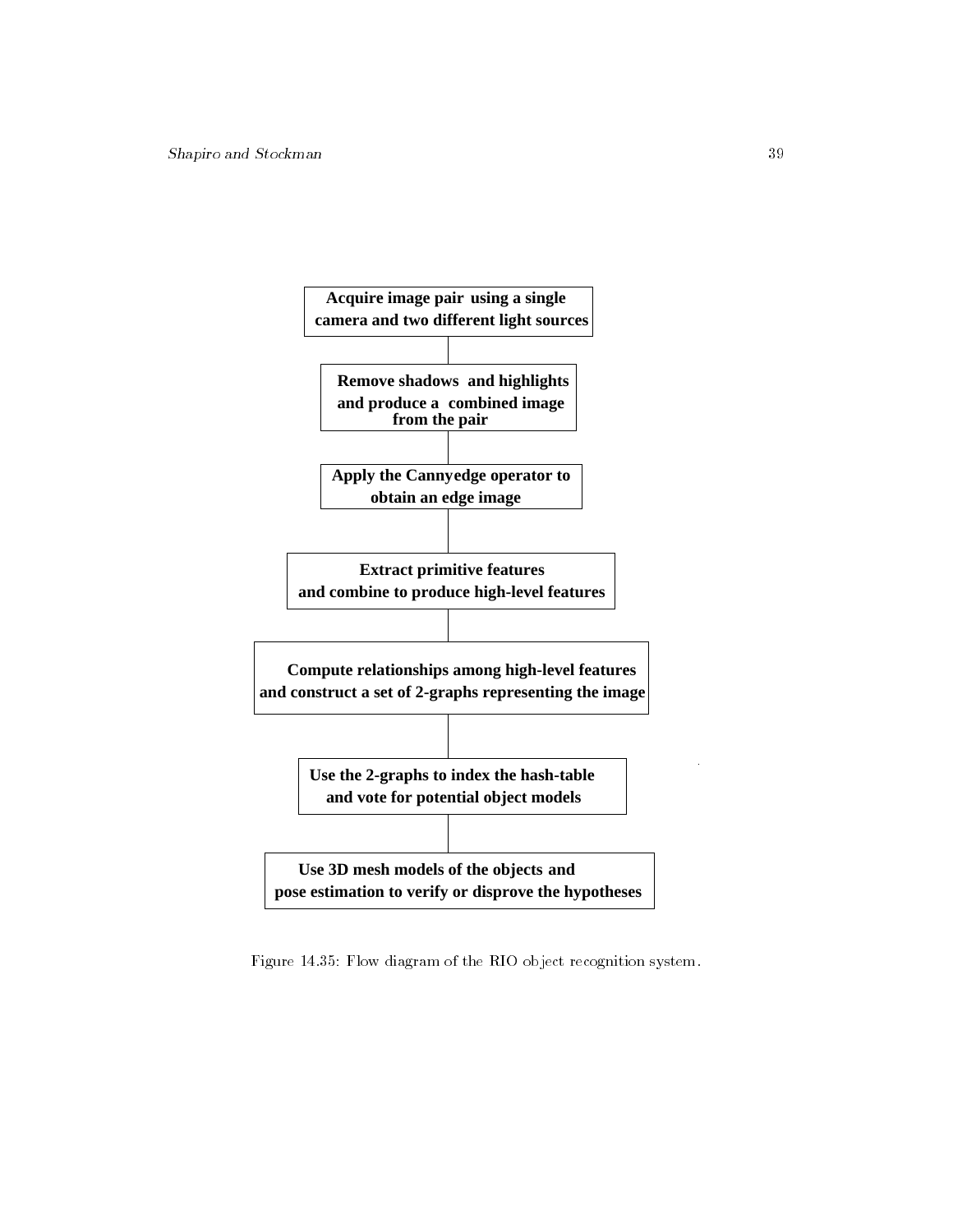# 14.4.3 Matching Functional Models

Geometric models give precise definitions of specific objects; a CAD model describes a single object with all critical points and dimensions spelled out. Relational models are more general in that they describe a class of objects, but each element of that class must have the same relational structure. For example, a chair might be described as having a back, a seat, and four legs attached underneath and at the corners of the seat. Another chair that has a pedestal and base instead of four legs would not match this description. The function-based approach to object recognition takes this a step further. It attempts to dene classes of objects through their function. Thus a chair is something that a human would sit on and may have many different relational structures, which all satisfy a set of functional constraints.

Function-based object recognition was pioneered by Stark and Bowyer in their GRUFF system. GRUFF contains three levels of knowledge:

- 1. the category hierarchy of all objects in the knowledge base
- 2. the definition of each category in terms of functional properties
- 3. the knowledge primitives upon which the functional definitions are based

Knowledge Primitives Each knowledge primitive is a parametrized procedure that implements a basic concept about geometry, physics or causation. A knowledge primitive takes a portion of a 3D shape description as input and returns a value that indicates how well it satisfies specific requirements. The six GRUFF knowledge primitives define the concepts of:

- relative orientation
- 
- proximity
- stability of the stability of the stability of the stability of the stability of the stability of the stability of the stability of the stability of the stability of the stability of the stability of the stability of the s
- 
- 

The relative orientation primitive is used to determine how well the relative orientation of two surfaces satises some desired relationship. For example, the top surface of the seat of a chair should be approximately perpendicular to the adjacent surface of the back. The dimensions primitive performs dimensions tests for six possible dimension types: width, depth, height, area, contiguous surface, and volume. In most objects the dimensions of one part of the object constrain the dimensions of the other parts. The proximity primitive checks for qualitative spatial relationships between elements of an object's shape. For example, the handle of a pitcher must be situated above the average center of mass of an object to make it easy to lift.

The stability primitive checks that a given shape is stable when placed on a supporting plane in a given orientation and with a possible force applied. The *clearance* primitive checks whether a specied volume of space between parts of the object is clear of obstructions. For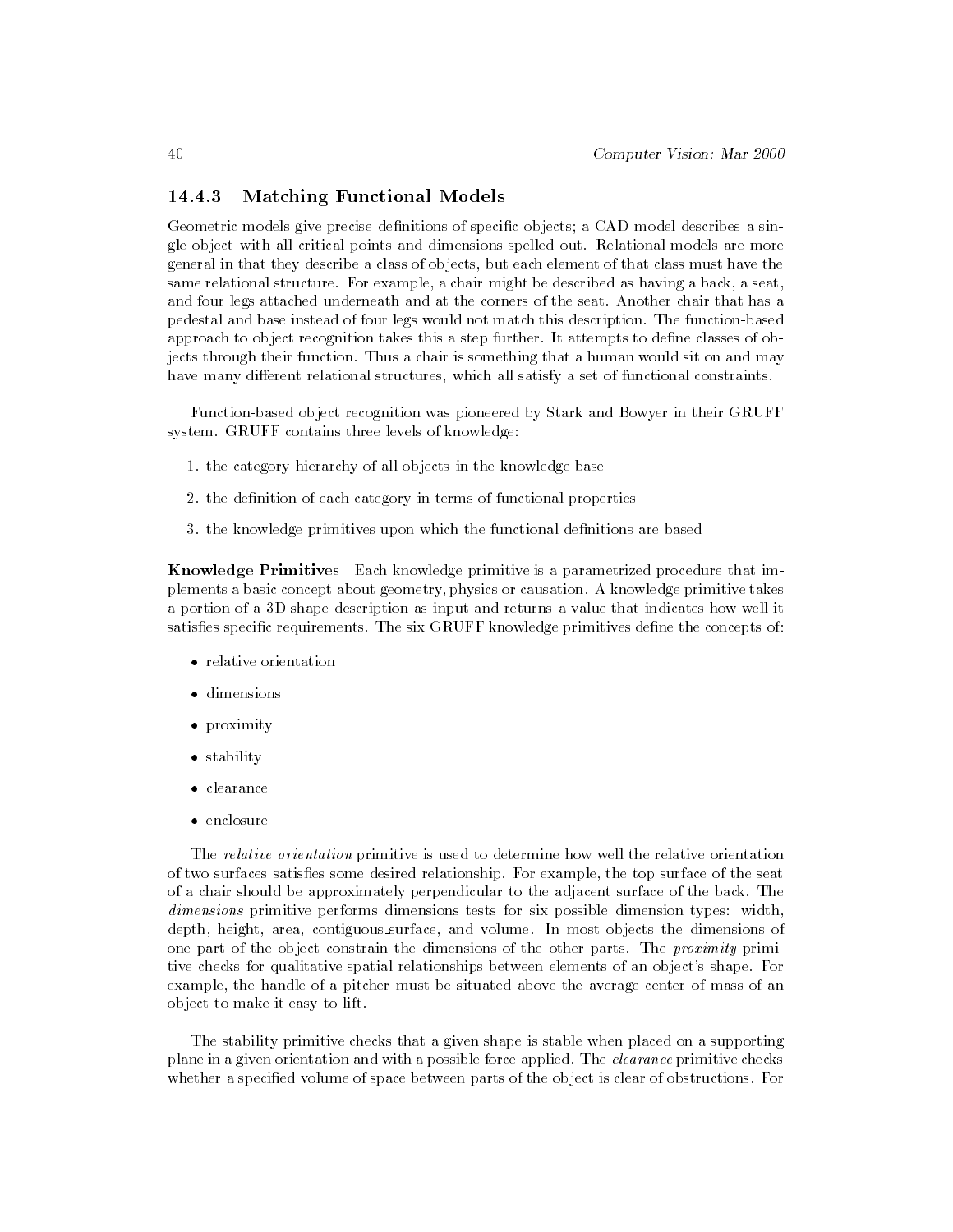example, a rectangular volume above the seat must be clear for a person to sit on it. Finally, the enclosure primitive tests for required concavities of the object. A wine goblet, for instance, must have a concavity to hold the wine.

**Functional Properties** The definition of a functional object class specifies the functional properties it must have in terms of the Knowledge Primitives. The GRUFF functional categories that have been used for objects in the classes furniture, dishes, and handtools are defined by four possible templates:

- $\bullet$  provides stable X
- $\mathbf{r}$
- provides <sup>X</sup> containment
- provides  $X$  handle

where  $X$  is a parameter of the template. For example, a chair must provide stable support and a sittable surface for the person who will sit on it. A soup bowl must provide stable containment for the soup it will contain. A cup must contain a suitable handle that allows it to be picked up and fits the dimensions of its body.

The Category Hierarchy GRUFF groups all categories of objects into a category tree that lists all the categories the system can currently recognize. At the top level of the tree are very generic categories such as furniture and dishes. Each succeeding level goes into more detail; for example, furniture has specific object classes chair, table, bench, bookshelf, and bed. Even these object classes can be divided further; chairs can be conventional chairs, lounge chairs, balans chairs, and highchairs, etc. Figure 14.36 shows portions of the GRUFF category definition tree.

Rather than "recognizing an object," GRUFF uses the function-based definition of an object category to reason about whether an observed object instance (in range data) can function as a member of that category. There are two main stages of this function-based analysis process: the pre-processing stage and the recognition stage. The preprocessing stage is category independent; all objects are processed in the same manner. In this stage the 3D data is analyzed and all potential functional elements are enumerated. The recognition stage uses these elements to construct indexes that are used to rank order the object categories. An index consists of a functional element plus its area and volume. Those categories that would be impossible to match based on the index information are pruned from the search. The others are rank ordered for further evaluation. For each class hypothesis, first each of its knowledge primitives is invoked to measure how well a functional element from the data fits its requirements. Each knowledge primitive returns an evaluation measure. These are then combined to form a final association measure that describes how well the whole set of function elements from the data matches the hypothesized object category. Figure 14.37 shows a typical input to the GRUFF system, and Figure 14.38 shows a portion of the functional reasoning in the analysis of that data.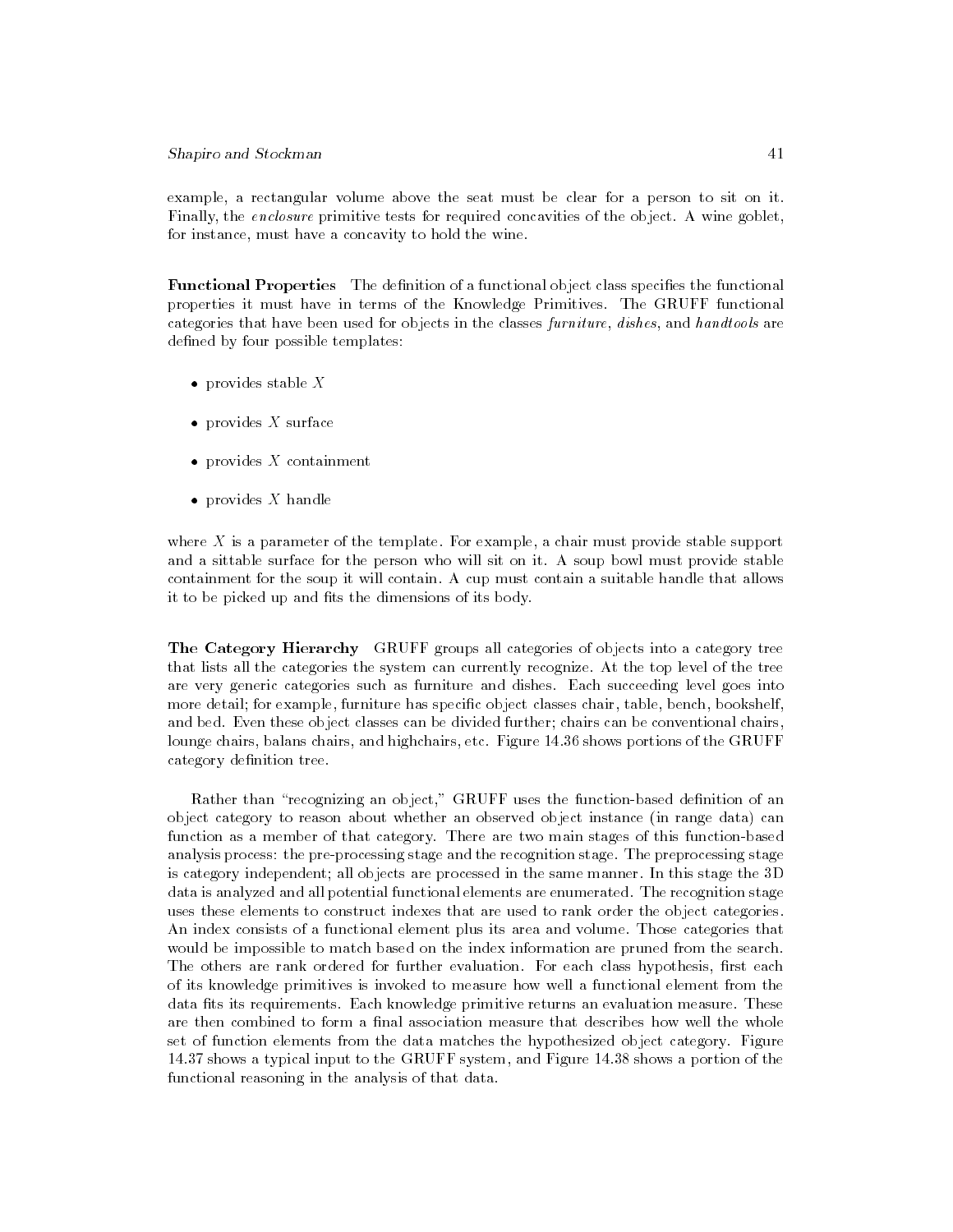

Figure 14.36: Portions of the GRUFF Category Denition Tree. (Courtesy of Louise Stark and Kevin Bowyer.)



Figure 14.37: Input data for the GRUFF system. (Courtesy of Louise Stark and Kevin Bowyer.)

Exercise 11 Functional object recognition Consider two tables: one with 4 legs at the 4 corners and the other having a pedestal. What similarities between these two tables would a functional object recognition system use to classify them both as the same object?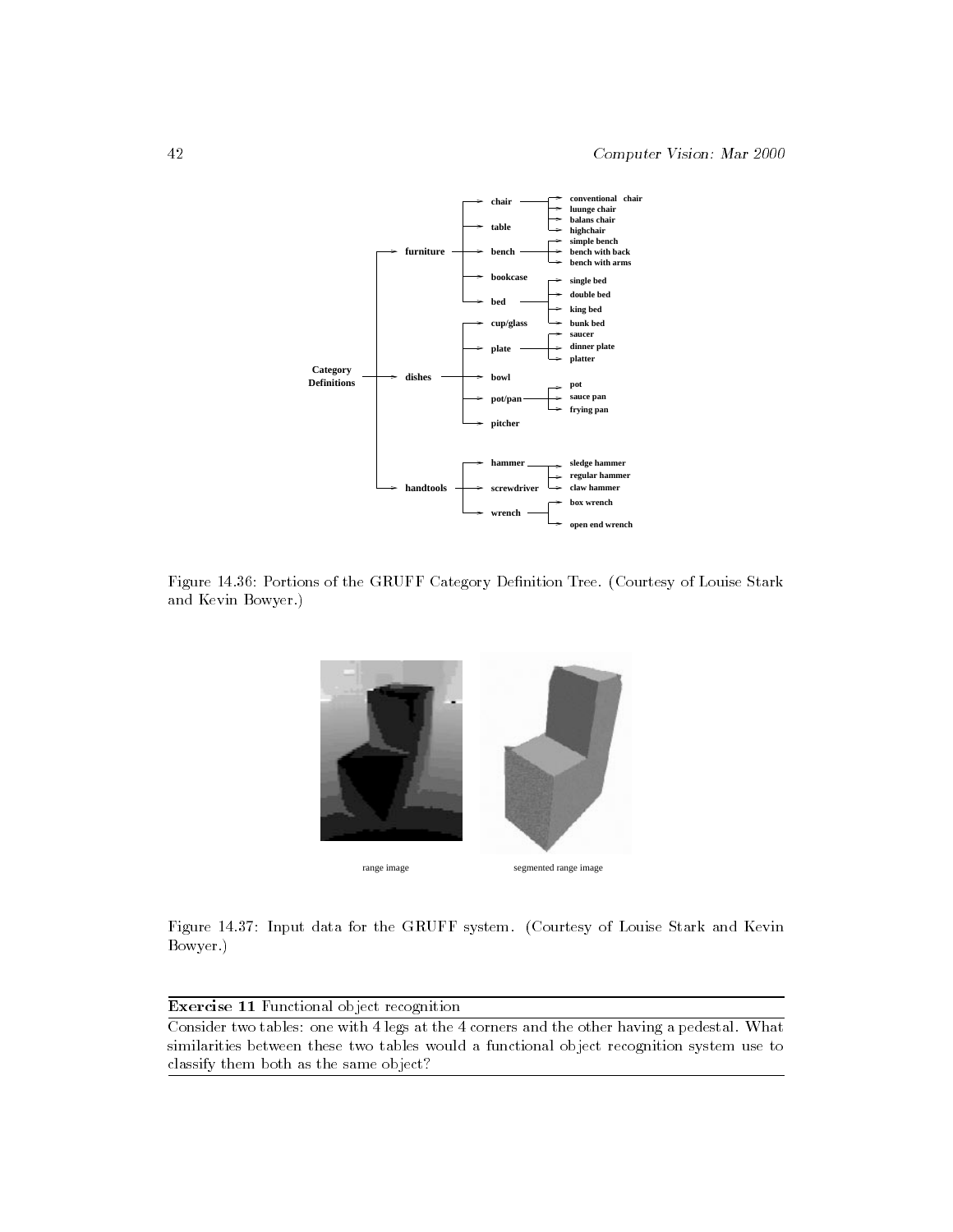

Figure 14.38: Processing by the GRUFF system. (Courtesy of Louise Stark and Kevin Bowyer.)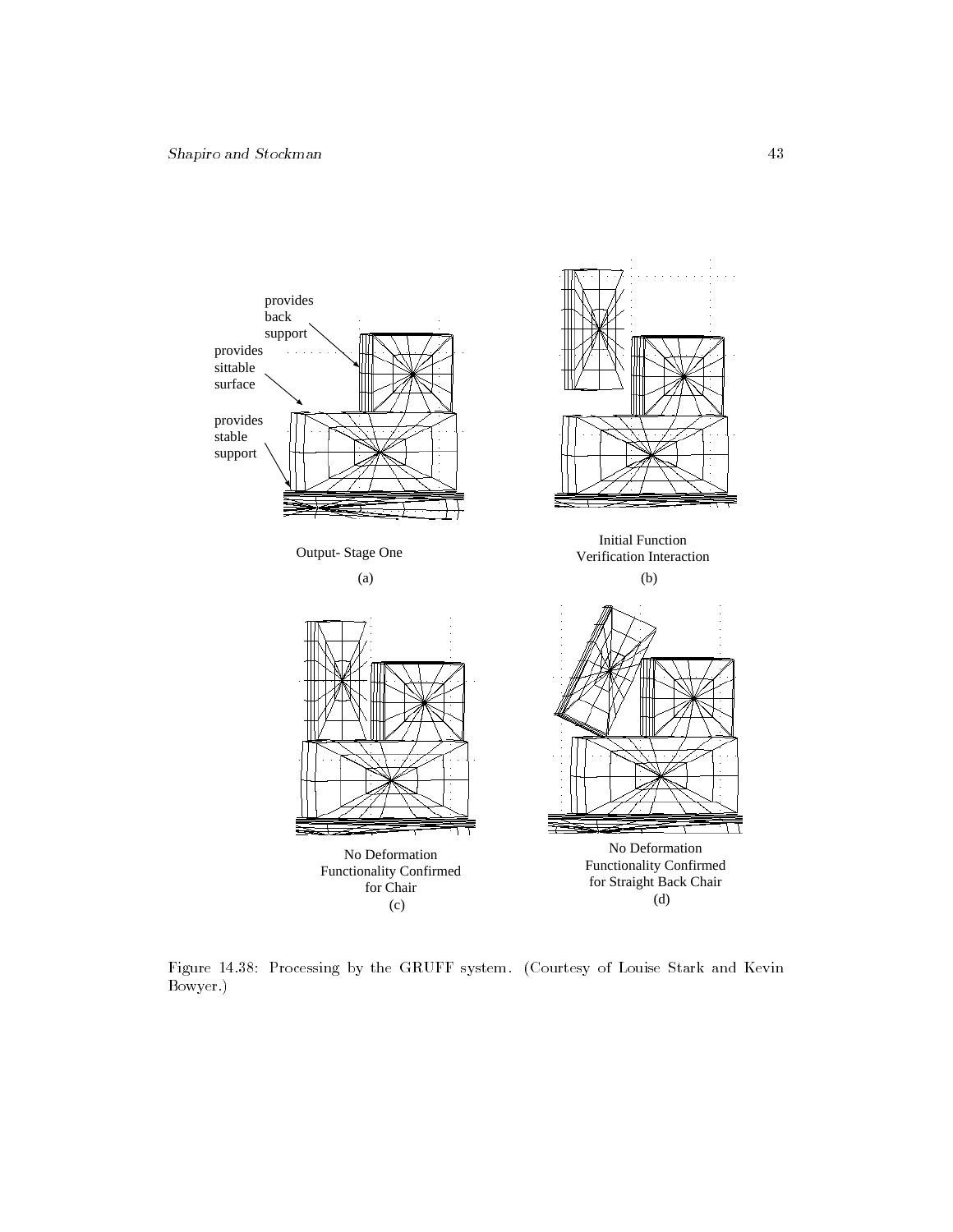# 14.4.4 Recognition by Appearance

In most 3D object recognition schemes, the model is a separate entity from the 2D images of the object. Here we examine the idea that an object can be learned by memorizing a number of 2D images of it: recognition is performed by matching the sensed image of an unknown object to images in memory. Object representation is kept at the signal level; matching is done by directly comparing intensity images. Higher level features, possibly from parts extraction, are not used, and thus possibly time-consuming and complex programming that is difficult to test is not needed. Several problems with this signal level approach are addressed below. The simplicity of appearance-based recognition methods have allowed them to be trained and tested on large sets of images and some impressive results have been obtained. Perhaps, the most important results have been obtained with human face recognition, which we will use here as a clarifying example.

A coarse description of recognition-by-appearance is as follows.

- $I_j$  [ ],  $L_j >_{j=1,k}$  where  $I_j$  is the j-th training image and  $L_j$  is its label.
- and assigning the object the label  $L_j$  of the closest training image  $I_j$ . The closest training image Ij can be dened by the minimum Euclidean distance or by the maximum dot product  $I_u \circ I_j$ , both of which were defined in Chapter 5.

There are, of course, complications in each step that must be addressed.

- $\frac{6}{\pi}$  recognized. In the case of human faces (and most other objects), training must include changes of expression, variation in lighting, and small rotations of the head in 2D and 3D.
- $\frac{3}{\pi}$  same. Otherwise, a search of size and position parameters is needed.
- Since the method does not separate object from background, background will be in-cluded in the decisions and this must be carefully considered in training.
- dimension of the space of all images is 10,000. It is likely that the number of training • Even if our images are as small as  $100 \times 100$ , which is sufficient for face recognition, the samples is much smaller than this; thus, some method of *dimensionality reduction* should be used.

While continuing, the reader should consider the case of discriminating between two classes of faces — those with glasses and those without them; or, between cars with radio antennas and those without them. Can these differences be detected among all the other variations that are irrelevant?

We now focus on the important problem of reducing the number of signal features used to represent our objects. For face recognition, it has been shown that dimensionality can be reduced from 100 100 to as little as 15 yet still supporting 97% recognition rates. Chapter 5 discussed using different bases for the space of  $R \times C$  images, and showed how an image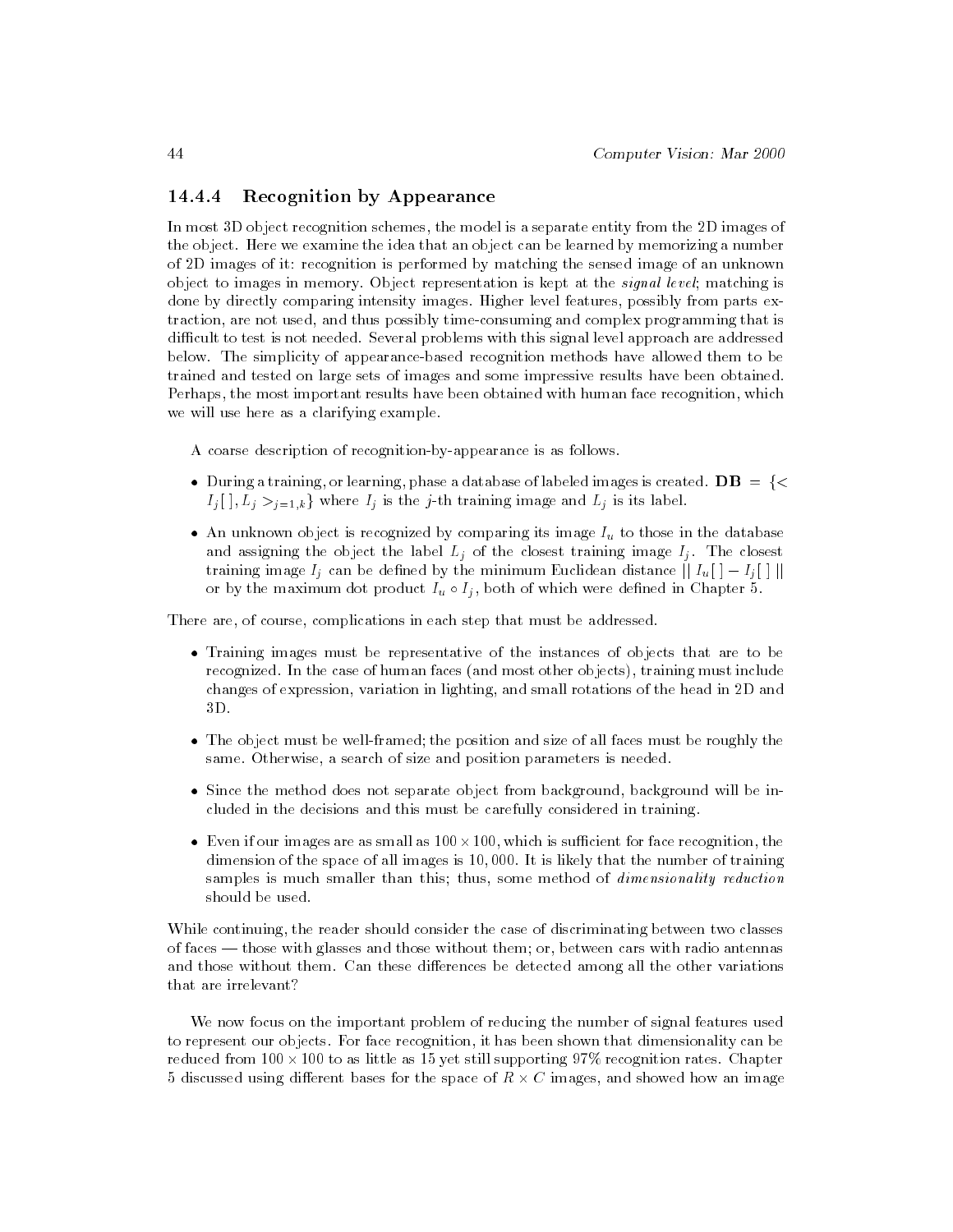could be represented as a sum of meaningful images, such as step edges, ripple, etc. It was also shown that image energy was just the sum of the squares of the coefficients when the image was represented as a linear combination of orthonormal basis images.

### Basis Images for the Set of Training Images

Suppose for the present that a set of orthonormal basis images  $\bf{B}$  can be found with the following properties.

- $1. \quad \text{if} \quad \text{if} \quad \text{if} \quad \text{if} \quad \text{if} \quad \text{if} \quad \text{if} \quad \text{if} \quad \text{if} \quad \text{if} \quad \text{if} \quad \text{if} \quad \text{if} \quad \text{if} \quad \text{if} \quad \text{if} \quad \text{if} \quad \text{if} \quad \text{if} \quad \text{if} \quad \text{if} \quad \text{if} \quad \text{if} \quad \text{if} \quad \text{if} \quad \text{if} \quad \text{if} \quad \text{if} \quad \text{if} \quad \text{if} \quad \text{if} \$
- 2. The average quality of representing the image set using this basis is satisfactory in the following sense. Over all the M images Ij in the training set, we have  $I_j^{in} = a_{j1}I_1 + a_{j2}I_2 + \ldots + a_{j m}I_m$  and<br>  $\sum_{j=1}^M (||I_j^m - I_j||^2 / ||I_j||)^2 > P\%$ .

 $I_j^{\omega}$  is the approximation of original image  $I_j$  using a linear combination of just the  $m$  basis images.

The top row of Figure 14.39 shows six training images from one of many individuals in the database made available by the Weizmann Institute. The middle row of the figure shows four basis images that have been derived for representing this set of faces; the leftmost is the mean of all training samples. The bottom row of the gure shows how the original six face images would appear when represented as a linear combination of just the four basis vectors. Several different research projects have shown that perhaps  $m = 15$  or  $m = 20$ basis images are sufficient to represent a database of face images (e.g.  $3000$  face images in one of Pentland's studies), so that the average approximation of  $I_j^m$  is within 5% of  $I_j$ . Therefore, matching using the approximation will yield almost the same results as matching using the original image. It is important to emphasize that for the database illustrated by Figure 14.39, each training image can be represented in memory by only four numbers, which enables efficent comparison with unknown images. Provided that the four basis vectors are saved in memory, a close approximation to the original face image can be regenerated when needed. (Note that the first basis vector is the mean of the original face set and not actually one of the orthonormal set.)

### Computing the Basis Images

Existence of the basis set B allows great compression in memory and speedup in computations because  $m$  is much smaller than  $N$ , the number of pixels in the original image. The basis images Fi are called principal components of the set of training samples. Algorithm 4 below sketches recognition-by-appearance using these principal components. It has two parts: an offline training phase and an online recognition phase. The first step in the training phase is to compute the mean of the training images and use them to produce a set  $\Phi$  of difference images, each being the difference of a training image from the mean image. If we think of each dierence image in as a vector of  $N$  elements,  $\mathbf{u}$ rows and M columns. The next step is to compute the covariance matrix  $\Sigma_{\Phi}$  of the training images. By definition,  $\Sigma_{\Phi}[i, i]$  is the variance of the *ith* pixel, while  $\Sigma_{\Phi}[i, j]$  is the covariance of the *ith* and *jth* pixels, over all the training images. Since we have already computed the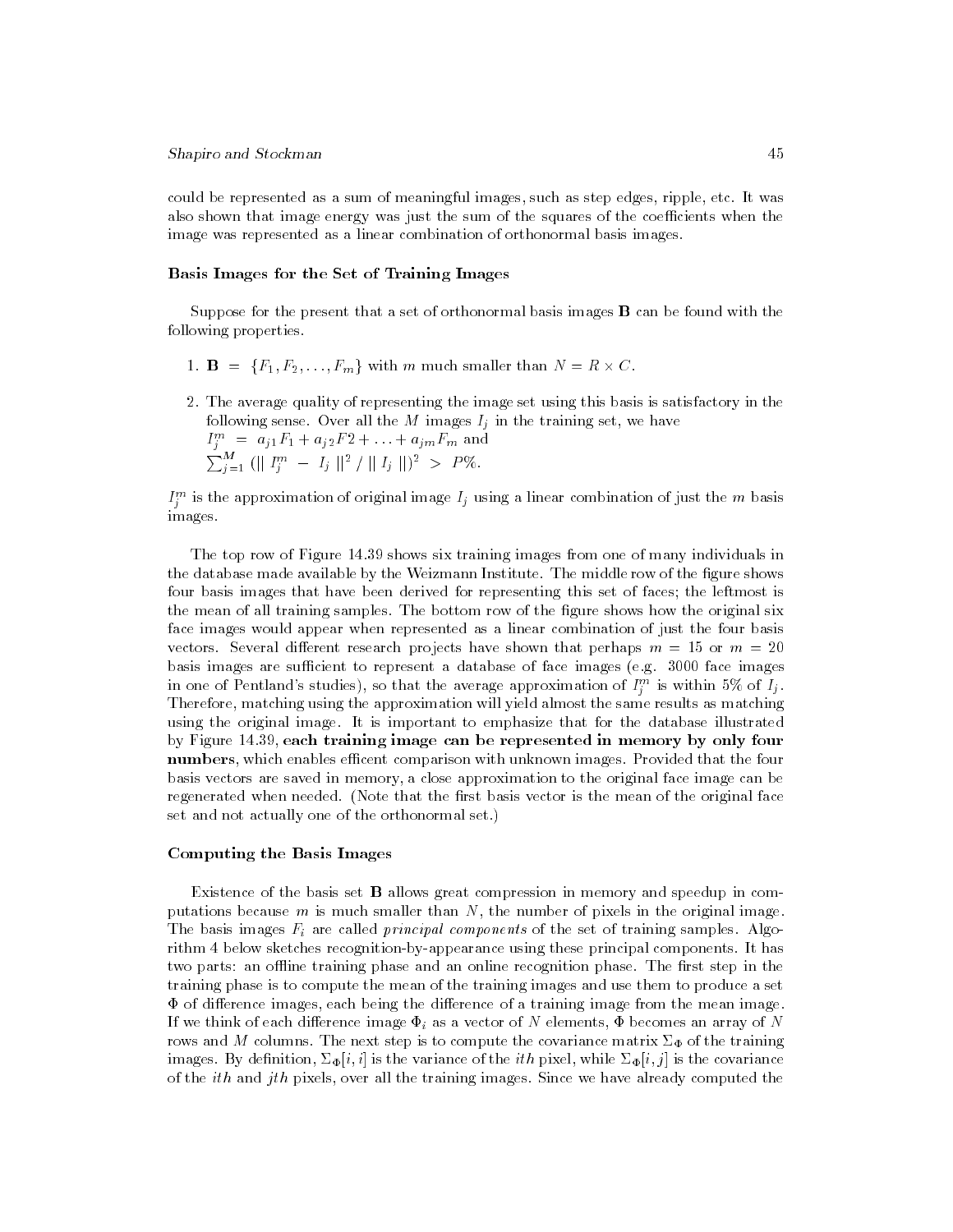

Figure 14.39: (Top row) Six training images from one of many individuals in a face image database; (middle row) average training image and three most signicant eigenvectors derived from the scatter matrix; (bottom row) images of the top row represented as a linear combination of only the four images in the middle row. (Database of images courtesy of The Weizmann Institute; processed images courtesy of John Weng.)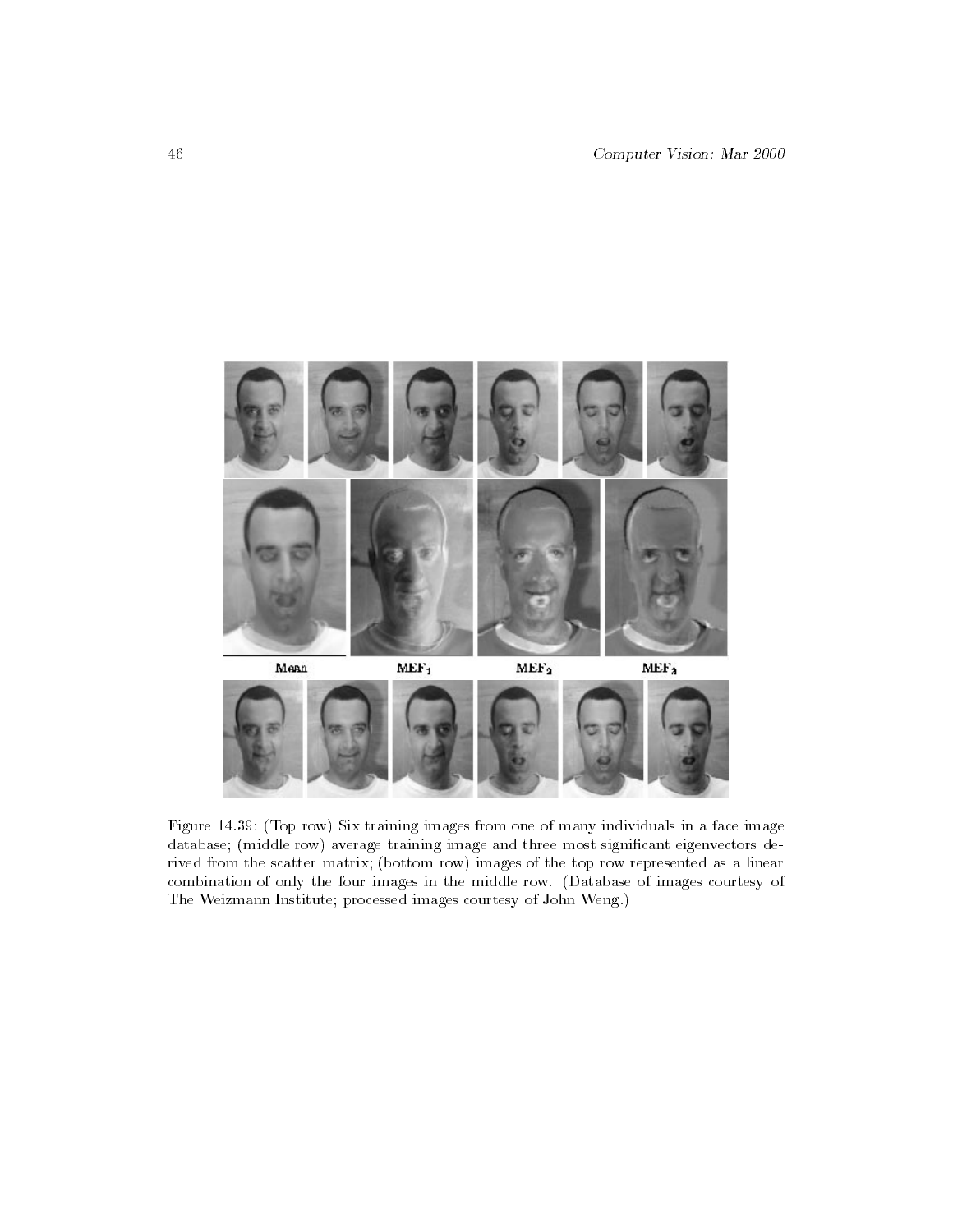mean and difference images, the covariance matrix is defined by

$$
\Sigma_{\Phi} = \Phi^T \Phi \tag{14.5}
$$

The size of this covariance matrix is very large, N  $N$  is very large, N  $N$  is the number of pixels of pixels  $N$ in an image, typically 256  $\times$  256 or even 512  $\times$  512. So the computation of eigenvectors and eigenvalues in the next step of the algorithm would be extremely time-consuming if  $\Sigma_{\Phi}$ were used directly. (See Numerical Recipes in C for the principal components algorithm.) Instead, we can compute a related matrix  $\Sigma_{\Phi}'$  given by

$$
\Sigma_{\Phi}' = \Phi \Phi^T \tag{14.6}
$$

which is much smaller  $(M \times M)$ . The eigenvectors and eigenvalues of  $\Delta_{\Phi}$  are related to those of  $\Sigma_{\Phi}$  as follows:

$$
\Sigma_{\Phi} F = \lambda F \tag{14.7}
$$

$$
\Sigma_{\Phi}' F' = \lambda F' \tag{14.8}
$$

$$
F = \Phi^T F' \tag{14.9}
$$

where  $\lambda$  is the vector of eigenvalues of  $\Sigma_{\Phi}$ , F is the vector of eigenvectors of  $\Sigma_{\Phi}$ , and F' is the vector of eigenvectors of  $\Sigma_{\Phi}'$ .

The methods of principal components analysis discussed here have produced some impressive results in face recognition (consult the references by Kirby and Sirovitch, Turk and Pentland, and Swets and Weng). Skeptics might argue that this method is unlikely to work for images with signicant high frequency variations because autocorrelation will drop fast with small shifts in the image thus stressing the object framing requirement. Picture functions for faces do not face this problem. Swets and Weng have shown good results with many (untextured) objects other than faces as have Murase and Nayar, who were actually able to interpolate 3D object pose to an accuracy of two degrees using a training base of images taken in steps of ten degrees.

Turk and Pentland gave solutions to two of the problems noted above. First, they used motion techniques, as in Chapter 9, to segment the head from a video sequence  $-$  this enabled them to frame the face and also to normalize image size. Secondly, they reweighted the image pixels by ltering with a broad Gaussian that dropped the peripheral background pixels to near zero while preserving the important center face intensities.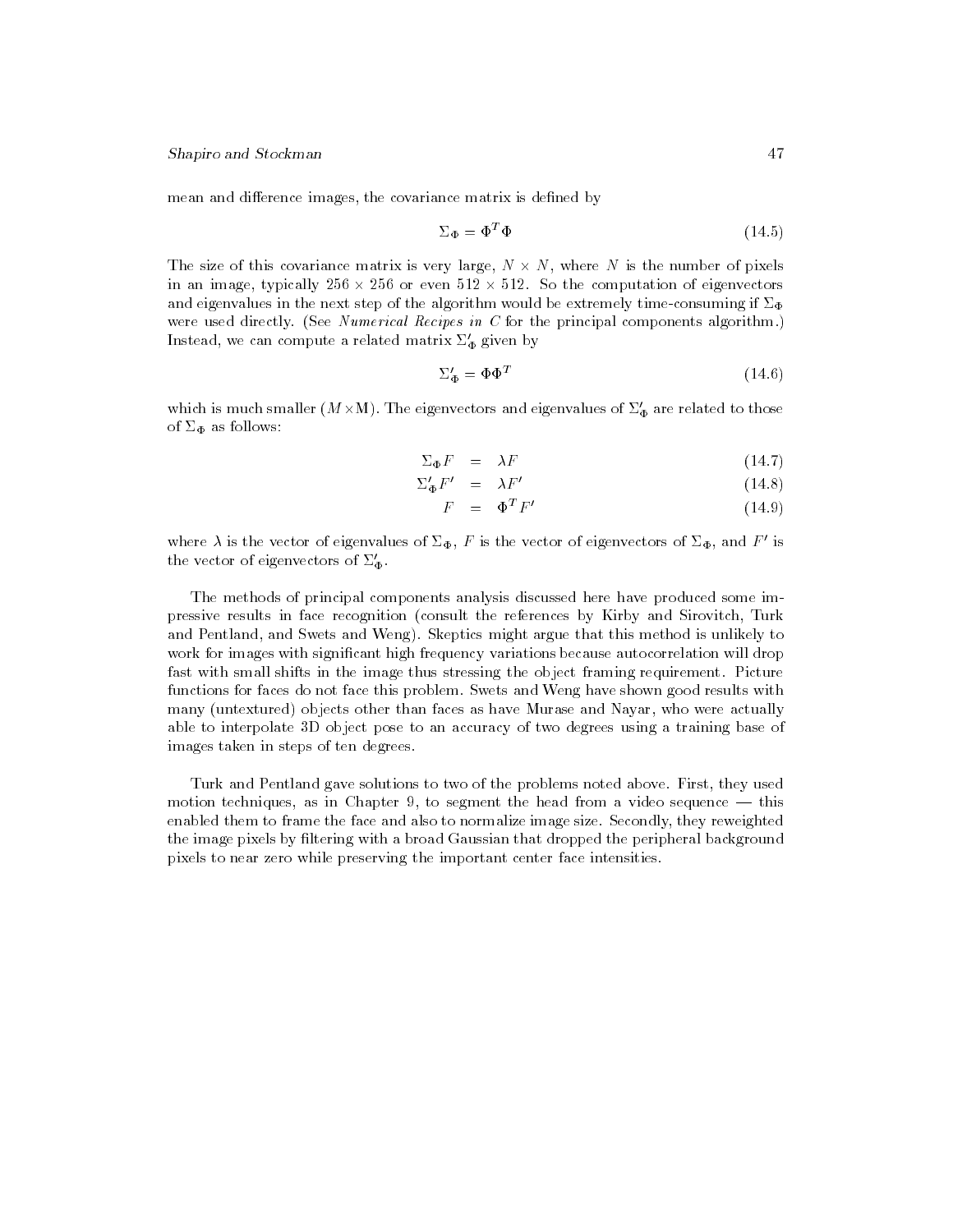# Offline Training Phase:

Input a set I of M labeled training images and produce a basis set  $B$  and a vector of coefficents for each image.

 $B = \{F_1, F_2, \ldots, F_m\}$  is the set of basis vectors. (output)  $A_i = [a_{i1}, a_{i2}, \ldots, a_{im}]$  is the vector of coefficients for image  $I_i$ . (output)

- 1. International contracts and international contracts and international contracts and international contracts
- 2. = fiji <sup>=</sup> Ii Imeang, the set of dierence images
- 3.  $\Sigma_{\Phi}$  = the covariance matrix obtained from  $\Phi$ .
- 4. Use the principal components method to compute eigenvectors and eigenvalues of  $\Sigma_{\Phi}$ . (see text)
- 5. Construct the vector **B** as the basis set by selecting the most significant  $m$  eigenvectors; start from the largest eigenvalue and continue in decreasing order of the eigenvalues to select the corresponding eigenvectors.
- $I_j^m = a_{j1}F_1 + a_{j2}F_2 + \ldots + a_{j m}F_m$

### Online Recogniton Phase:

and a test image  $I_u$ . Output the class label of  $I_u$ .

- 1. Compute vector of coecients Au = [au1; au2; : : :;aum] for Iu;
- $\overline{C}$  and the set f $\overline{C}$  in the set of vector  $\overline{C}$
- $\alpha$  belief the class of  $\alpha$  in the h nearest nearest nearest nearest nearest nearest nearest nearest nearest nearest nearest nearest nearest nearest nearest nearest nearest nearest nearest nearest nearest nearest neares (possibly reject in case neighbors are far or inconsistent in labels);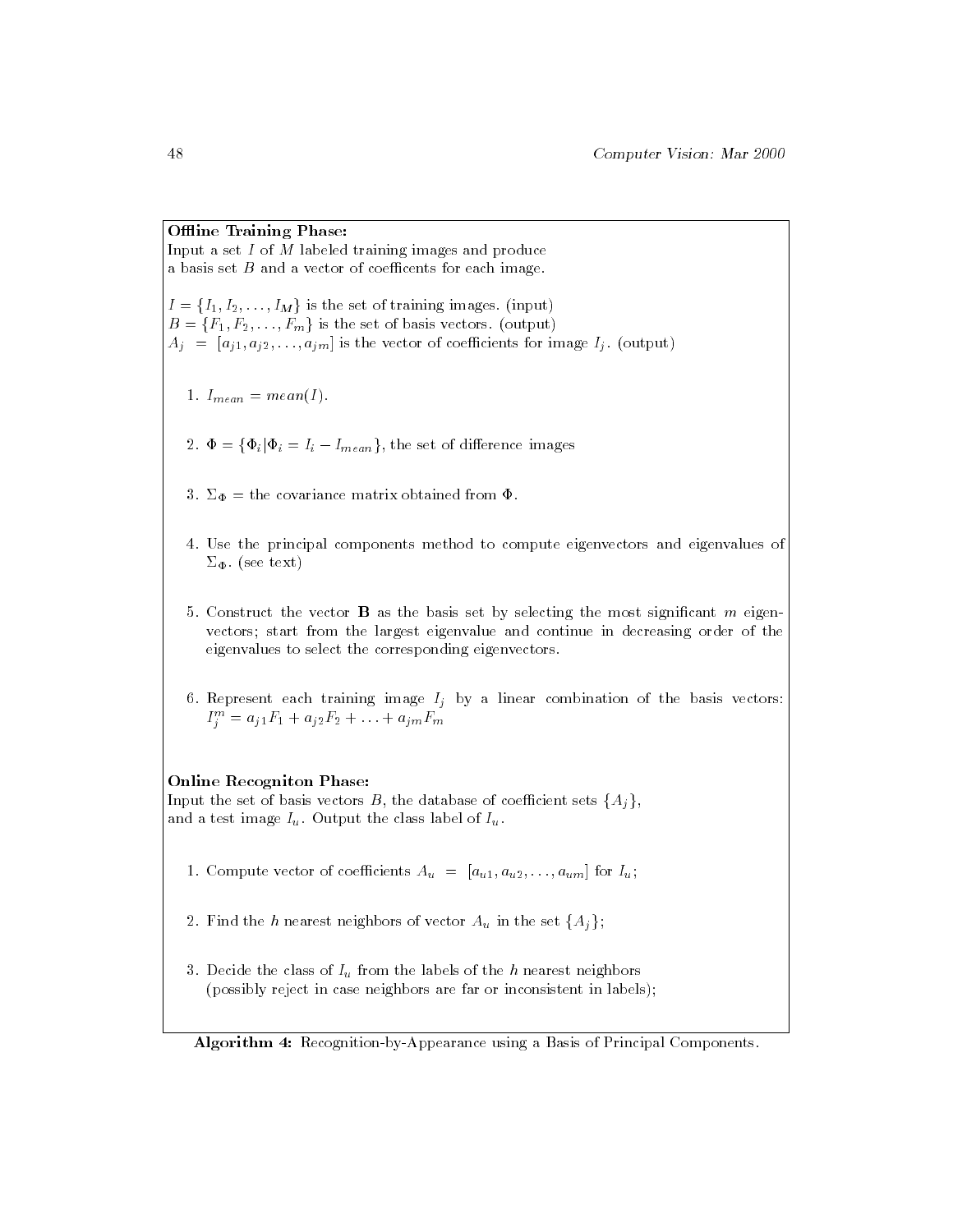## Exercise 12

Obtain a set of 10 face images and 10 landscapes such that all images have the same dimensions R C. Compute the Euclidean distance between all pairs of images and display the distances in a 20 × 20 upper triangular matrix. Do the faces cluster close together? The landscapes? What is the ratio of the closest to farthest distance? Is the Euclidean distance promising for retrieval from an image database? Explain.

### Exercise 13

Let  $I_u$  be an image of an unknown object and let  $\mathbf{B} = \{ \langle I_i, L_i \rangle \}$  be a set of labeled training images. Assume that all images are normalized so that  $||I_i|| = 1$ . (a) Show that  $||I_u - I_j||$  is minimized when  $I_u \circ I_j$  is maximized. (b) Explain why the result is not true  $\frac{1}{2}$  is  $\frac{1}{2}$  in  $\frac{1}{2}$  is not the assumption that all images have unit size.

#### Better Discrimination and Faster Search of Memory

The methods of prinipal components analysis allow a subspace of training patterns to be represented in a compact form. The basis that best represents the training data, computed as above, has been called the set of most expressive features (MEFs). The work of John Weng has demonstrated that while the most expressive features represent the subspace of training images optimally, they need not represent well the *differences between images* in different classes. Weng introduced the use of the most discriminating features (MDFs), which can be derived from discriminant analysis. MDFs focus on image variance that can differentiate objects in different classes. Figure 14.40 contrasts MEFs with MDFs. The original data coordinates are  $(x_1, x_2)$ .  $y_1$  is the direction of maximum variance and  $y_2$  is orthogonal to  $y_1$ ; thus, coordinates  $y_1, y_2$  are MEFs. The original classes of vectors are represented by the ellipses with major and minor axes aligned with  $y_1, y_2$ . (Recall that an algorithm for finding these axes in the  $2D$  case was first presented in Chapter 3.) Thresholds on either  $y_1$  or  $y_2$  do not discriminate well between the two classes. MDF axes  $z_1, z_2$ , computed from discriminant analysis, allow perfect separation of the training samples based on a threshold on  $z_1$ .

A second improvement made by Weng and his colleagues to the "eigenspace recognitionby-appearance" approach is the development of a search tree construction procedure that provides  $O(log_2S)$  search time for finding the nearest neighbors in a database of S training samples. Recall that decision trees for object classification were introduced in Chapter 4. At each decision point in the tree, an unknown image is projected onto the most discriminating subspace needed to make a decision on which branch or branches to take next. The MDFs used at different nodes in the decision tree vary with the training samples from which they were derived and are tuned to the particular splitting decisions that are needed. It is best for the interested reader to consult the references to obtain more details on this recently developed theory.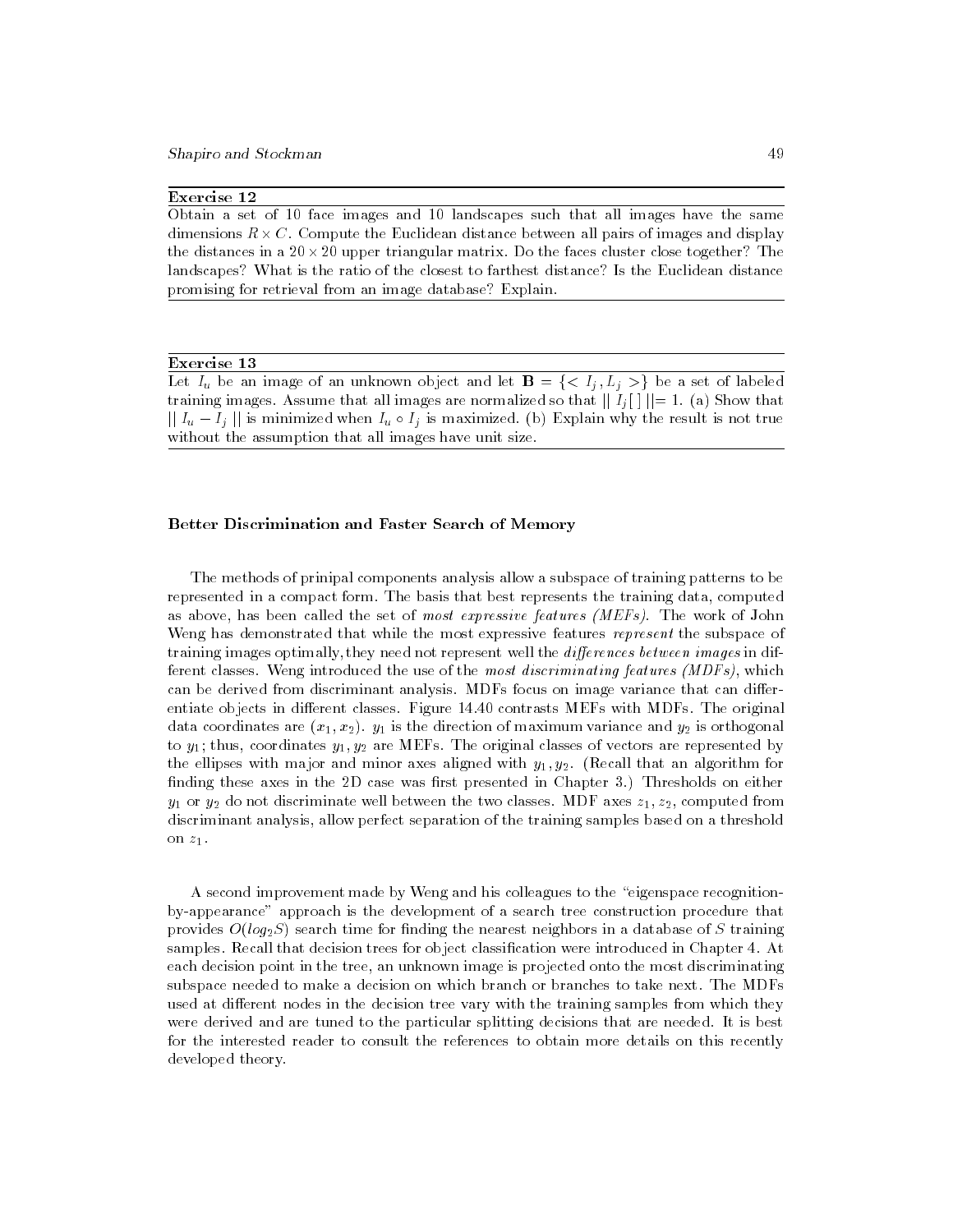

Figure 14.40: The most expressive features determined by the eignevectors of the scatter matrix represent the data well, but may not represent the differences between classes well. Discriminant analysis can be used to find subspaces that emphasize differences between classes. (Figure contributed by J. Swets and J. Weng.)

### Exercise 14

<sup>(</sup>a) Obtain a set of 300 human face images and treat each one as a single vector of R C -coordinates. (b) Compute the scatter matrix and mean image from these 300 samples. (c) From the results in (b) compute the m largest eigenvalues of the scatter matrix and the corresponding m eigenvectors so that 95% of the energy in the scatter matix is represented. (d) Select 5 of the original faces at random; represent each as a linear combination of the m best eigenvectors from (c). (e) Display each of the 5 approximations derived in (d) and compare them to the original image.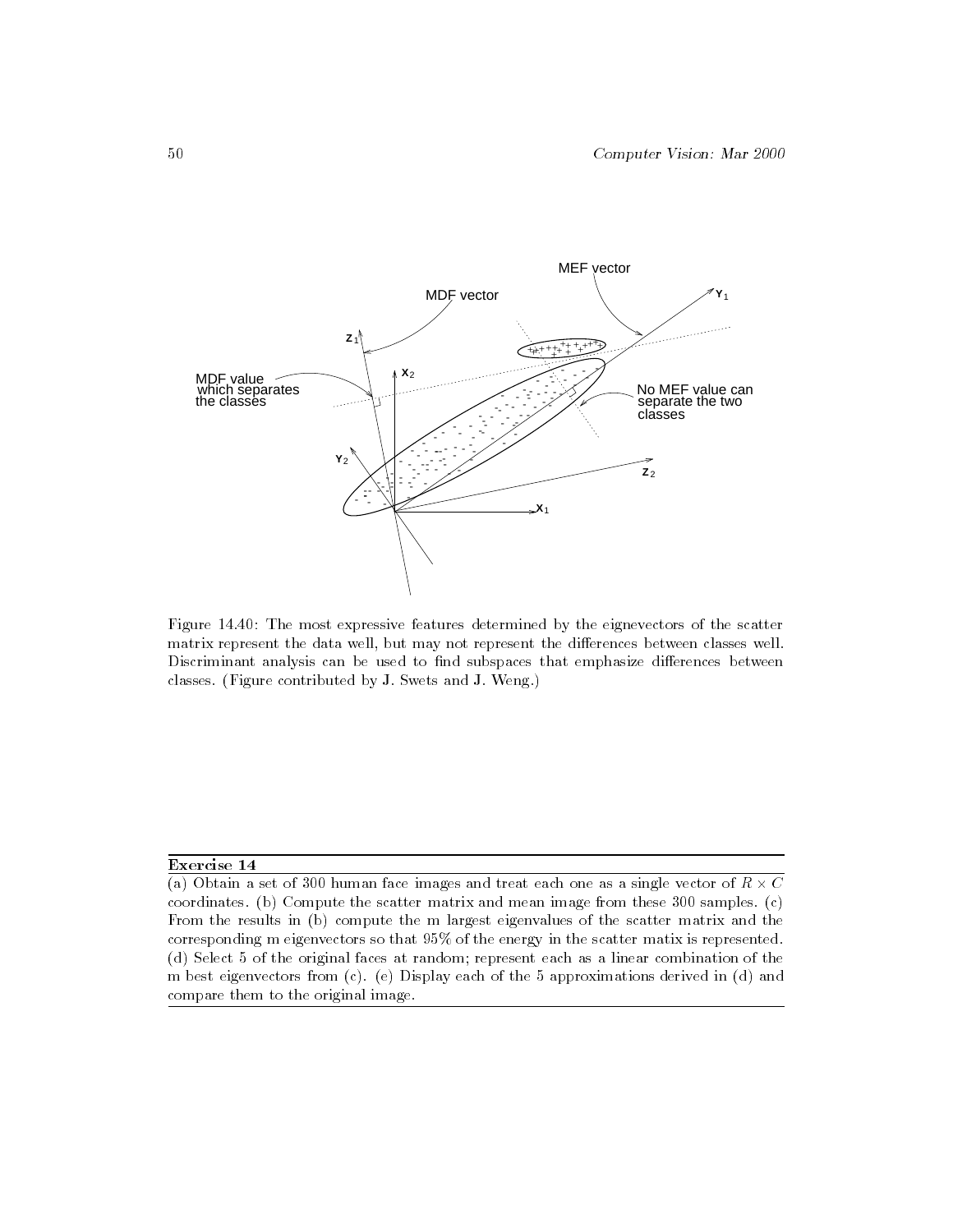#### 14.5References

Mesh models come from computer graphics, where they are usually called polygon meshes. The Foley *et al.* graphics text is a good reference for this subject. The surface-edge-vertex representation was introduced in the VISIONS system at University of Massachusetts in the 1970s. The structure shown in this text comes from the more recent work of Camps (1992). Generalized cylinder models were first proposed by Binford and utilized by Nevatia and Binford (1977) who worked with range data. The more recent article by Rom and Medioni discusses the computation of cylinders from 2D data. Octrees were originally proposed by Hunter (1978) and developed further by Jackins and Tanimoto (1980). They are discussed in detail in Samet's book (1990). Our discussion of superquadrics comes mostly from the work of Gupta, Bogoni, and Bajcsy (1989), and the left vetricle illustrations are from the more recent work of Park, Metaxas, and Axel (1996), which is also discussed in the section on deformable models.

The introduction of the view-class concept is generally credited to Koenderink and Van Doorn (1979). Camps (1992), Pulli (1996), and Costa (1995) used view-class models to recognize three-dimensional objects. Matching by alignment was introduced by Lowe (1987) and thoroughly analyzed by Huntenlocher and Ullmann (1990). The 3D-3D alignment discussed here comes from the work of Johnson and Hebert (1998), while the 2D-3D discussion comes from the work of Pulli (1996). The treatment of recognition-by-alignment of smooth objects was taken from the work of Jin-Long Chen (1996), and is related to the original work of Basri and Ullman (1988). Matching sticks-plates-and-blobs models was described in the work of Shapiro *et al.* (1984). Relational matching in general was discussed in Shapiro and Haralick (1981, 1985). Relational indexing can be found in the work of Costa (1995). Our discussion on functional object recognition comes from the work of Stark and Bowyer (1996).

Kirby and Sirovich (1990) approached the problem of face image compression, which Turk and Pentland (1991) then adopted for more efficient recognition of faces. Swets and Weng (1996) developed a general learning system, called SHOSLIF, which improved upon the principal components approach by using MDFs and by constructing a tree-structured database in order to search for nearest neighbors in  $log_2N$  time. Murase and Nayar (1994) also produced an efficient search method and showed that 3D object pose might be estimated to within 2 by interpolating training views taken at 10 intervals; moreover, while working with several objects other than faces, they also found that an eigenspace of dimension 20 or less was sufficient for good performance. The coverage of recognition-by-appearance in this chapter drew heavily from the work of Weng and the frequently referenced work of Turk and Pentland.

Energy minimization was used in the 70's for smoothing contours. However, the 1987 paper by Kass, Witkin and Terzopoulos in which the term snake was introduced, seemed to freshly ignite the research interest of many other workers. Applications to fitting and tracking surfaces and volumes quickly followed. Amini et al (1988) proposed dynamic programming to fit active contours to images. One of many examples of it use in medical images is Yue et al (1995). The works by Chen and Medioni (1995) and Park, Metaxas and Axel (1996) are two good examples of rapidly developing research and applications in physics-based and deformable modeling.

1. A. Amini, S. Tehrani and T. Weymouth (1988), Using dynamic programming for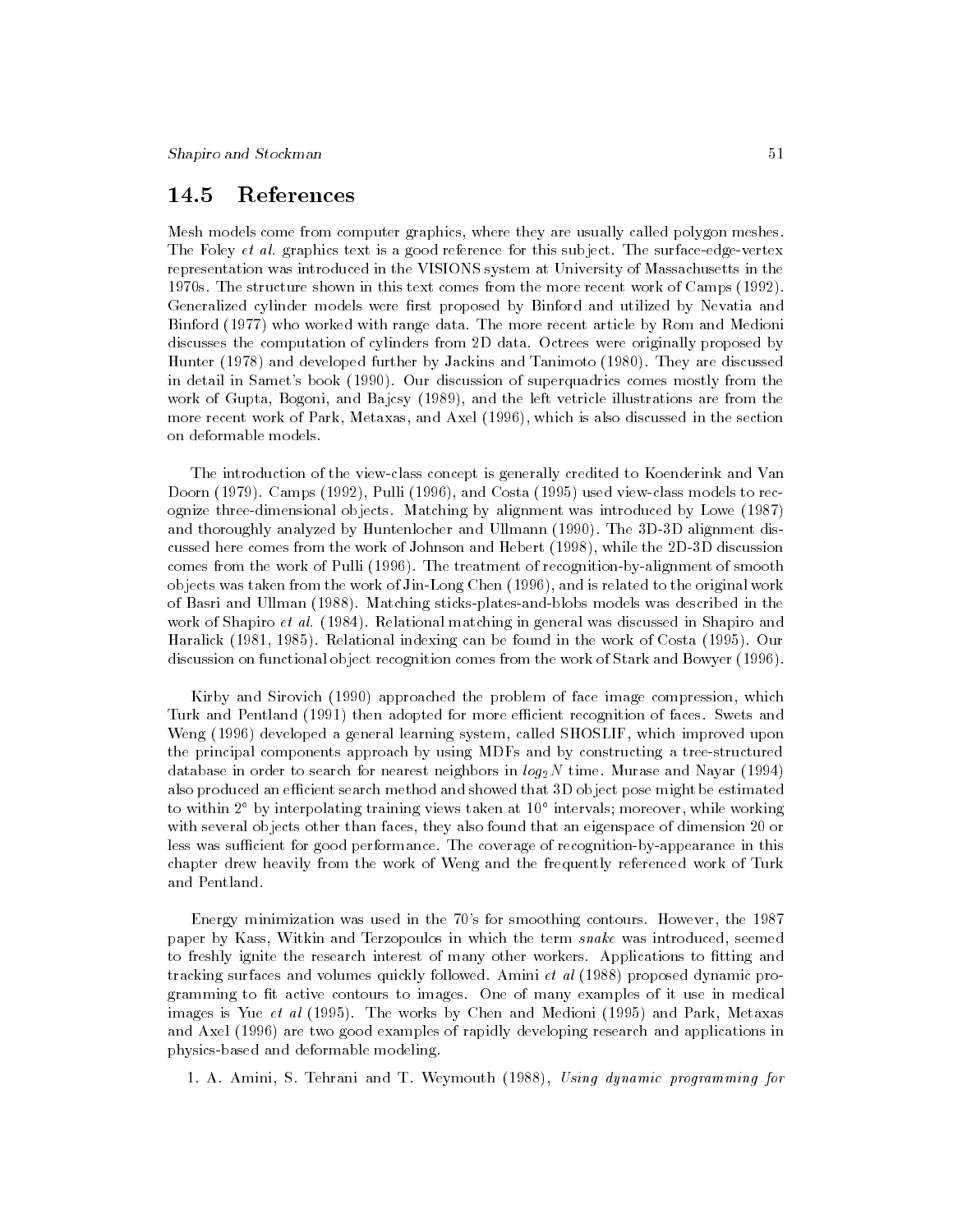minimizing the energy of active contours in the presence of hard constraints, Proc. IEEE Int. Conf. on Computer Vision (1988)95-99.

- 2. R. Basri and S. Ullman, \The Alignment of Objects with Smooth Surfaces," Proc. of 2nd Intern. Conf. on Computer Vision, 1988, pp. 482-488.
- 3. I. Biederman, "Human Image Understanding: Recent Research and Theory," Computer Vision, Graphics, and Image Processing, Vol. 32, No. 1, October, 1985, pp. 29-73.
- 4. O. I. Camps, L. G. Shapiro, and R. M. Haralick, \Image Prediction for Computer Vision," Three-dimensional Object Recognition Systems, A. Jain and P. Flynn (eds.), Elsevier Science Publishers BV, 1992.
- 5. Y. Chen and G. Medioni (1995) Description of Complex Objects from Multiple Range Images Using an Inflating Balloon Model, Computer Vision and Image Understanding, Vol. 61, No. 3, (May 1995)325-334.
- 6. J.L. Chen and G. Stockman, "Determining Pose of 3D Objects with Curved Surfaces," IEEE Trans. Pattern Analysis and Machine Intelligence, Vol. 18 No. 1, 1996, pp. 57-62.
- 7. M. S. Costa and L. G. Shapiro, "Scene Analysis Using Appearance-Based Models and Relational Indexing," IEEE Symposium on Computer Vision, November, 1995, pp. 103-108.
- 8. J. Foley, A. van Dam, S. Feiner, J. Hughes, Computer Graphics: Principles and Practice, Addison-Wesley, Reading, MA, 1996.
- 9. A. Gupta, L. Bogoni, and R. Bajcsy, "Quantitative and Qualitative Measures for the Evaluation of the Superquadric Model," Proceedings of the IEEE Workshop on Interpretation of 3D Scenes, 1989, pp. 162-169.
- 10. Hunter, G. M., Efficient Computation and Data Structures for Graphics, Ph.D. Dissertation, Princeton University, Princeton, NJ, 1978.
- 11. D. P. Huttenlocher and S. Ullman, \Recognizing Solid Objects by Alignment with an Image," International Journal of Computer Vision, Vol. 5, No. 2, 1990, pp. 195-212.
- 12. C. L. Jackins and S. L. Tanimoto, "Oct-trees and Their Use in Representing Three-Dimensional Objects," Computer Graphics and Image Processing, Vol. 14, 1980, pp. 249-270.
- 13. A. E. Johnson and M. Hebert, \Ecient Multiple Model Recognition in Cluttered 3-D Scenes," Proceedings of the IEEE Conference on Computer Vision and Pattern Recognition, 1998, pages 671-677.
- 14. M. Kass, A. Witkin, and D. Terzopoulos (1987) Snakes: Active Contour Models, Proc. First Int. Conf. on Computer Vision, Lonond, UK (1987)259-269.
- 15. M. Kirby and L. Sirovich, \ Application of the Karhunen-Loeve Procedure for the Characterization of Human Faces," IEEE Trans. on Pattern Analysis and Machine Intelligence, Vol. 12, No. 1, 1990, pp. 103-108.